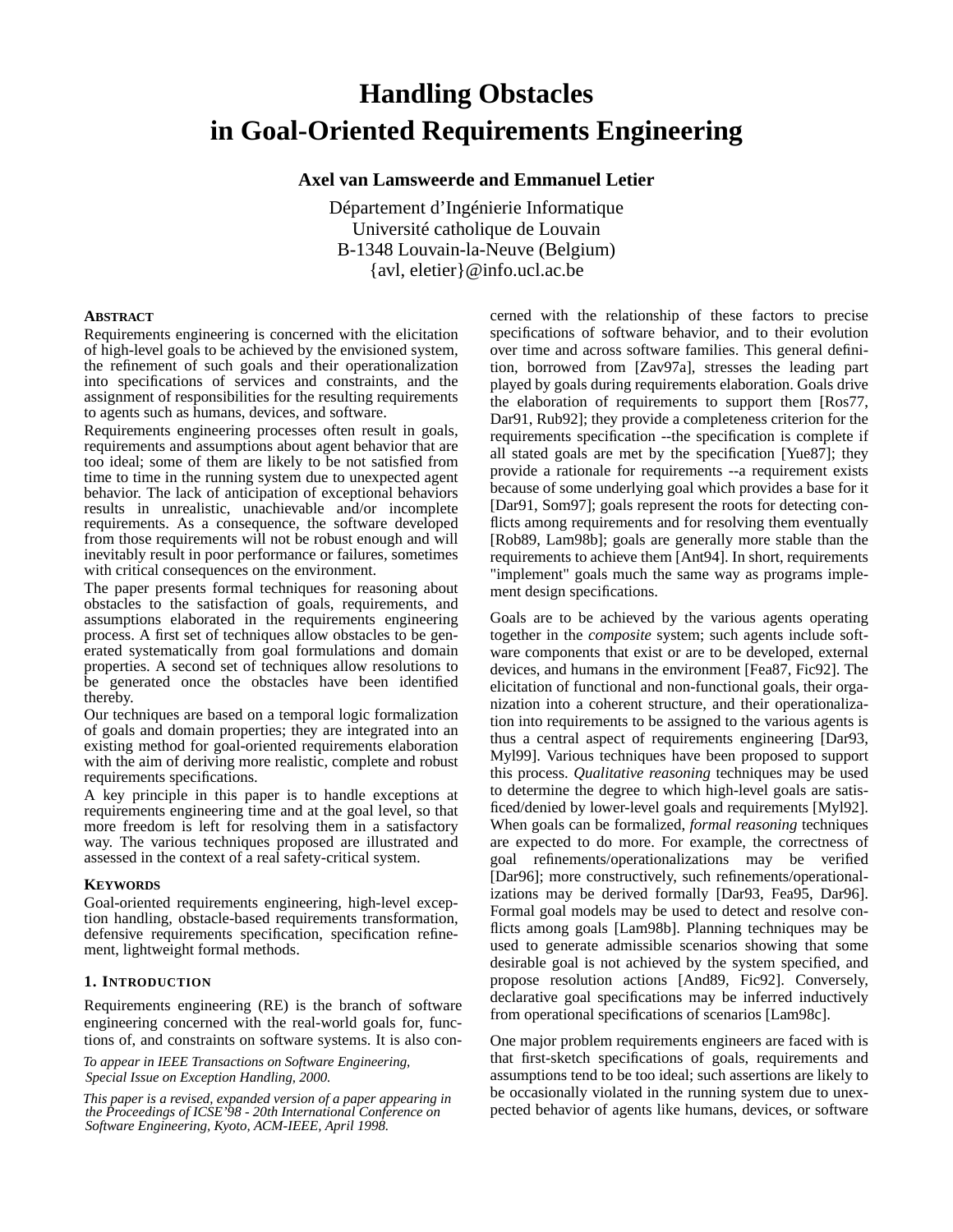components [Lam95, Pot95, Fea98]. This general problem is not really handled by current requirements elaboration methods.

Consider an ambulance dispatching system, for example; a first-sketch goal such as Achieve[MobilizedAmbulancePromptlyAt-Incident] is overideal and likely to be violated from time to time --because of, e.g., allocation of a vehicle not close enough to the incident location; or too long allocation time; or imprecise or confused location; etc. In an electronic reviewing system for a scientific journal, a first-sketch goal such as Achieve[ReviewReturnedInFourWeeks] or an assumption such as ReviewerReliable are straightforward examples of overideal statements that are likely to be violated on occasion; the same might be true for a security goal such as Maintain[ReviewerAnonymity]. In a resource management system, a goal such as Achieve[RequestedResourceUsed] or an assumption such as RequestPendingUntilUse are also overideal as requesting agents may change their mind and no longer wish to use the requested resource even if the latter becomes available. In a meeting scheduler system, a goal such as Achieve[ParticipantsTimeConstraintsProvided] is likely to be violated, e.g., for participants that do not check their email regularly thereby missing invitations to meetings and requests for providing their time constraints. In a control system, a goal such as Maintain[AlarmIssuedWhenAbnormalCondition] might be violated sometimes due to unavailable data, device failure or deactivation by malicious agents.

Overidealization of goals, requirements and assumptions results in run-time inconsistencies between the specification of the system and its actual behavior. The lack of anticipation of exceptional circumstances may thus lead to unrealistic, unachievable and/or incomplete requirements. As a consequence, the software developed from those requirements will inevitably result in failures, sometimes with critical consequences on the environment.

The purpose of this paper is to introduce systematic techniques for deidealizing goals, assumptions and requirements, and to integrate such techniques in a goal-oriented requirements elaboration method in order to derive more complete and realistic requirements, from which more robust systems can be built.

Our approach is based on the concept of *obstacle* first introduced in [Pot95]. Obstacles are a dual notion to goals; while goals capture desired conditions, obstacles capture undesirable (but nevertheless possible) ones. An obstacle obstructs some goal, that is, when the obstacle gets true the goal may not be achieved. The term "obstacle" is thus introduced here to denote a *goal-oriented* abstraction, at the requirements engineering level, of various notions that have been studied extensively in specific areas - such as *hazards* that may obstruct safety goals [Lev95] or *threats* that may obstruct security goals [Amo94] -, or in later phases of the software lifecycle - such as *faults* that may prevent a program from achieving its specification [Cri95, Gar99].

The paper presents a formalization of this notion of obstacle; a set of techniques for systematic generation of obstacles from goal specifications and domain properties; and a set of alternative operators that transform goal specifications so as to resolve the obstacles generated.

Back to the example of the ideal goal named Achieve[ReviewReturnedInFourWeeks], our aim is to derive obstacle specifications from a precise specification of this goal and from properties of the domain; one would thereby expect to obtain obstacles such as, e.g., WrongBeliefAboutDeadline or ReviewRequestLost (under responsibility of Reviewer agents); UnprocessablePostscriptFile (under responsibility of Author agents); and so on. From there one would like to resolve those obstacles, e.g., by weakening the original goal formulation and propagating the weakened version in the goal refinement graph; by introducing new goals and operationalizations to overcome or mitigate the obstacles; by changing agent assignments so that the obstacle may no longer occur; and so on.

A key principle here is to handle abnormal agent behavior at requirements engineering time and *at the goal level.* This principle is consistent with recommendations from analysis of software requirements errors [Lut93]. Exception handling techniques are usually introduced at later stages of the software lifecycle, such as architectural design or programming, where the boundary between the software and its environment has been decided and cannot be reconsidered, and where the requirements specifications are postulated correct and complete [And81, Bor85, Per89, Cri91, Ros92, Jal94, Cri95, Aro98, Gar99]. In contrast, we perform systematic obstacle analysis at the much earlier stage of requirements engineering, from goal formulations, so that more freedom is left on adequate ways of handling obstacles to goals --like, e.g., considering alternative requirements or alternative agent assignments that result in different system proposals, in which more or less functionality is automated and in which the interaction between the software and its environment may be quite different.

The integration of obstacle analysis into the requirements engineering process is detailed in the paper in the context of the KAOS methodology for goal-oriented requirements elaboration [Dar93, Lam95, Dar96]. In [Lam98b], we have shown that obstacle analysis can be seen as a degenerate case of conflict analysis; an obstacle amounts to a condition for conflict between N goals within the domain under consideration, where  $N=1$ . As a consequence, there are generic similarities between the respective identification/resolution techniques. However, handling exceptions to the achievement of a single goal and handling conflicts between multiple stakeholders' goals correspond to different problems and foci of concern for the requirements engineer. As will be seen in the paper, the generic identification/resolution mechanisms yield different instantiations and specializations for obstacle analysis and for conflict analysis.

The rest of the paper is organized as follows. Section 2 summarizes some background material on KAOS that will be used in the sequel. Section 3 introduces obstacles to goals and provides a formal characterization of this concept, including the notion of completeness of a set of obstacles. Section 4 discusses a modified goal-oriented requirements elaboration process that integrates obstacle analysis. Section 5 presents techniques for generating obstacles from goal formulations. Section 6 then presents techniques for transforming goals, requirements and/or assumptions so as to resolve the obstacles generated. The various techniques presented in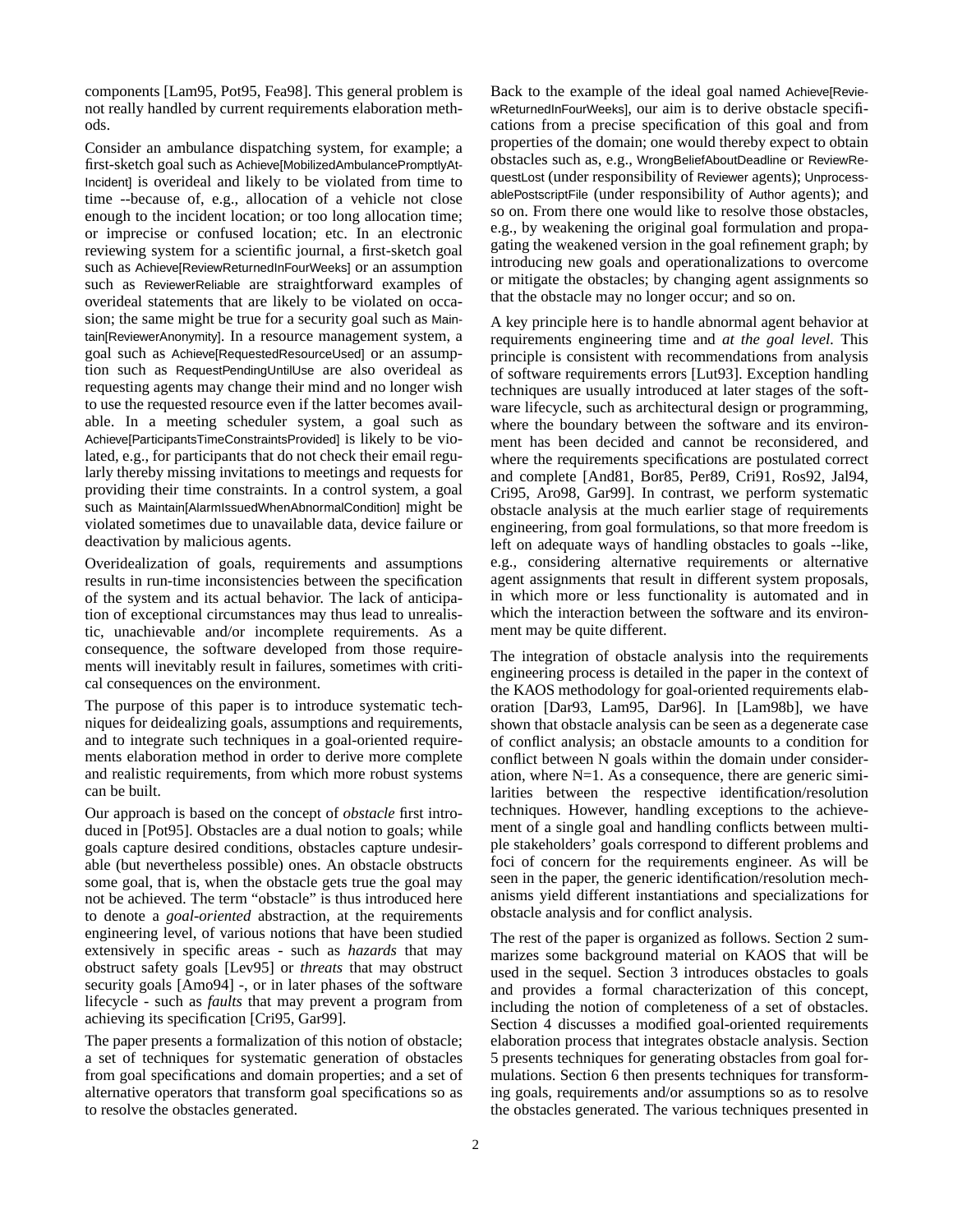the paper are illustrated and assessed in Section 7 by an obstacle analysis of a real safety-critical system for which failure stories have been published [LAS93, Fin96]. Some related work is discussed in Section 8 before concluding in Section 9.

# **2. GOAL-ORIENTED RE WITH KAOS**

The KAOS methodology is aimed at supporting the whole process of requirements elaboration - from the high-level goals to be achieved to the requirements, objects and operations to be assigned to the various agents in the composite system. The methodology provides a specification language, an elaboration method, and tool support. To make the paper self-contained, we recall some of the features that will be used later in the paper; see [Dar93, Lam95, Dar96, Dar98] for details.

#### **2.1 Concepts and terminology**

An object is a thing of interest in the composite system whose instances may evolve from state to state. Objects are characterized by attributes and invariant assertions. They may be organized in inheritance hierarchies. An entity is an autonomous object. A relationship is an object dependent on other objects it links. An event is an instantaneous object.

An operation is an input-output relation over objects; operation applications define state transitions. Operations are characterized by pre-, post-, and trigger conditions. A distinction is made between *domain* pre/postconditions, which capture the elementary state transitions defined by operation applications in the domain, and *required* pre/postconditions, which capture additional strengthenings to ensure that the requirements are met.

An agent is an active object which acts as processor for some operations. An agent performs an operation if it is allocated to it; the agent monitors*/*controls an object if the states of the object are observable/controllable by it. Agents may be humans, devices, programs, etc.

A goal is an objective the composite system should meet; it captures a set of desired behaviors of the composite system. AND-refinement links relate a goal to a set of subgoals (called refinement); this means that satisfying all subgoals in the refinement is a sufficient condition for satisfying the goal. OR-refinement links relate a goal to an alternative set of refinements; this means that satisfying one of the refinements is a sufficient condition for satisfying the goal. The goal refinement structure for a given system can be represented by an AND/OR directed acyclic graph [Nil71]. Goals concern the objects they refer to. A goal may additionally be characterized by a priority attribute whose values specify the extent to which the goal is mandatory or optional.

Goals are classified according to the category of requirements they will drive about the agents concerned. Functional goals result in functional requirements. For example, SatisfactionGoals are functional goals concerned with satisfying agent requests; InformationGoals are goals concerned with keeping agents informed about object states. Likewise, nonfunctional goals result in non-functional requirements. For example, AccuracyGoals are non-functional goals concerned with maintaining the consistency between the state of objects in the environment and the state of their representation in the software; other sub-categories include Safety-Goals, SecurityGoals, PerformanceGoals, and so on.

Goal refinement ends up when terminal goals are reached; these are goals assignable to individual agents. A terminal goal can thus be formulated in terms of states controllable by some individual agent. A requirement is a terminal goal assigned to an agent in the software-to-be. An assumption is a terminal goal assigned to an agent in the environment. Unlike requirements, assumptions cannot be enforced in general. Terminal goals are in turn AND/OR operationalized by operations and objects through strengthenings of their domain pre/postconditions and invariants, respectively, and through obligations expressed by trigger conditions. Alternative ways of assigning responsible agents to a terminal goal are captured through OR responsibility links. The actual assignment of an agent to the operations that operationalize the terminal goal is captured in corresponding performs links.

A domain property is a property about objects or operations in the environment which holds independently of the software-to-be. Domain properties include physical laws [Par95], regulations, constraints imposed by environmental agents [Lev95] --in short, indicative statements of domain knowledge [Jac93, Zav97b]. In KAOS, domain properties are captured by domain invariants attached to objects and by domain pre-/postconditions attached to operations.

A scenario is a domain-consistent sequence of state transitions controlled by corresponding agent instances; domainconsistency means that the operation associated with a state transition is applied in a state satisfying its domain precondition together with the various domain invariants attached to the corresponding objects, with a resulting state satisfying its domain postcondition.

# **2.2 The specification language**

Each construct in the KAOS language has a two-level generic structure: an outer semantic net layer [Bra85] for *declaring* a concept, its attributes and its various links to other concepts; an inner formal assertion layer for *formally defining* the concept. The declaration level is used for conceptual modeling (through a concrete graphical syntax), requirements traceability (through semantic net navigation) and specification reuse (through queries) [Dar98]. The assertion level is optional and used for formal reasoning [Dar93, Dar96, Mas97, Fea98, Lam98b, Lam98c].

The generic structure of a KAOS construct is instantiated to specific types of links and assertion languages according to the specific type of the concept being specified. For example, consider the following goal specification for an ambulance dispatching system:

**Goal** Achieve [AmbulanceMobilization] **Concerns** Call, Ambulance, Incident **Refines** AmbulanceIntervention **RefinedTo** IncidentFiled, AmbulanceAllocated, AllocatedAmbulanceMobilized

**InformalDef** For every responded call about an incident, an ambulance able to arrive at the incident scene within 11 minutes should be mobilized. The ambulance mobilization time should be less than 3 minutes [ORCON standard, 3005].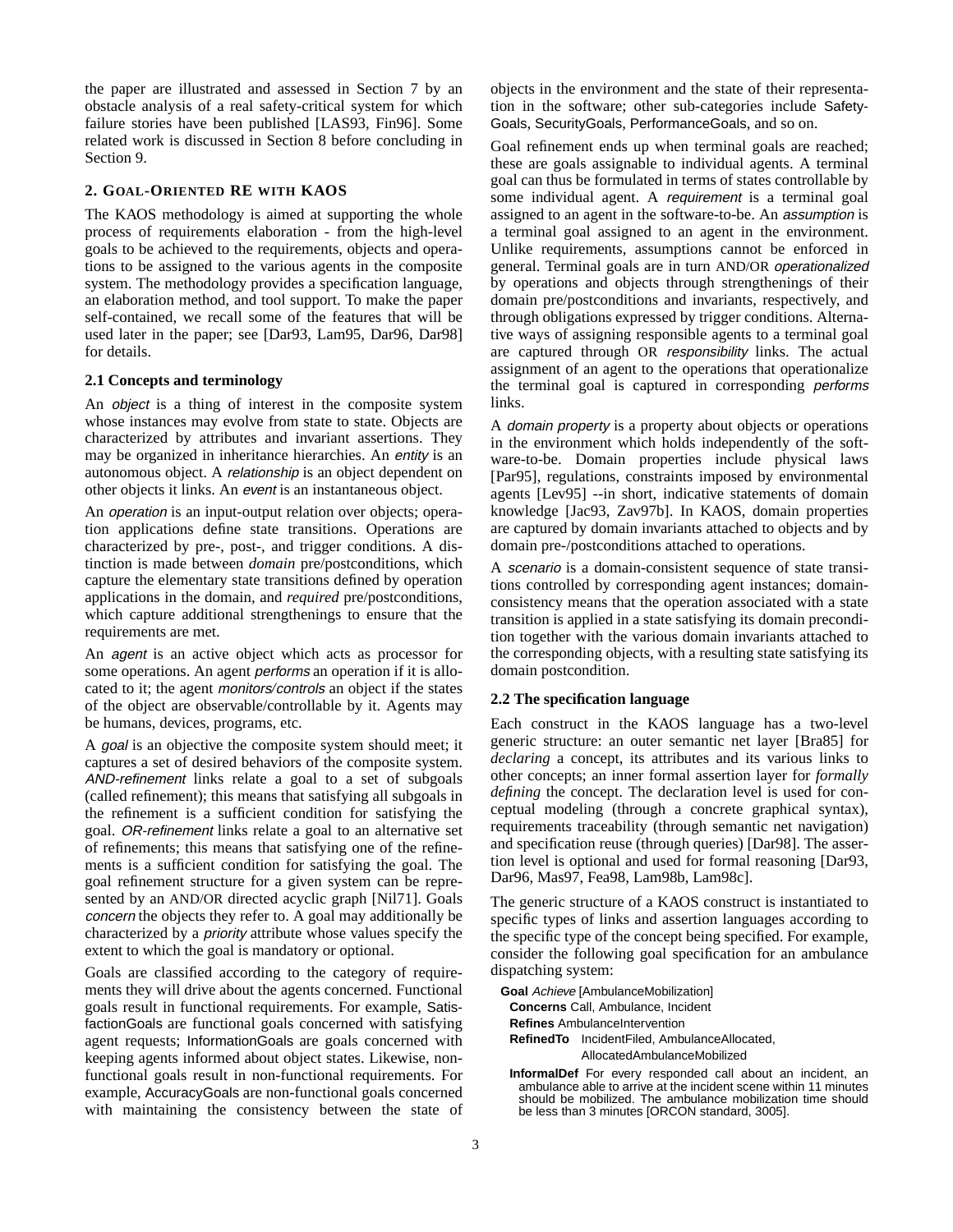# **FormalDef** ∀ cl: Call, inc: Incident Responded (cl)  $\land$  About (cl, inc) ⇒ ◊≤3m ∃ a: Ambulance Mobilized (a, inc) ∧ •[Available (a) ∧ TimeDist (a.Loc, inc.Loc) 11]

The declaration part of this specification introduces a concept of type "goal", named AmbulanceMobilization, stating a target property that should eventually hold ("Achieve" verb), refering to objects such as Call or Ambulance, refining the parent goal AmbulanceIntervention, refined into subgoals Incident-Filed, AmbulanceAllocated and AllocatedAmbulanceMobilized, and defined by some informal statement. (The semantic net layer is represented in textual form in this paper for reasons of space limitations; the reader may refer to [Dar98] to see what the alternative graphical concrete syntax looks like.)

The optional assertion part in the specification above defines the goal Achieve[AmbulanceMobilization] in formal terms using a real-time temporal logic inspired from [Koy92]. In this paper we will use the following classical operators for temporal referencing [Man92]:

- 
- **o** (in the next state) **•** (in the previous state)
- $\Diamond$  (some time in the future)  $\Diamond$  (some time in the past)
	- -
- ❏ (always in the future) (always in the past)
- $W$  (always in the future *unless*)  $U$  (always in the future *until*)

Formal assertions are interpreted over historical sequences of states. Each assertion is in general satisfied by some sequences and falsified by some other sequences. The notation

(H, i) |**=** P

is used to express that assertion P is satisfied by history H at time position i ( $i \in T$ ), where T denotes a linear temporal structure assumed to be discrete for sake of simplicity. We will also use the notation  $H \models P$  for  $(H, 0) \models P$ .

States are global; the *state* of the composite system at some time position i is the aggregation of the local states of all its objects at that time position. The state of an individual object instance *ob* at some time position is defined as a mapping from *ob* to the set of values of all *ob*'s attributes and links at that time position. In the context of KAOS requirements, an historical sequence of states defines a behavior produced by a scenario.

The semantics of the above temporal operators is then defined as usual [Man92], e.g.,

|  | $(H, i) \models o \; P$ if $(H, next(i)) \models P$                                                                   |
|--|-----------------------------------------------------------------------------------------------------------------------|
|  | $(H, i) \models \Diamond P$ iff $(H, j) \models P$ for some j i                                                       |
|  | $(H, i) \models \Box P$ iff $(H, i) \models P$ for all j i                                                            |
|  | $(H, i) \models P U Q$ iff there exists a j i such that $(H, i) \models Q$<br>and for every k, i $k < j$ , $(H, k)$ P |
|  | $(H, i) \models P WQ$ iff $(H, i) \models P UQ$ or $(H, i) \models \Box P$                                            |

Note that ❑ P amounts to P*W* **false**. We will also use the standard logical connectives  $\land$  (and),  $\lor$  (or),  $\neg$  (not),  $\rightarrow$  $(\text{implies})$ ,  $\leftrightarrow$  (equivalent),  $\Rightarrow$  (strongly implies),  $\Leftrightarrow$  (strongly equivalent), with

 $P \Rightarrow Q$  iff  $\Box (P \rightarrow Q)$  $P \Leftrightarrow Q$  iff  $\Box (P \leftrightarrow Q)$ 

Note thus that there is an implicit outer ❑-operator in every

strong implication.

Beside the agent-related classification of goals introduced in Section 2.1, goals in KAOS are also classified according to the pattern of temporal behavior they capture:

| Active: $C \Rightarrow \Diamond T$                    |
|-------------------------------------------------------|
| Cease: $C \Rightarrow \Diamond \neg T$                |
| Maintain: $C \Rightarrow TWN, C \Rightarrow T$        |
| Avoid: $C \Rightarrow \neg TWN, C \Rightarrow \neg T$ |

In these patterns, C, T, and N denote some current, target, and new condition, respectively. (We avoid the classical safety/liveness terminology here to avoid confusions with SafetyGoals.)

In requirements engineering we often need to introduce realtime restrictions. Bounded versions of the above temporal operators are therefore introduced, in the style advocated by [Koy92], such as

 $\Diamond_{\leq d}$  (some time in the future within deadline d)

 $\square_{\leq d}$  (always in the future up to deadline d)

To define such operators, the temporal structure T is enriched with a metric domain D and a temporal distance function *dist*:  $T \times T \rightarrow D$  which has all desired properties of a metrics [Koy92]. We will take

```
T: the set of naturals
```

```
D: {d | then exists a natural <i>n</i> such that <math>d = n \times u</math>,where u denotes some chosen time unit
```
dist(i, j):  $|j - i| \times u$ 

Multiple units can be used --e.g., *s* (second), *m* (minute, see the AmbulanceMobilization goal above), *d* (day), etc; these are implicitly converted into some smallest unit. The **o**-operator then yields the nearest subsequent time position according to this smallest unit.

The semantics of the real-time operators is then defined accordingly, e.g.,

```
(H, i) \models \Diamond_{\leq d} P iff (H, j) \models P for some j i with dist(i, j) d
(H, i) \models \Box_{\leq d} P iff (H, j) \models P for all j i such that dist(i, j) < d
```
In the above goal declaration of AmbulanceMobilization, the conjunction of the assertions formalizing the subgoals IncidentFiled, AmbulanceAllocated and AllocatedAmbulanceMobilized must entail the formal assertion of the parent goal Ambulance-Mobilization they refine together. Every formal goal refinement thus generates a corresponding proof obligation [Dar96].

In the formal assertion of the goal AmbulanceMobilization, the predicate Mobilized(a,inc) means that, in the current state, an instance of the Mobilized relationship links variables a and inc of sort Ambulance and Incident, respectively. The Mobilized relationship and Ambulance entity are defined in other sections of the specification, e.g.,

**Entity** Ambulance

**Has** Loc: Location, Dest: Location, ...

**Relationship** Mobilized

**Links** Ambulance {**card** 0:1}, Incident {**card** 0:N}

**InformalDef** An ambulance is mobilized for some incident iff <sup>a</sup> crew is assigned to it and its destination is the incident's location.

**DomInvar** ∀a: Ambulance, inc: Incident

Mobilized (a, inc)  $\Leftrightarrow$  ( $\exists$  cr: Crew) Assigned (cr, a) ∧ a.Dest = inc.Loc

The Crew type might in turn be declared by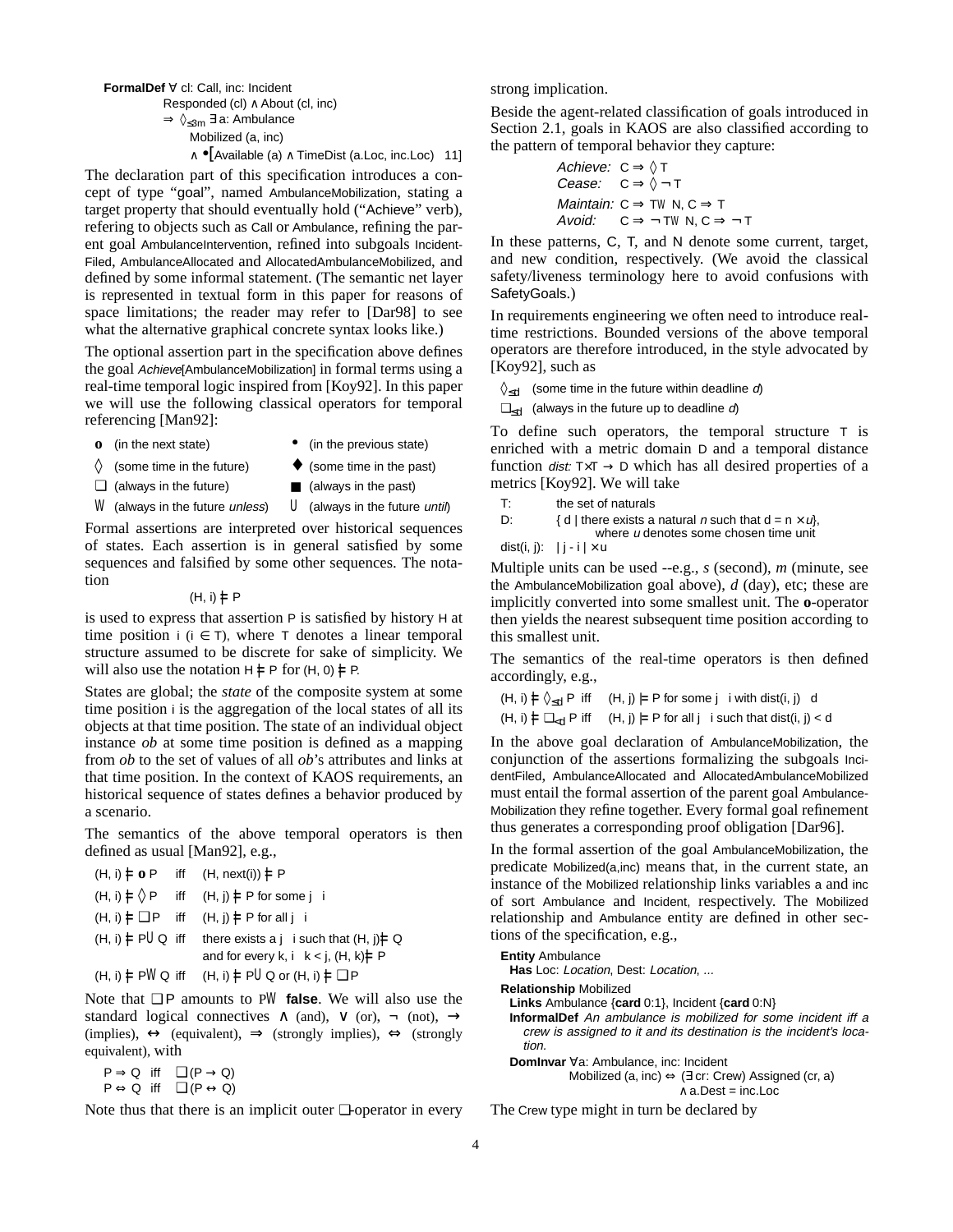**Agent** Crew

**Has** Free: Boolean, Paramedics: Boolean ...

In the declarations above, Loc is declared as an attribute of the entity Ambulance (this attribute was used in the formal definition of the goal AmbulanceMobilization); Free is declared as an attribute of the agent Crew.

As mentioned earlier, operations are specified formally by pre- and postconditions in the state-based style [Pot91], e.g.,

```
Operation Mobilize
 Input Incident {arg inc}
 Output Ambulance {res amb}, Mobilized
 DomPre ¬ (∃ a: Ambulance) Mobilized (a, inc)
 DomPost Mobilized (amb, inc)
```
Note that the invariant defining the Mobilized relationship is not a requirement, but a domain property; it specifies what being mobilized does precisely mean in the domain. The preand postcondition of the operation Mobilize above are domain properties as well; they capture corresponding elementary state transitions in the domain, namely, from a state where no ambulance is mobilized to a state where some ambulance is mobilized. The software requirements are found in the terminal goals assigned to agents in the software-to-be, and in the additional pre-, post-, and trigger conditions that need to strengthen the corresponding domain conditions in order to ensure all such goals [Dar93, Dar95]. Assuming the AmbulanceMobilization goal is assigned to the dispatching software one would derive from the above formal assertion for that goal:

**Operation** Mobilize

...

```
RequiredPre for AmbulanceMobilization:
     Available (amb) ∧ TimeDist (amb.Loc, inc.Loc) 11
RequiredTrig for AmbulanceMobilization:
     ■<sub>≤3m</sub> (\exists cl: Call) Responded (cl) \land About (cl, inc)
```
The trigger condition captures an obligation to trigger the operation as soon as the condition gets true and provided the domain precondition is true. The specification will be consistent provided the trigger condition and required preconditions are together true in the operation's initial state.

#### **2.3 The elaboration method**

Figure 1 outlines the major steps that may be followed to elaborate KAOS specifications from high-level goals. (Section 4 will discuss how obstacle analysis enter into this process model.)

- *Goal elaboration:* elaborate the goal AND/OR structure by defining goals and their refinement links until assignable goals are reached. The process of identifying goals, defining them precisely, and relating them through refinement links is in general a combination of top-down and bottomup subprocesses [Lam95]; offspring goals are identified by asking HOW questions about goals already identified whereas parent goals are identified by asking WHY questions about goals and operational requirements already identified.
- *Object capture:* identify the objects involved in goal formulations, define their conceptual links, and describe their domain properties by invariants.
- *Operation capture:* identify object state transitions that are

meaningful to the goals. Goal formulations refer to desired or forbidden states that are reachable through state transitions; the latter correspond to applications of operations. The principle is to specify such state transitions as domain pre- and postconditions of operations thereby identified, and to identify the agents that could perform these operations.

- *Operationalization:* derive strengthened pre-, post, and trigger conditions on operations, and strengthened invariants on objects, in order to ensure that all terminal goals are met. A number of formal derivation rules are available to support the operationalization process [Dar93].
- *Responsibility assignment:* (a) identify alternative responsibilities for terminal goals; (b) make decisions among refinement, operationalization, and responsibility alternatives, so as to reinforce non-functional goals [Myl92] - e.g., goals related to reliability, performance, cost reduction, load reduction, and so on; (c) assign the operations to agents that can commit to guarantee the terminal goals in the alternatives selected. The boundary between the system and its environment is obtained as a result of this process, and the various terminal goals become requirements or assumptions depending on the assignment made.

The steps above are ordered by data dependencies; they may be running concurrently, with possible backtracking at every step.



Figure 1 - Goal-oriented requirements elaboration

#### **3. GOAL OBSTRUCTION BY OBSTACLES**

This section formally defines obstacles, their relationship to goals, and their refinement links; a criterion is provided for a set of obstacles to be complete; a general taxonomy of obstacles is then suggested. In the sequel, the general term "goal" will be used indifferently for a high-level goal, a requirement assigned to an agent in the software-to-be, or an assumption assigned to an agent in the environment.

#### **3.1 Obstacles to goals**

Semantically speaking, a goal defines a set of desired behaviors, where a behavior is a temporal sequence of states (see Section 2.2). A positive scenario is a sequence of state transitions, controlled by corresponding agent instances, that produces such a desired behavior (see Section 2.1). Goal refinement yields sufficient subgoals for the goal to be achieved.

Likewise, an obstacle defines a set of undesirable behaviors;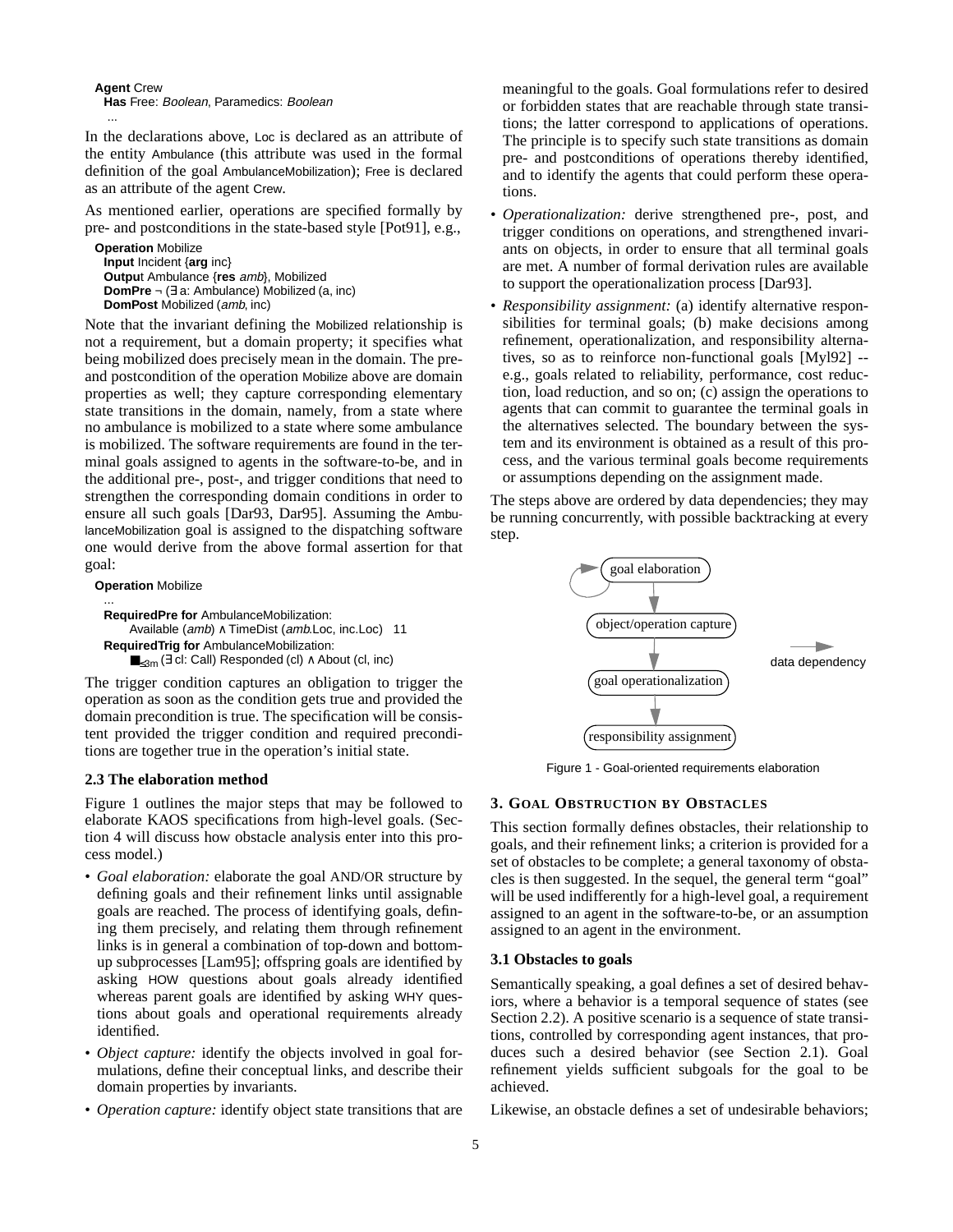a negative scenario produces a behavior in this set. Goal obstruction yields sufficient obstacles for the goal to be violated; the negation of such obstacles yields necessary preconditions for the goal to be achieved.

Let *G* be a goal and *Dom* a set of domain properties. An assertion *O* is said to be an *obstacle* to *G* in *Dom* iff the following conditions hold:

1. {O, Dom} |**=** ¬G (*obstruction*)

2. {O, Dom} | **false** (*domain-consistency*)

Condition (1) states that the negation of the goal is a logical consequence of the theory comprising the obstacle specification and the set of domain properties available; condition (2) states that the obstacle may not be logically inconsistent with the domain theory. Clearly, it makes no sense to reason about obstacles that are inconsistent with the domain. In terms of behaviors, the consistency condition is semantically equivalent to

2'. There exists a scenario *S* producing a behavior *H* such that  $H \models O$  (*feasibility*)

This condition now states that the obstacle specification is satisfiable through one behavior at least, produced by a (domain-consistent) scenario of agent cooperation.

As a first simple example, consider a library system and the following high-level goal stating that every book request should eventually be satisfied:

**Goal** Achieve [BookRequestSatisfied] **RefinedTo** SatisfiedWhenAvailable, CopyEventuallyAvailable, RequestPending **FormalDef** ∀ bor: Borrower, b: Book

Requesting (bor, b) ⇒ ◊ (∃ bc: BookCpy) [Copy (bc, b) ∧ Gets (bor, bc)]

An obstructing obstacle to that goal might be specified by the following assertion:

∃ bor: Borrower, b: Book

 $\Diamond \{$  Requesting (bor, b)

 $\land \Box$  ( $\forall$  bc: BookCpy) [Copy (bc, b)  $\Rightarrow \neg$  Gets (bor, bc)] }

Condition (1) trivially holds as the assertion amounts to the negation of the goal (remember that  $P \Rightarrow Q$  iff  $\Box$  ( $P \rightarrow Q$ ), and  $\neg \Box$  (P  $\rightarrow$  Q) iff  $\Diamond$  (P  $\land \neg$  Q)). This obstructing assertion is satisfiable, e.g., through the classical starvation scenario [Dij71] in which, each time a copy of a requested book becomes available, this copy gets borrowed in the next state by a borrower different from the requesting agent.

To further illustrate the need for condition (2), consider the following goal for some device control system (expressed in propositional terms for simplicity):

Running ∧ PressureTooLow ⇒ AlarmRaised

It is easy to see that condition (1) would be satisfied by the candidate obstacle

PressureTooLow ∧ Startup ⇒ ¬ AlarmRaised ∧ ◊ [ Running ∧ PressureTooLow ∧ Startup]

which logically entails the negation of the goal above; however this candidate is inconsistent with the domain property stating that the device cannot be both in startup and running modes:

Running ⇒ ¬ Startup

Note that the above definition of an obstructing obstacle

allows for the same obstacle to obstruct several different goals; examples of this will be seen later on in the paper.

It is also worth noticing that, since Achieve/Cease and Maintain/Avoid goals all have the general form ❑ GC, an obstacle to such goals will always have the general form ◊ OC; in the sequel, GC and OC will be called goal and obstacle condition, respectively.

# **3.2 Completeness of a set of obstacles**

Given some goal formulation, defensive requirements specification would require as many meaningful obstacles as possible to be identified for that goal; completeness is desirable -at least for high-priority goals such as, e.g., Safety goals.

A set of obstacles  $O_1$ , ...,  $O_n$  to goal G in Dom is *domaincomplete* with respect to G iff the following condition holds:

 $\{\neg \mathcal{O}_1, ..., \neg \mathcal{O}_n, \text{Dom}\}\models G$  (*domain-completeness*)

This condition intuitively means that if none of the obstacles in the set may occur then the goal is satisfied.

It is most important to note that completeness is a notion relative to what is known about the domain. To make this clear, let us consider the following example introduced in [Jac95] after a real plane incident. The goal

MovingOnRunway ⇒ ReverseThrustEnabled

can be AND-refined, using the milestone refinement pattern [Dar96], into two subgoals:

MovingOnRunway ⇒ WheelsTurning (Ass) WheelsTurning ⇒ ReverseThrustEnabled (Rq)

The second subgoal is a requirement assigned to a software agent; the first subgoal is an assumption assigned to an environment agent. Assumption *Ass* will be violated iff

◊ (MovingOnRunway ∧ ¬ WheelsTurning) (N-Ass)

Assume now that the following necessary conditions for wheels to be turning are known in the domain:

| WheelsTurning $\Rightarrow$ WheelsOut       | (D1) |
|---------------------------------------------|------|
| WheelsTurning $\Rightarrow$ ¬ WheelsBlocked | (D2) |
| WheelsTurning $\Rightarrow$ ¬ Aquaplaning   | (D3) |

The following obstacles can then be seen to obstruct *Ass* in that domain since each of them then entails *N-Ass*:

| $\Diamond$ (MovingOnRunway $\land \neg$ WheelsOut) | (O1) |
|----------------------------------------------------|------|
| $\Diamond$ (MovingOnRunway $\land$ WheelsBlocked)  | (O2) |
| $\Diamond$ (MovingOnRunway $\land$ Aquaplaning)    | (O3) |

In order to check the domain completeness of these obstacles we take their negation:

| MovingOnRunway $\Rightarrow$ WheelsOut          | $(N-O1)$ |
|-------------------------------------------------|----------|
| MovingOnRunway $\Rightarrow \neg$ WheelsBlocked | (N-O2)   |
| MovingOnRunway $\Rightarrow \neg$ Aquaplaning   | (N-O3)   |

Back to the definition of domain-completeness one can see that the set of obstacles {O1, O2, O3} will be complete or not dependent on whether or not the following property is known in the domain:

MovingOnRunway

∧ WheelsOut ∧ ¬ WheelsBlocked ∧ ¬ Aquaplaning (D4) ⇒ WheelsTurning

Obstacle completeness thus really depends on what valid properties are known in the domain.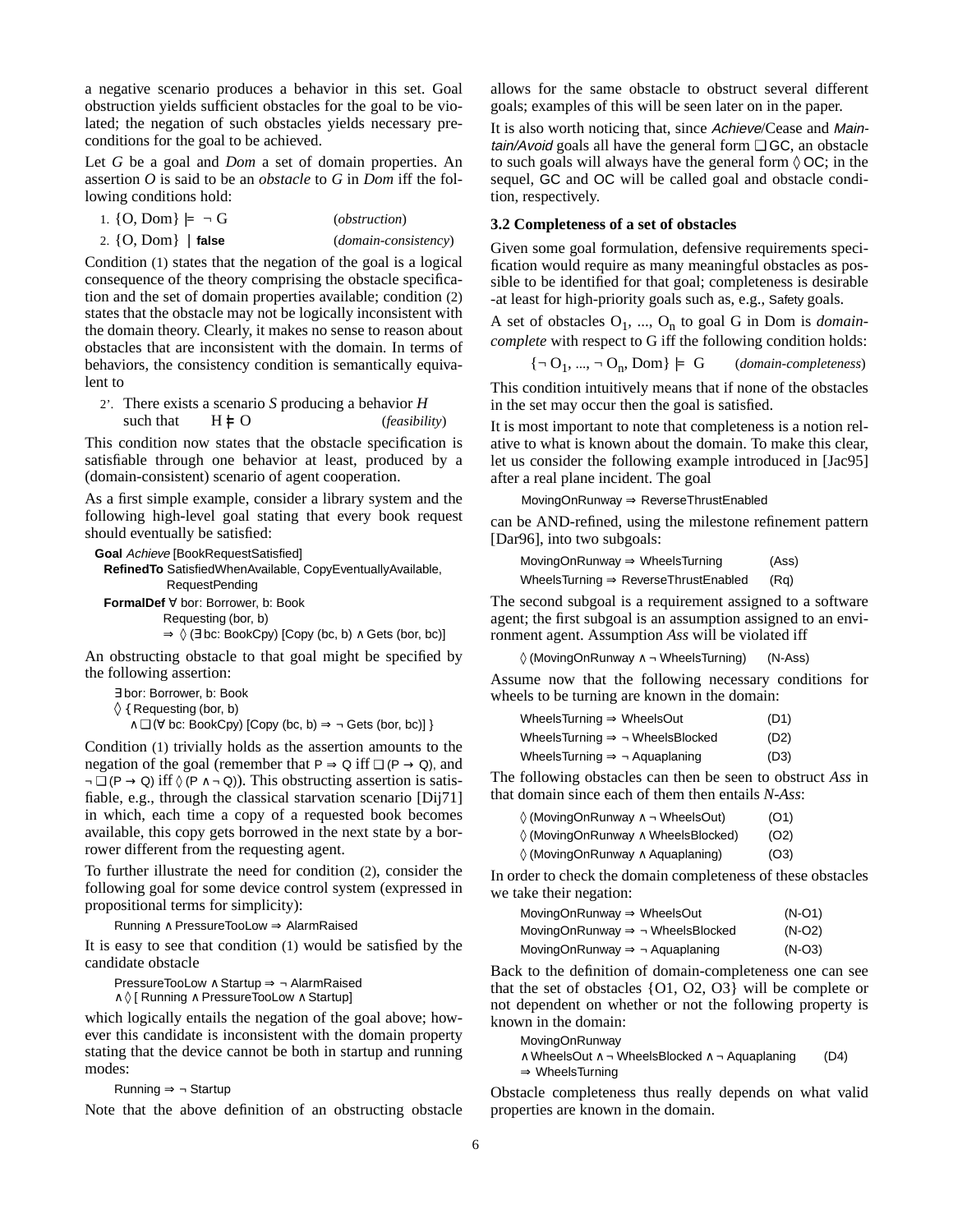#### **3.3 Obstacle refinement**

Like goals, obstacles may be refined. AND-refinement links may relate an obstacle to a set of subobstacles (called refinement); this means that satisfying the subobstacles in combination is a sufficient condition in the domain for satisfying the obstacle. OR-refinement links may relate an obstacle to an alternative set of refinements; this means that satisfying one of the refinements is a sufficient condition in the domain for satisfying the obstacle. The obstacle refinement structure for a given goal may thus be represented by an AND/OR directed acyclic graph.

A set of obstacles  $O_1$ , ...,  $O_n$  is an *AND-refinement* of an obstacle O iff the following conditions hold:

- 1.  $\{O_1 \wedge O_2 \wedge ... \wedge O_n, Dom\} \models O$  (*entailment*)
- 2. {O1 ∧ O2 ∧... ∧ On, Dom} | **false** *(consistency)*

In general one is interested in minimal AND-refinements, in which case the following condition has to be added:

|  | 3. for all i: $\{\Lambda_{j}{}_{i}O_{j}$ , Dom}   O | ( <i>minimality</i> ) |
|--|-----------------------------------------------------|-----------------------|
|  |                                                     |                       |

A set of obstacles  $O_1$ , ...,  $O_n$  is an *OR-refinement* of an obstacle O iff the following conditions hold:

| 1. for all i: ${O_i, Dom}$ = 0     | <i>(entailment)</i>  |
|------------------------------------|----------------------|
| 2. for all i: ${O_i, Dom}$   false | <i>(consistency)</i> |

In general one is interested in complete OR-refinements in which case the domain-completeness condition has to be added:

3. 
$$
\{\neg O_1 \land .. \land \neg O_n, Dom\} \models \neg O
$$
 (completeness)

In the plane landing example above, the set {O1, O2, O3) is a complete OR-refinement of the higher-level obstacle *N-Ass* with respect to a domain comprising all properties listed.

One may sometimes wish to consider all disjoint alternative subobstacles of an obstacle; the following additional condition has to be added in such cases:

 $4.$  for all i  $j: \{ Q, O_j, Dom \} \models$  **false** *(disjointness)* 

Section 5.3 will present a rich set of complete and disjoint obstacle refinement patterns.

Chaining the definitions in Sections 3.1 and 3.3 leads to the following straightforward proposition:

*If O' is a subobstacle within an OR-refinement of an obstacle O that obstructs some goal G, then O' obstructs G as well.*

#### **3.4 Classifying obstacles**

As mentioned in Section 2.1, goals are classified by type of requirements they will drive about the agents concerned. For each goal category, corresponding obstacle categories may be defined. For example,

- Non-satisfaction obstacles are obstacles that obstruct the satisfaction of agent requests (that is, Satisfaction goals);
- Non-information obstacles are obstacles that obstruct the generic goal of making agents informed about object states (that is, Information goals);
- Inaccuracy obstacles are obstacles that obstruct the consistency between the state of objects in the environment and the state of their representation in the software (that is, Accuracy goals);
- Hazard obstacles are obstacles that obstruct Safety goals;
- Threat obstacles are obstacles that obstruct Security goals.

Such obstacle categories may be further specialized into subcategories --e.g.,Indiscretion and Corruption obstacles are subcategories of Threat obstacles that obstruct goals in the Confidentiality and Integrity subcategories of Security goals, respectively [Amo94]; WrongBelief obstacles form a subcategory of Inaccuracy obstacles; and so on.

Knowing the (sub)category of a goal may prompt a search for obstructing obstacles in the corresponding category. More specific goal subcategories will of course result in more focussed search for corresponding obstacles. This provides the basis for heuristic identification of obstacles, as discussed in Section 5.4.

#### **3.5 Goal obstruction vs. goals divergence**

In the context of handling conflicts between multiple goals, we have introduced in [Lam98b] the notion of divergent goals. Goals G1, G2, ..., Gn are said to be *divergent* iff there exists a boundary condition that makes them logically inconsistent with each other in the domain considered. We have shown that an obstacle corresponds to a boundary condition for the degenerate case where n=1. As a consequence, there are generic principles common to obstacle identification/resolution and divergence identification/resolution. However, handling exceptions to the achievement of a single goal and handling conflicts between multiple stakeholders' goals correspond to different problems and foci of concern for the requirements engineer. For example, the above notions of completeness and refinement are specifically introduced for obstacle analysis. The classification of obstacles and the heuristic rules for their identification is specific to obstacle analysis (see Section 5.4). As will be seen below, the common generic principles for identification/resolution yield specific instantiations and specializations for obstacle analysis. For example, the goal regression procedure can be simplified (see Section 5.1); the completion procedure is specific to obstacle analysis (see Section 5.2); obstruction refinement patterns are different from divergence patterns (see Section 5.3).

#### **4. INTEGRATING OBSTACLES IN THE RE PROCESS**

First-sketch specifications of goals, requirements and assumptions tend to be too ideal; they are likely to be occasionally violated in the running system due to unexpected agent behavior [Lam95, Pot95]. The objective of obstacle analysis is to anticipate exceptional behaviors in order to derive more complete and realistic goals, requirements and assumptions.

A defensive extension of the goal-oriented process model outlined in Section 2.3 is depicted in Figure 2. (As in Figure 1, the arrows indicate data dependencies.) The main difference is the *obstacle analysis loop* introduced in the upper right part.

During elaboration of the goal graph by elicitation and by refinement, obstacles are generated from goal specifications. Such obstacles may be recursively refined --see the right circle arrow in Figure 2. (Section 5 will discuss techniques for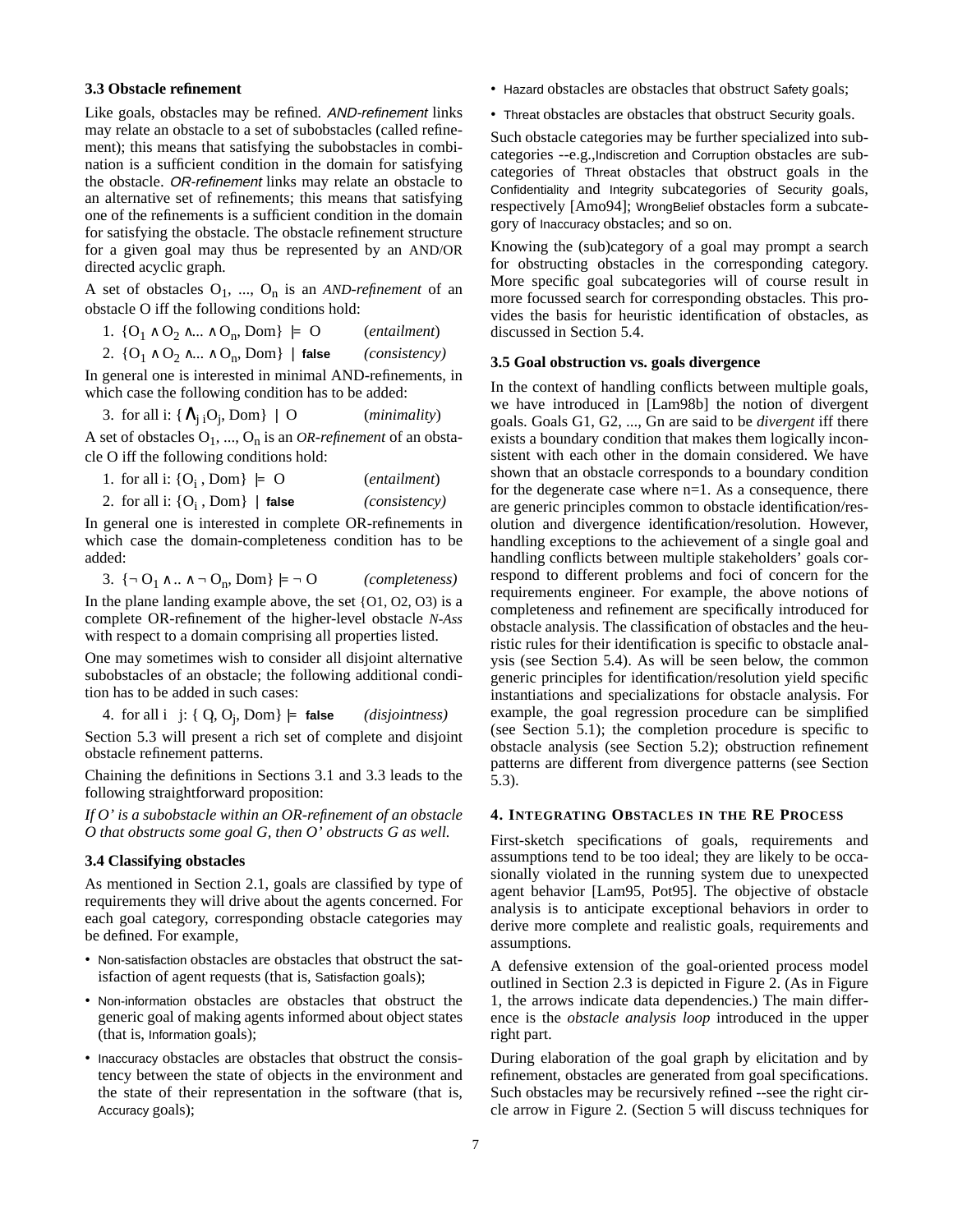supporting the obstacle identification/refinement process.)



Fig. 2 - Obstacle analysis in goal-oriented requirements elaboration

The generated obstacles are resolved which results in a goal structure updated with new goals and/or transformed versions of existing ones. The resolution of an obstacle may be subdivided into two steps [Eas94]: the generation of alternative resolutions, and the selection of one among the alternatives considered. (Section 6 will discuss different operators for resolution generation.)

The new goal specifications obtained by resolution may in turn trigger a new iteration of goal elaboration and obstacle analysis. Goals obtained from obstacle resolution may also refer to new objects/operations and require specific operationalizations.

A number of questions arise from this process model.

- *Obstacle identification:* From which goals in the goal graph should obstacles be generated? For some given goal, how extensive should obstacle generation be?
	- The more specific the goal is, the more specific its obstructing obstacles will be. A high-level goal will produce high-level obstacles which will need to be refined significantly into sub-obstacles in order to identify precise circumstances whose feasibility might be assessed through negative scenarios of agent behavior. It is much easier and preferable to elicit/refine what is wanted than what is *not* wanted. We therefore recommend that obstacles be identified from *terminal* goals assignable to individual agents.
	- The extensiveness of obstacle identification will depend on the category and priority of the goal being obstructed. For example, obstacle identification should be exhaustive for Safety or Security goals; higher-priority goals deserve more extensive identification than lower-priority ones. Domain-specific cost-benefit analysis needs to be carried out to decide when the obstacle identification process should terminate.
- *Obstacle resolution:* For some given obstacle, how extensive should the generation of alternative resolutions be? For some set of alternative resolutions, how and when should a specific resolution be selected?

As will be seen in Section 6, the generation of alternative resolutions correspond to the application of different strategies for resolving obstacles. The strategies include obstacle elimination, with substrategies such as obstacle prevention, goal substitution, agent substitution, goal deidealization, or object transformation; obstacle reduction; and obstacle tolerance, with substrategies such as obstacle mitigation or goal restoration. (Some of these strategies have been studied in other contexts of handling problematic situations --e.g., deadlocks in parallel systems [Cof71]; exceptions and faults in fault-tolerant systems [And81, Cri91, Jal94, Gar99]; feature interaction in telecommunication systems [Kec98]; inconsistencies in software development [Nus96]; or conflicts between requirements [Rob97, Lam98b]).

- The range of strategies to consider and the selection of a specific strategy to apply will depend on the likelihood of occurrence of the obstacle, on the impact of such occurrence (in number of goals being obstructed by the obstacle), and on the severity of the consequences of such occurrence (in terms of priority of the goals being obstructed). Risk analysis and domain-specific cost-benefit analysis need to be deployed in order to provide a definite answer. Such analysis is outside the scope of this paper.
- The selection of a specific resolution should not be done too early in the goal/obstacle analysis process. An obstacle identified at some point may turn out to be more severe later on (e.g., because it then appears to also obstruct new important goals being elicited). Premature decisions may stifle the consideration of alternatives that may appear to be more appropriate later on in the process [Eas94].
- *Goal-obstacle analysis iteration:* When should the intertwined processes of goal elaboration and obstacle analysis stop?

The goal-obstacle analysis loop in Figure 2 may terminate as soon as the obstacles that remain are considered acceptable without any resolution. Risk analysis needs again to be carried out together with cost-benefit analysis in order to determine acceptability tresholds.

Some of the issues above will be addressed in a more specific way for the obstacle analysis of the London Ambulance System in Section 7.

# **5. GENERATING OBSTACLES**

According to the definition in Section 3.1, the identification of obstacles obstructing some given goal in the considered domain proceeds by iteration of two steps:

- (1) Given the goal specification, find some assertion that may obstruct it;
- (2) Check that the candidate obstacle thereby obtained is consistent with the domain theory available.

Step (2) corresponds to a classical consistency checking problem in logic; it can be carried out using deductive verification techniques (e.g., [Man96], [Owr95]). Alternatively, one may check the satisfiability of the candidate obstacle in the domain by finding out some negative scenario (see the feasibility condition in Section 3.1). This can be done manually [Pot95], with some formal support as shown below, or using automated techniques based on planning [Fic92] or model checking [Hol97, McM93, Jac96]; in the latter case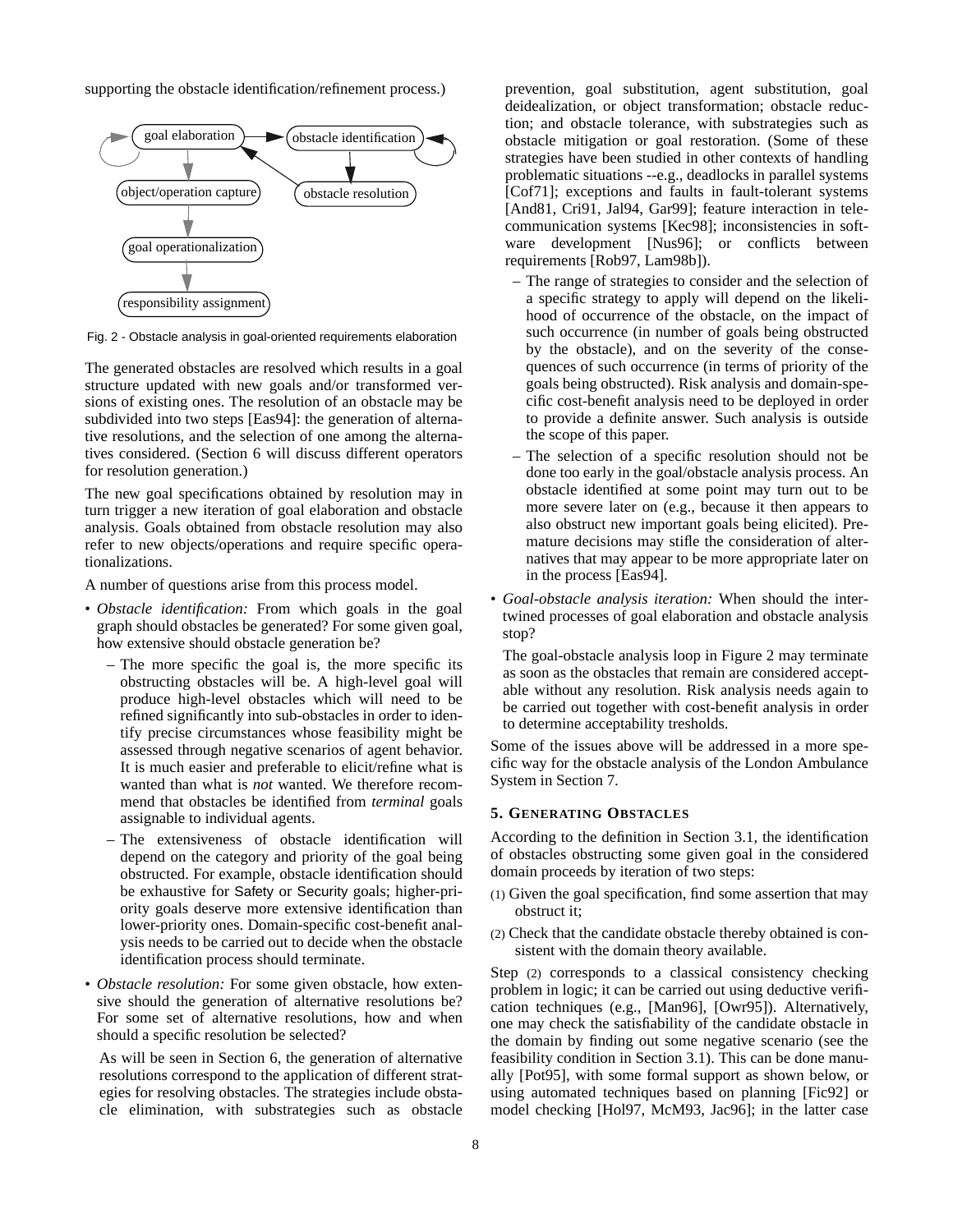some operational model of the system needs to be available.

We therefore concentrate on step (1) and present techniques for deriving candidate obstacles whose domain consistency/ feasibility needs to be subsequently checked. We successively discuss:

- a formal calculus of preconditions for obstruction,
- the use of formal obstruction patterns to shortcut formal derivations,
- the use of identification heuristics based on obstacle classifications as a cheap, informal alternative to formal techniques.

# **5.1 Regressing goal negations**

The first technique is based on the obstruction condition defining an obstacle in Section 3.1. Given the goal assertion *G*, it consists of calculating preconditions for obtaining the negation  $\neg G$  from the domain theory. Every precondition obtained defines a candidate obstacle. This may be achieved using a regression procedure which can be seen as a counterpart of Dijkstra's precondition calculus [Gri81] for declarative representations. Variants of this procedure have been used in AI planning [Wal77], in explanation-based learning [Lam91], and in requirements engineering to identify divergent goals [Lam98b]. We first explain the general procedure before showing how it can be specialized and simplified for obstacle generation.

Consider a meeting scheduler system and the goal stating that intended people should participate to meetings they are aware of and which fit their constraints:

**Goal** Achieve [InformedParticipantsAttendance]

**FormalDef** ∀ m: Meeting, p: Participant

Intended (p, m)  $\land$  Informed (p, m)  $\land$  Convenient (p, m)  $\Rightarrow$   $\Diamond$  Participates(p, m)

The initialization step of the regression procedure consists of taking the negation of that goal which yields

(NG) 
$$
\Diamond \exists
$$
 m: Meeting, p: Participant  
\nIntended (p, m) ∧ Informed (p, m) ∧ Convenient (p, m)  
\n∧ □ → Participates(p, m)

(Such initialization may already produce precise, feasible obstacles in some cases, see other examples below.)

Suppose now that the domain theory contains the following property:

```
∀ m: Meeting, p: Participant
```
Participates(p, m)  $\Rightarrow$  Holds (m)  $\land$  Convenient (p, m)

This domain property states that a necessary condition for a person to participate in a meeting is that the meeting is being held and its date/location is convenient to her. A logically equivalent formulation is obtained by contraposition:

$$
(D) \qquad \forall \text{ m: Meeting, p: Participant}
$$

¬ [ Holds (m) ∧ Convenient (p, m) ] ⇒ ¬ Participates(p, m)

The consequent in (D) unifies with a litteral in (NG); regressing (NG) through (D) then amounts to replacing in (NG) the matching consequent in (D) by the corresponding antecedent. We have thereby formally derived the following potential obstacle:

(O1) ◊ ∃m: Meeting, p: Participant

Intended (p, m)  $\land$  Informed (p, m)  $\land$  Convenient (p, m) ∧ ❑ [ ¬ Holds (m) ∨ ¬ Convenient (p, m) ]

This obstacle covers two situations, namely, one where some

meeting never takes place and the other where a participant invited to a meeting whose date/location was first convenient to her is no longer convenient when the meeting takes place. Using the OR-refinement techniques decribed in Section 5.3 we will thereby obtain two subobstacles that could be named MeetingPostponedIndefinitely and LastMinuteImpediment , respectively. Scenarios satisfying their respective assertion are straightforward in this case.

Assuming the domain theory takes the form of a set of rules  $A \Rightarrow C$ , a temporal logic variant of the regression procedure found in [Lam91] can be described as follows.

Initial step:

take  $O := \neg G$ 

Inductive step: let  $A \Rightarrow C$  be the domain rule selected. with C matching some somesubformula L in O whose occurrences in O are all positive; then  $\mu := \text{mgu } (L, C)$ ;

 $O := O [L / A. \mu]$ 

This procedure relies on the following definitions and notations:

- for a formula scheme ϕ(u) with one or more occurrences of the sentence symbol u, an occurrence of u is said to be positive in ϕ if it does not occur in a subformula of the form  $p \leftrightarrow q$  and it is embedded in an even (explicit or implicit) number of negations;
- mgu (F1, F2) denotes the most general unifier of F1 and F2;
- F.µ denotes the result of applying the substitutions from unifier  $\mu$  to F;
- F [F1 / F2] denotes the result of replacing every occurrence of F1 in formula F by F2.

The soundness of the regression procedure follows from a monotonicity property of temporal logic [Man92, p.203]:

If all occurrences of u in  $\varphi(u)$  are positive, then

$$
(p \Longrightarrow q) \rightarrow (\phi(p) \Longrightarrow \phi(q)\,)
$$

is valid.

Every iteration in the regression procedure produces potentially finer obstacles to the goal under consideration; it is up to the specifier to decide when to stop, dependent on whether the obstacles obtained are meaningful and precise enough (i) to easily identify scenarios satisfying them, and (ii) to see appropriate ways of resolving them through strategies discussed in Section 6.

In the example above only one iteration was performed. Regressing obstacle (O1) above further through a domain property like

Convenient (p, m) ⇒ m.Date **in** p.Constraints ∧ m.Location **in** p.Constraints

would have produced finer sub-obstacles to the goal Achieve [InformedParticipantsAttendance], namely, the date being no longer convenient or the location being no longer convenient when the meeting takes place.

Exploring the space of potential obstacles derivable from the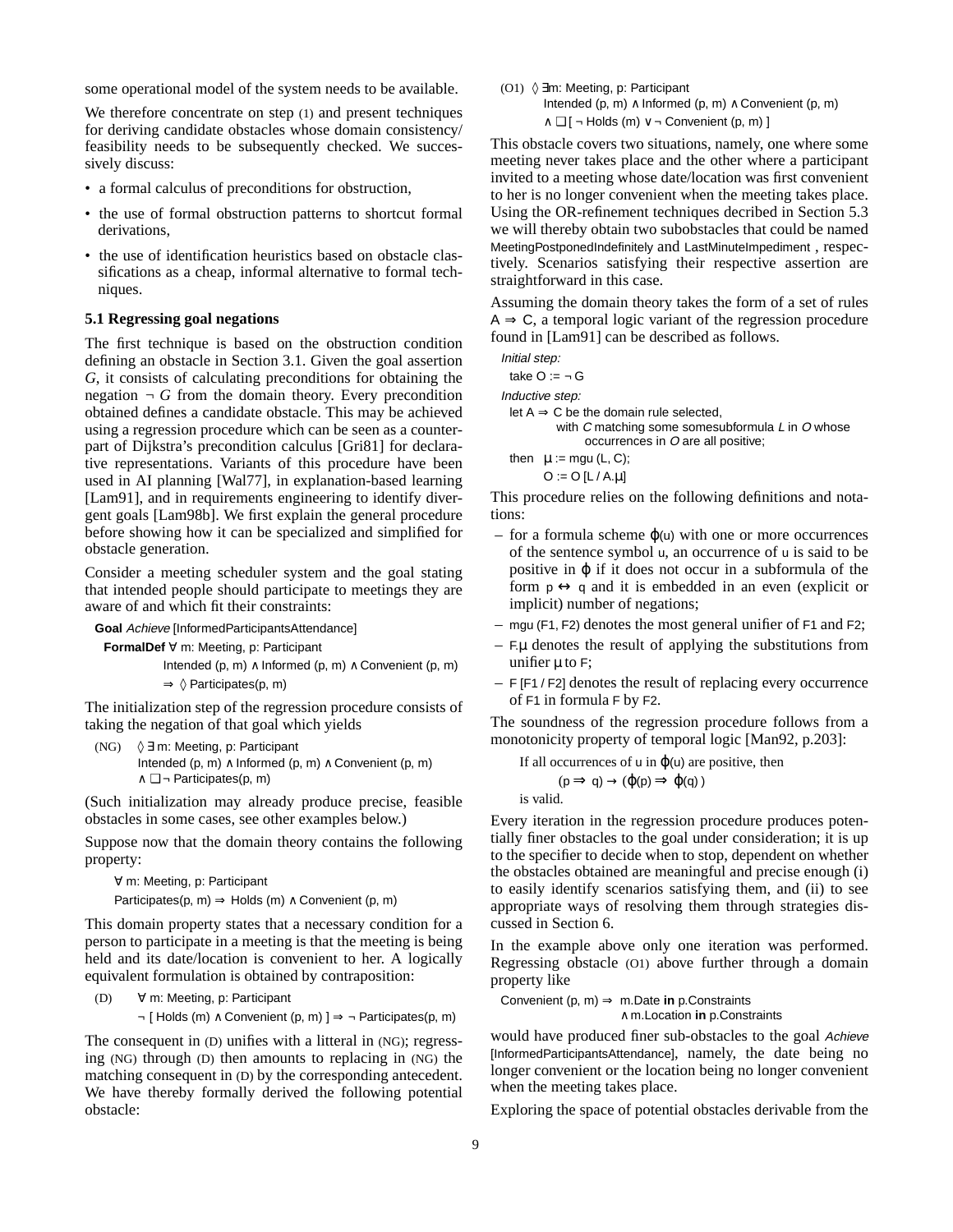domain theory is achieved by *backtracking* on each domain rule applied to select another applicable one. After having selected rule (D) in the example above, one could select the following other domain rule stating that another necessary condition for participation is that the meeting date the participant has in mind corresponds to the actual date of the meeting:

(D') 
$$
\forall
$$
 m: Meeting, p: Participant

$$
Participates(p, m) \Rightarrow \exists M: Belief_p(m.Date = M) \land m.Date = M
$$

The deontic Belief<sub>ag</sub> construct in this formalization is often used to capture Accuracy goals and Inaccuracy obstacles; it is linked to the Knows<sub>ag</sub> construct by the following property:

$$
Knows_{ag}(P) = Belief_{ag}(P) \wedge P
$$

where ag denotes an agent instance, P a fact, and the KAOS built-in predicate Knows<sub>aq</sub>(P) means that the truth value of P in ag's local memory coincides with the actual truth value of P.

Regressing the goal negation (NG) above through property (D') now yields the following new obstacle:

\n- (O2) 
$$
\Diamond \exists m
$$
: Meeting, p: Participant  
\n
	\n- Intended (p, m) ∧ Informed (p, m) ∧ Convenient (p, m)
	\n- ∩ ∪ ∨M: ¬ [ Belief<sub>p</sub>(m.DataFrame = M) ∧ m.DataFrame = M ]
	\n\n
\n

This obstacle, in the Inaccuracy category, could be named ParticipantBelievesWrongDate.

Further backtracking on other applicable rules would generate other obstacles obstructing the goal Achieve[InformedParticipantsAttendance] such as, e.g., ParticipantNotInformedInTime, InvitationNotKnown, etc.



Fig. 3 - Goal refinement and obstacles derived by regression

The examples above exhibit a **simplified procedure** for generating obstacles to Achieve goals of the form  $C \Rightarrow \Diamond T$ :

- 1. Negate the goal, which yields a pattern  $\Diamond$  ( C  $\land$   $\Box$   $\neg$  T);
- 2. Find *necessary* conditions for the target condition  $T$  in the domain theory;
- 3. Replace the negated target condition in the pattern resulting from step 1 by the negated necessary conditions found; each such replacement yields a potential obstacle. If needed, apply steps 2, 3 recursively.

A dual version of this simplified procedure can be used for goals having the *Maintain* patterns  $C \Rightarrow T, C \Rightarrow \Box T$ , or  $C \Rightarrow$ 

T*W* N. For the plane landing example in Section 3.2, it generates the obstacles O1, O2, and O3 to the assumption *Ass* in a straightforward way.

In practice, the domain theory does not necessarily need to be very rich at the beginning. Given a target condition *T* in a goal such as  $C \Rightarrow \Diamond T$ , the requirements engineer may *incrementally elicit necessary conditions* for *T* by interaction with domain experts and clients.

To give a more extensive idea of the space of obstacles that can be generated systematically using this technique, Figure 3 shows a goal AND-refinement tree, derived by instantiation of a frequent refinement pattern from [Dar96], together with corresponding obstacles that were generated by regression (universal quantifiers have been left implicit).

# **5.2 Completing a set of obstacles**

The domain-completeness condition in Section 3.2 suggests a procedure for completing a set of obstacles  $O_1$ , ...,  $O_k$ already identified for some goal G.

As noted in Section 3.1, G has the general form  $\Box$  GC whereas  $O_i$  has the general form  $\Diamond$  OC<sub>i</sub>. The completion procedure can be described as follows.

1. Form the complementary assertion

- $O^* = \diamondsuit (\neg \text{ GC } \land \neg \text{ OC}_1 \land ... \land \neg \text{ OC}_k);$
- 2. Check the consistency of O\* with Dom;
- 3. If O\* is domain-consistent and too unspecific, regress it through Dom or generate subobstacles using refinement patterns, to yield finer obstacles SO\* ;
- 4. If needed, apply steps 1-3 recursively to the SO\*'s.

It is easy to check that the the set  $\{O^*, O_1, ..., O_k\}$  obtained by Step 1 satisfies the domain-completeness condition in Section 3.2 in which the domain is temporarily not considered. Considering the domain in the next steps allows O\* to be checked for consistency and refined if necessary. A frequent simplification arises from Step 3 when O\* has the form  $P \wedge P1$  and a domain property is found having the form  $P \Rightarrow P1$ . A one-step regression then yields  $Q = P$ .

Back to the plane landing example in Section 3.2, Step 1 of the completion procedure applied to the assumption

MovingOnRunway ⇒ WheelsTurning (Ass)

and the obstructing obstacles

- ◊ (MovingOnRunway ∧ ¬ WheelsOut) (O1)
- ◊ (MovingOnRunway ∧ WheelsBlocked) (O2)
- ◊ (MovingOnRunway ∧ Aquaplaning) (O3)

yields

O∗ = ◊ (MovingOnRunway ∧ ¬ WheelsTurning

∧ WheelsOut ∧ ¬ WheelsBlocked ∧ ¬ Aquaplaning)

This candidate obstacle is inconsistent with the domain if property (D4) is found in *Dom* (see Section 3.2). If not, further regression/refinement through *Dom* should be undertaken to find out more specific causes/subobstacles of O\* in order to complete the set (O1)-(O3). Such refinement may be driven by patterns as we discuss now.

# **5.3 Using obstruction refinement patterns**

As introduced in Section 3.3, obstacles may be AND/ORrefined into subobstacles. AND-refinements yield more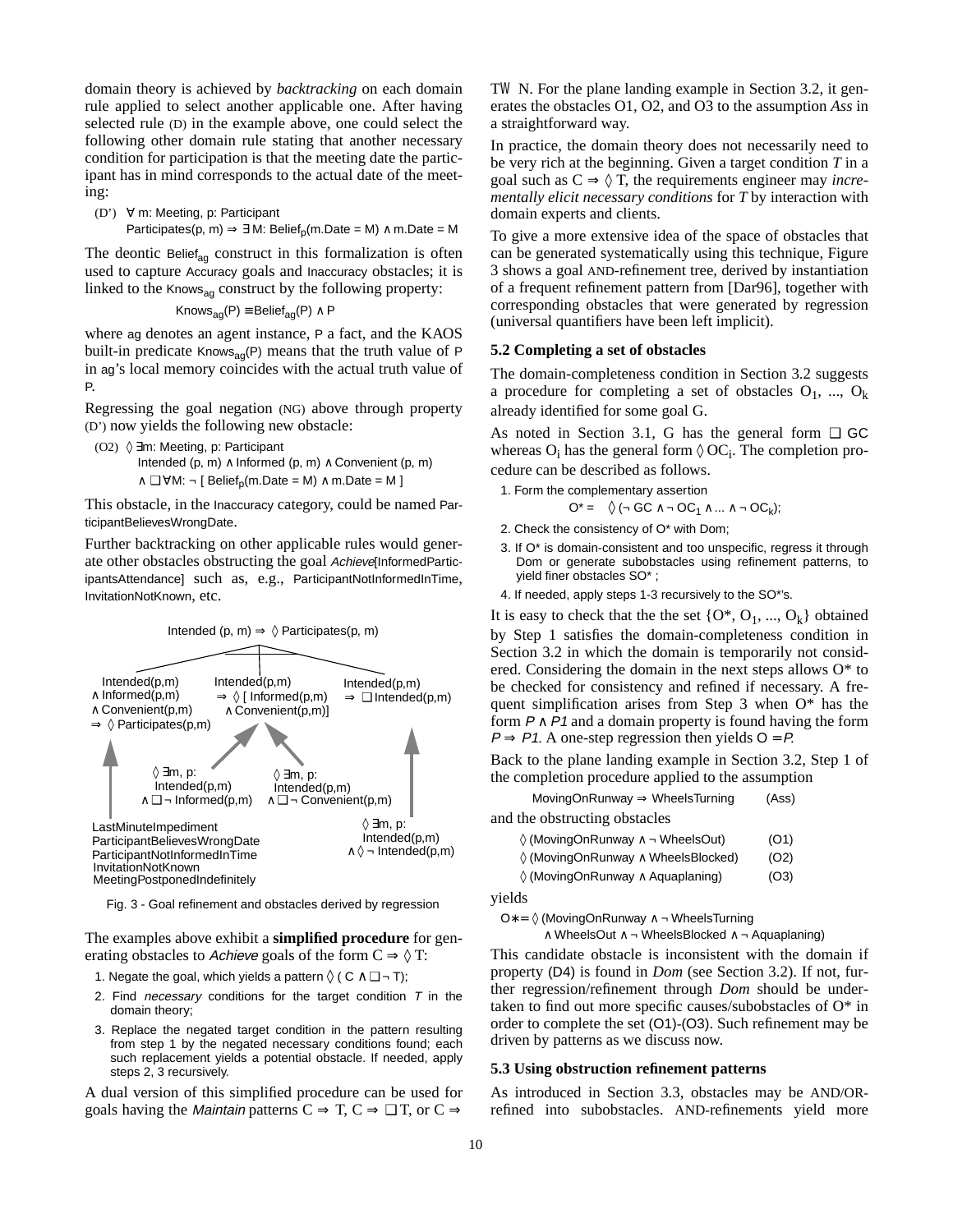"primitive" obstacles, that is, obstacles for which (i) negative scenarios can be found more easily to show their feasibility, and (ii) effective ways of resolving them can be envisioned more easily. On another hand, domain-complete OR-refinements are in general desirable for critical goals; they yield a domain-complete set of alternative subobstacles that can be made disjoint if necessary.

Section 5.1 already contained examples of obstacle refinements. The obstacle LastMinuteImpediment was in fact ORrefined into two alternative subobstacles using the domain theory, namely, the date being no longer convenient *or* the location being no longer convenient. Figure 3 also shows an example of OR-refinement of the obstacle obstructing the goal in the middle of the goal tree; this obstacle, not explicitly represented there, has been formally OR-refined into the two subobstacles in the middle (which could be named MeetingNeverNotified and MeetingNeverConvenient, respectively). The latter subobstacles may be refined in turn. Similarly, the obstacle ParticipantBelievesWrongDate that was derived in Section 5.1 could be OR-refined into alternative subobstacles like WrongDateCommunicated, ParticipantConfusesDates, etc.

The AND/OR refinement of obstacles may be seen as a formal, *goal-oriented* form of fault-tree analysis [Lev95] or threat-tree analysis [Amo94]. Such analysis is usually done in an informal way through interaction with domain experts and clients; our aim here is to derive complete fault/threattrees formally.

The regression procedure in Section 5.1 is a first technique to achieve this; alternatively, one may use obstacle refinement patterns to shortcut the formal derivations involved in the regression procedure.

The general principle is similar to goal refinement patterns [Dar96] and divergence detection patterns [Lam98b]. A library of generic refinement patterns is built; each pattern is a refinement tree where the root is a generic assertion to be refined and the leaves are generic refining assertions. The correctness of each pattern is proved formally *once and for all*.

The patterns for goal obstruction are specific in that the roots of refinement trees are negated goals. The generation of (sub)obstacles to some goal then proceeds by selecting patterns whose root matches the negation of that goal, and by instantiating the leaves accordingly. The requirements engineer is thus relieved of the technical task of doing the formal derivations required in Section 5.1. The patterns can be seen as high-level inference rules for deriving finer obstacles.

All obstruction patterns in this paper were proved formally correct using the STeP verification tool [Man96]. As we will see, the notion of correctness is different for AND- and ORrefinement patterns. We discuss them successively.

# *5.3.1* AND-*refinement patterns*

Figures 4-6 show a sample of frequent AND-refinement patterns for obstacles that obstruct Achieve and Maintain goals, respectively.



Fig.4 - AND-refinement patterns for obstacles to the goal  $C \Rightarrow \Diamond T$ 



Fig.5 - AND-refinement patterns for obstacles to the goal  $C \Rightarrow \Box T$ 



*(1-step regression)*

Fig. 6 - AND-refinement pattern for obstacles to the goal  $C \Rightarrow T WN$ 

The *root* assertion in each AND-tree corresponds to the negation of the goal being obstructed. (Remember that there is an implicit outer ❑-operator in every strong implication; this causes the outer ◊-operator to appear there.) The *left* child assertion may correspond to a domain property, to another requirement/assumption, or to a companion subobstacle. In the 1-step regression and starvation patterns, it will typically correspond to a domain rule  $T \Rightarrow P$ . In the milestone pattern, it defines a necessary milstone *M* for reaching the target predicate *T*. The left child assertion often guides the identification of the subobstacle captured by the *right* child assertion.

Obstacle refinement patterns may thus help identifying both *subobstacles* and *domain properties*. Also note that the 1 step regression pattern in Figures 4 and 6 correspond to the regression procedure in Section 5.1 where only one iteration is performed.

As an example of using the starvation pattern in Figure 4, consider a general resource management system and the goal

∀ u: User, r: Resource Requesting (u, r)  $\Rightarrow$   $\Diamond$  Allocated (r, u)

The domain property

Allocated (r, u)  $\Rightarrow \neg \exists$  u' u: Allocated (r u')

suggests reusing the starvation pattern with instantiations

- *C:* Requesting (u, r)
- *T*: Allocated (r, u),  $P: \neg \exists u'$  u: Allocated (r, u')
- The following starvation obstacle has been thereby derived: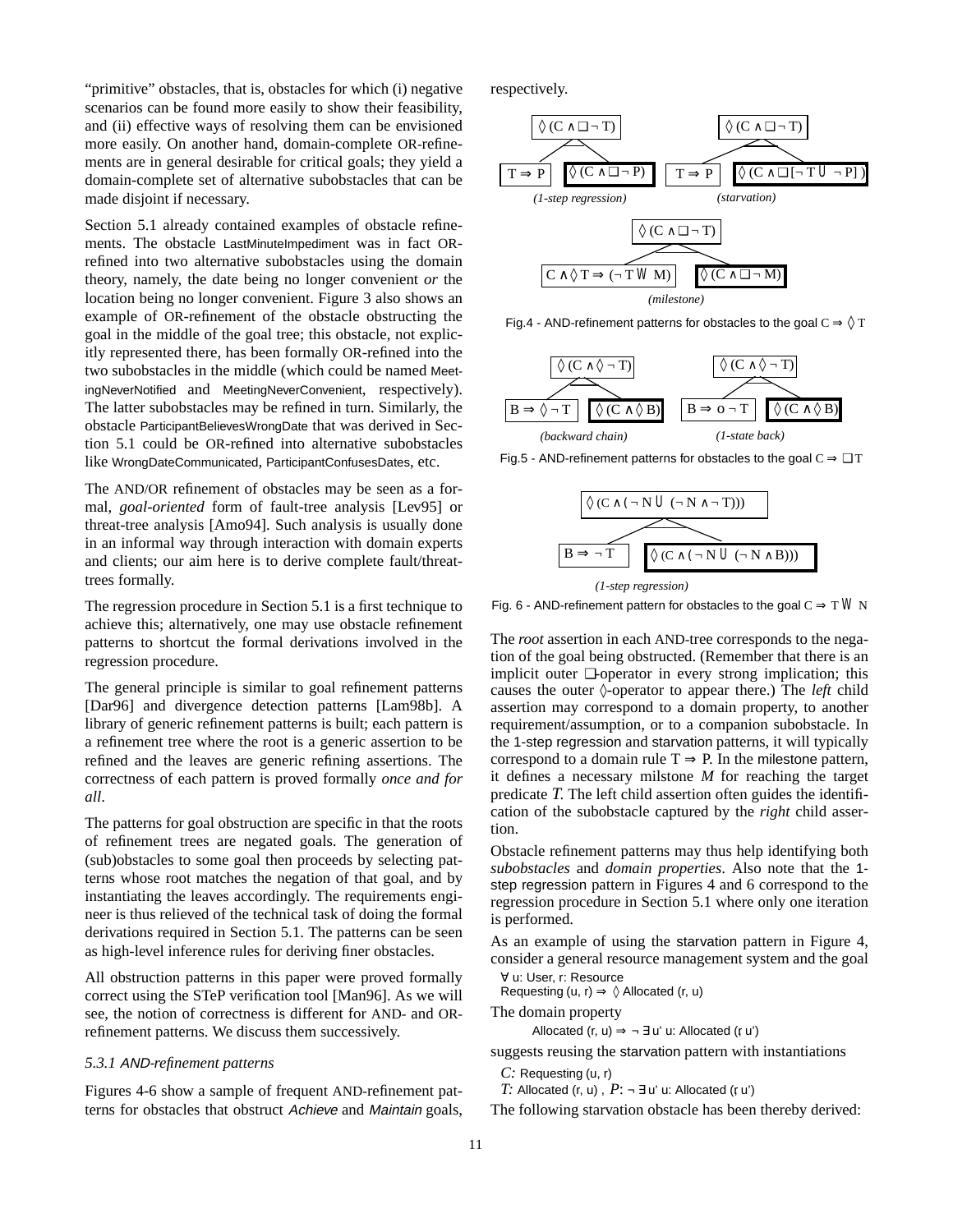◊ ∃ u: User, r: Resource

Requesting (u, r)  $\land$  **□** [ ¬ Allocated (r, u)  $U \exists u'$  u: Allocated (r u') ]

As an example of using the 1-step regression pattern in Figure 6, consider the LAS ambulance dispatching system [LAS93] and the goal stating that an ambulance allocated to an incident should remain allocated to that incident until it has arrived at the incident scene. This goal may be formalized by

```
∀ a: Ambulance, inc: Incident
```
Allocation (a, inc) ⇒ Allocation (a, inc) *W* Intervention (a, inc)

We know from the domain that an ambulance can be allocated to at most one incident at a time:

Allocation (a, inc)  $\Rightarrow \neg \exists$  inc' inc: Allocation (a, inc')

This property suggests using the 1-step regression pattern with the following instantiations

 $C:$  Allocation (a, inc),  $T:$  Allocation (a, inc)

N: Intervention (a, inc),  $B: \exists$  inc' inc: Allocation (a, inc')

The following subobstacle is thereby derived:

◊ ∃ a: Ambulance, inc: Incident

Allocation (a, inc)

∧ ¬ Intervention (a, inc) *U*

¬ Intervention (a, inc) ∧ ∃ inc' inc: Allocation (a, inc')

This obstacle captures a situation in which an ambulance allocated to an incident becomes allocated to another incident before its intervention at the first one.

|                       | assertion                                                             | subobstacle                                                  |
|-----------------------|-----------------------------------------------------------------------|--------------------------------------------------------------|
| 1-step regress        | $S \Rightarrow P$                                                     | $\Diamond$ $[$ R $\land$ $\Box$ $\neg$ P $]$                 |
|                       | $S \Rightarrow P$                                                     | $\Diamond$ [R $\land$ (¬S $U$ ロ¬P)]                          |
| starvation            | $S \Rightarrow P$                                                     | $\Diamond$ [R $\land$ $\Box$ ( $\neg$ S $U$ $\neg$ P)]       |
| missing source        | $R \wedge \Diamond S \Rightarrow P$                                   | 0 [ R ∧ ¬ P ]                                                |
| $non-$<br>persistence | $R \wedge \theta S \Rightarrow PWS$                                   | $\Diamond$ [ R $\land$<br>$\neg S U (\neg P \land \neg S)$ ] |
| $non-$<br>persistence | $R \wedge \Diamond S \Rightarrow$<br>$P W (P \wedge S)$               | $\Diamond$ [R $\land$ (¬SU¬P)]                               |
| milestone             | $R \wedge \Diamond S \Rightarrow \neg S W M$                          | ◊ [ R ∧ ❑ ¬ M ]                                              |
| blocking              | $B \Rightarrow \Box \neg S$                                           | $\Diamond$ [ R $\land$ ( $\neg$ S $U$   B) ]                 |
| substitution          | $S' \Rightarrow \Box \neg S \wedge \blacksquare \neg S$               | $\Diamond$ [ R $\land$ $\Diamond$ S' ]                       |
| strengthening         | $R \wedge \Diamond S \Rightarrow$<br>$\Diamond$ [P $\land$ (P $W$ S)] | $\Diamond$ [R $\land$ $\Box$ $\neg$ P ]                      |
| starvation            | $R \wedge \Diamond S \Rightarrow$<br>$\Diamond$ [P $\land$ (P $W$ S)] | $\Diamond$ [R $\land$ (¬S $U$ Q¬P])]                         |
|                       | $R \wedge \Diamond S \Rightarrow$<br>$\Diamond$ [P $\land$ (P $W$ S)] | $\Diamond$ [ R $\land$<br>$(¬ SU(¬ S ∧ □ ¬ P))$ ]            |

**TABLE 1. Patterns of obstacles to the goal**  $R \Rightarrow \Diamond S$ 

|                | assertion                       | subobstacle         |
|----------------|---------------------------------|---------------------|
| 1-step regress | $Q \Rightarrow C$               | $0[P \wedge 0 - C]$ |
| backward       | $C \Rightarrow \Diamond \neg Q$ | $0[P \wedge 0]$     |
| 1-state back   | $C \Rightarrow o \neg Q$        | $0[P \wedge 0]$     |

**TABLE 2. Patterns of obstacles to the goal**  $P \Rightarrow Q$ 

| assertions                                                                    | subobstacle                             |
|-------------------------------------------------------------------------------|-----------------------------------------|
| $Q \wedge C \Rightarrow o \neg Q$ ,<br>$P \wedge C \Rightarrow o P$           | $0[P \wedge Q \wedge C]$                |
| $Q \wedge C \Rightarrow o \neg Q$ ,<br>$\neg P \wedge C \Rightarrow o P$      | $0$ [¬P∧Q∧C]                            |
| $\neg P \wedge C \Rightarrow o P$ ,<br>$\neg Q \wedge C \Rightarrow o \neg Q$ | $0$ [ $\neg P \wedge \neg Q \wedge C$ ] |

**TABLE 3. Patterns of obstacles to the goal**  $\Box$  **(P**  $\rightarrow$  **Q)** 

|            | assertion                  | subobstacle |
|------------|----------------------------|-------------|
| back state | $D \implies 0 \sqsupset Q$ |             |

**TABLE 4. Patterns of obstacles to the goal** ❑ **q**

A more extensive set of obstacle AND-refinement patterns is given in Tables 1-4. Each table corresponds to a specific kind of goal. Each row in a table represents an AND-refinement of the negation of the goal associated with the table. The lower a row is in a table, the more specific the corresponding assertion and subobstacle are. The assertions in the first column may represent a domain property, a requirement or a companion subobstacle. Table 4 may be seen to correspond to the backward construction of a fault-tree from a state machine [Rat96]; *p* and *q* are intended to be state predicates there.

All AND-refinement patterns in Tables 1-4 were proved correct using STeP [Man96] --by this we mean that the entailment and consistency conditions in Section 3.3 were formally verified.

Section 7 will illustrate the use of various patterns from Tables 1-4.

# *5.3.2 Complete OR-refinement patterns*

Figures 7 shows a pattern for refining the obstruction of an Achieve goal  $R \Rightarrow \delta S$  into a complete set of disjoint alternative subobstacles (see Section 3.3 for the definition of completeness and disjointness). The goal negation  $\Diamond$  (R  $\land$   $\Box$   $\neg$  S) is AND-refined into two child nodes; the left child assertion may be a domain property, an assumption or a requirement (in this case it defines what a milestone is); the right child node is an OR-node refined into two alternative subobstacles.



Fig. 7 - OR-refinement pattern for obstacles to the goal  $C \Rightarrow \Diamond T$ 

As an example of using this pattern, consider the meeting scheduler system again and the goal stating that participants' time/location constraints should be provided if requested [Lam95]: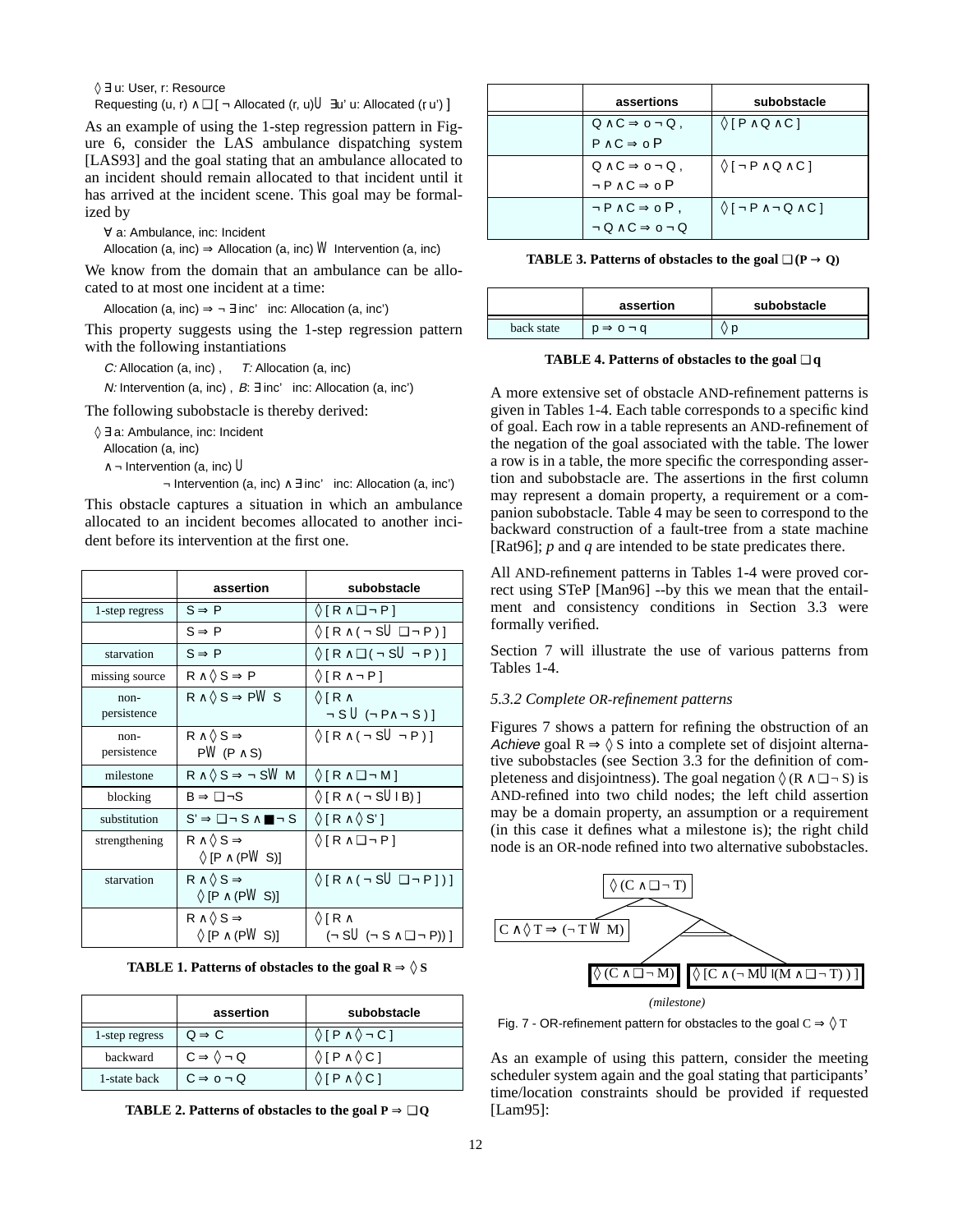∀ m: Meeting, p: Participant

ConstraintsRequested (p, m)  $\Rightarrow$   $\Diamond$  ConstraintsProvided (p, m)

An obvious milestone condition for a participant to provide her constraints is that a request for constraints is reaching her. This suggests using the milestone pattern in Figure 7 with the following instantiations:

C: ConstraintsRequested (p, m) T: ConstraintsProvided (p, m) M: RequestReaches (p, m)

The milestone pattern then generates the formalized domain property

∀ m: Meeting, p: Participant

ConstraintsRequested (p, m)  $\land$   $\Diamond$  ConstraintsProvided (p, m)

⇒ [ ¬ ConstraintsProvided (p, m) *W* RequestReaches (p, m) ]

together with a complete set of alternative subobstacles to the goal above:

◊ ∃ m: Meeting, p: Participant

ConstraintsRequested (p, m)  $\land$   $\Box$   $\neg$  RequestReaches (p, m)

or

◊ ∃ m: Meeting, p: Participant

ConstraintsRequested (p, m) ∧

¬ RequestReaches (p, m)*U*l

RequestReaches (p, m)  $\land$   $\Box$   $\neg$  ConstraintsProvided (p, m)

The refinement may then proceed further to find out finer subobstacles in each alternative; this will yield causes for a request not reaching an invited participant and causes for a participant not providing her constraints in spite of the request having reached her, respectively.

| assertion                                              | obstacle                                                  | obstacle                                                              | obstacle                                                         |
|--------------------------------------------------------|-----------------------------------------------------------|-----------------------------------------------------------------------|------------------------------------------------------------------|
| $S \Leftrightarrow P \wedge Q$                         | ◊[R∧❏¬P]                                                  | $\Diamond$ [ R $\land$ O $\neg$ Q]                                    | $\Diamond$ [ R<br>∧◊Ρ∧◊Q<br>$\wedge \square \neg (P \wedge Q)$ ] |
| $S \Rightarrow P$                                      | ◊[R∧❏¬P]                                                  | ◊⊺R ∧ ◊ P<br>$\wedge$ $\square$ $\neg$ S 1                            |                                                                  |
| $S \Rightarrow P$                                      | $\Diamond$ [R $\land$<br>$\neg$ S $U \Box \neg P$ ]       | ◊ [ R ∧ ◊ P<br>$\land$ $\Box$ $\lnot$ S ]                             |                                                                  |
| $S \Rightarrow P$                                      | $\Diamond$ [ R $\land$<br>$\Box$ (¬ S $U$ ¬ P)]           | $\Diamond$ [ R $\land$<br>$\Diamond$ (P $W(P \land S)$ )<br>∧ □ ¬ S ] |                                                                  |
| $R \wedge \Diamond S$<br>$\Rightarrow P$               | $\Diamond$ [R $\land$ ¬ P ]                               | $\Diamond$ [ R $\land$ P<br>$\wedge$ $\square$ $\neg$ S 1             |                                                                  |
| $R \wedge \Diamond S$<br>$\Rightarrow$ PWS             | $\Diamond$ [R $\land$ ¬ S $U$<br>$(\neg P \land \neg S)]$ | ◊IR∧PWS<br>$\land$ $\Box$ $\lnot$ S ]                                 |                                                                  |
| $R \wedge \Diamond S \Rightarrow$<br>$P W(P \wedge S)$ | $\Diamond$ [R $\land \neg$ SU<br>$\neg$ Pl                | ◊⊺R ∧ ❏ ¬ S<br>$\wedge$ P $W$ (P $\wedge$ S)]                         |                                                                  |
| $R \wedge \Diamond S$<br>$\Rightarrow$ ¬ S $VM$        | $\Diamond$ [R $\land$ O $\neg$ M ]                        | $\Diamond$ [ R $\land$ ¬ M $U$<br>$(M \wedge \square \neg S)$ ]       |                                                                  |
| $B \Rightarrow \Box \neg S$                            | $\Diamond$ [R $\land \neg$ S $UB$ ]                       | ◊⊺R ∧ ❏ ¬ S<br>$\land \neg$ BWSI                                      |                                                                  |
| $P \Rightarrow \Box \neg S$<br>∧■¬S                    | $0$ $R \wedge 0$ $P1$                                     | $0$ i R $\land$ D $\neg$ S<br>$\wedge$ $\square$ $\neg$ $P$ $\square$ |                                                                  |

**TABLE 5. Obstacle OR-refinement for the goal**  $R \Rightarrow \Diamond S$ 

| assertion                                              | obstacle | obstacle           |
|--------------------------------------------------------|----------|--------------------|
| $Q \Leftrightarrow Q1 \wedge Q2$ $Q[R \wedge \neg Q1]$ |          | $\sqrt{R_A - Q_2}$ |

**TABLE 6. Obstacle OR-refinement for the goal**  $\Box$  **(P**  $\rightarrow$  **Q)** 

These examples suggest that *the more an obstacle is refined the closer one gets to an explicit scenario*. Obstacle refinement patterns may thus be used for suggesting feasible scenarios as well.

A more extensive set of complete and disjoint OR-refinement patterns is given in Tables 5-6. Each table corresponds to a specific kind of goal. Each row in a table represents a refinement of the negation of the goal associated with the table; the thick vertical line separator represents an AND whereas the double line separators represent an OR. Some of the patterns in these tables will be used in the obstacle analysis for the London Ambulance System in Section 7.

All OR-refinement patterns in Tables 5-6 were proved correct using STeP [Man96] --by this we mean that the entailment, consistency, disjointness, and domain-completeness conditions in Section 3.3 were formally verified. In the latter case, the formulas in the assertion column were taken as generic domain property forming Dom.

# **5.4 Informal obstacle identification**

Informal heuristics may be used to help identify obstacles without necessarily having to go through formal techniques every time. Although they are easier to deploy, the result will be much less accurate, and not guaranteed to be formally correct and complete.

Such heuristics are rules of thumb taking the form: "**if** the specification has such or such characteristics **then** consider such or such type of obstacle to it". The general principle is somewhat similar in spirit to the use of HAZOP-like guidewords for eliciting hazards [Lev95] or, more generally, to the use of safety checklists [Jaf91, Som97].

Our heuristics are based on goal/obstacle classifications (see Section 3.4), on formal obstruction patterns we have identified, and on past experience in identifying obstacles. General heuristics are independent of any particular class of goals; more specific heuristics are associated with some specific class.

*General heuristics* refer to the KAOS meta-model only (see the concepts defined in Section 2.1). Here are a few examples to illustrate the approach.

- If an agent has to monitor/control some object in order to guarantee the goal it is assigned to **then** consider the following types of obstacles:
	- InfoUnavailable: the necessary information about the object state is not available to the agent;
	- InfoNotInTime: the necessary information about the object state is available too late;
	- WrongBelief: the necessary information about the object state as recorded in the agent's memory is different from the actual state of this object. (In the meeting scheduler example, this heuristics might have helped identifying obstacles like ParticipantBelievesWrongDate --see Section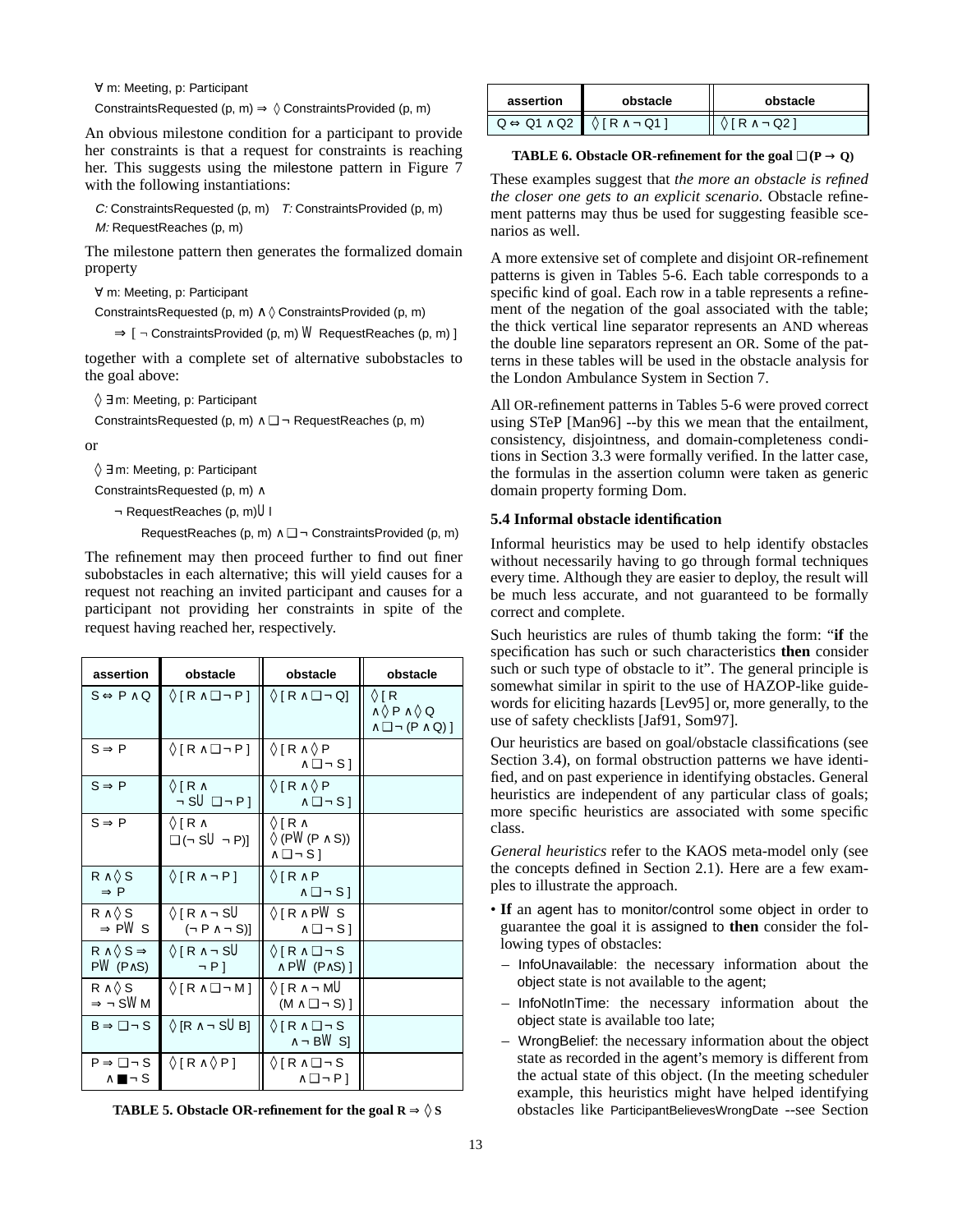5.1; for an electronic reviewing process an obstacle like ReviewerBelievesWrongDeadline could be identified in a similar way.)

The WrongBelief obstacle class can be further refined into subclasses such as:

- WrongInfoProvided: the necessary information provided by another agent about the object state is incorrect (possible refinements for this obstacle are, e.g., too high or too low values for an object attribute);
- InfoCorrupted: the information from the provider has been corrupted by another agent;
- InfoOutDated: the information provided to the agent is no longer correct at the time of use;
- InfoForgotten: the information provided to the agent is no longer available at the time of use;
- WrongInference: the agent has made a wrong inference from the information available;
- InfoConfusion: the agent confuses the necessary information about the object state with some other information.

InfoConfusion obstacles can be refined in turn, e.g.,

- InstanceConfusion: the agent confuses the necessary information about the object state with information about *another* instance of object within the same class [Pot95];
- ValueConfusion: the agent confuses different values for an attribute of the same object;
- UnitConfusion: the agent confuses different units in terms of which values of an object attribute are expressed.

In the meeting scheduler example, these heuristics might have helped identify several obstacles among those derived formally, e.g., participants confusing meetings or dates, meeting initiators confusing participants which results in wrong people being invited, confusion in constraints, etc. In an ambulance dispatching system, an obstacle like an ambulance going to a wrong place could be identified thereby.

An important specialization of InfoConfusion obstacles in the aviation domain is ModeConfusion where pilot agents become confused about what the cockpit software agent is doing; obstacles in this category receive increasing attention as they have been recognized to be responsible for a significant number of critical incidents [But98].

- **If** an agent requires some resource in order to guarantee the goal it is assigned to **then** consider obstacles in the following categories: ResourceUnavailable, ResourceTooLate, ResourceOutOfOrder, WrongResource, ResourceConfusion, and so on.
- **If** a persistent condition is necessary to reach the target condition from the source condition in an Achieve goal, **then** consider an obstacle in which the persistent condition becomes false before reaching the target condition.

The latter heuristic rule corresponds to a natural language rephrasing of the missing persistence pattern in Table 1; it suggests how similar heuristics can be formulated from the other patterns.

More *specific heuristics* refer to goal classifications. Here are a few examples.

- **If** a *MessageDelivered* goal in the Informationgoal category is considered, **then** consider obstacles like *MessageUndelivered*, *MessageDeliveredAtWrongPlace*, *MessageDeliveredAt-WrongTime*, *MessageCorrupted*, and so on.
- **If** a goal being considered is in the StimulusResponse category, **then** consider the following types of obstacles:
	- StimulusIgnored, TooLatePickUp, IncorrectValue, or StimuliConfused obstacles to the abstract goal Stimulus-PickedUp;
- NoResponse, ResponseTooLate, ResponseIgnored, or WrongResponse obstacles to the abstract companion goal ResponseProvided.

Obstacles can also be identified by analogy with obstacles in similar systems, using analogical reuse techniques [Mas97].

# **6. RESOLVING OBSTACLES**

The generated obstacles need to be resolved in some way or another. As discussed in Section 4, the resolution process covers two aspects: the *generation* of alternative resolutions and the *selection* of one resolution among those identified. Which resolution to apply and when to apply it will depend on risk/cost-benefit analysis based on the likelihood of occurrence of the obstacle and on the severity of its consequences. We will not discuss selection tactics here; we concentrate on the generation of alternative resolutions.

Such resolutions correspond to different *strategies* that may be applied. They can be classified into three broad classes dependent on whether the obstacle is eliminated (Section 6.1), reduced (Section 6.2), or tolerated (Section 6.3). Some of these strategies have been studied in other contexts of handling problematic situations --e.g., deadlocks in parallel systems [Cof71]; exceptions and faults in fault-tolerant systems [And81, Cri91, Jal94, Gar99]; feature interaction in telecommunication systems [Kec98]; inconsistencies in software development [Nus96]; or conflicts between requirements [Rob97, Lam98b]. The objective here is to specialize such strategies to the resolution of obstacles to goals during requirements engineering, and to make them explicit in terms of specification transformation rules in the formal framework of temporal logic.

The obstacle resolution process will result in a transformed goal structure, transformed requirements specifications, and transformed domain properties in some cases.

#### **6.1 Obstacle Elimination**

Eliminating an obstacle requires one among the conditions defining an obstructing obstacle in Section 3.1 to be inhibited; the obstruction should be avoided or the obstacle should be made inconsistent/unfeasible within the domain. The strategies below address one of the conditions or the other.

# *6.1.1 Goal substitution*

A most effective way of resolving an obstacle is to identify an *alternative goal refinement* for some higher-level goal, in which the obstructed goal and obstructing obstacle are no longer present . In the meeting scheduler example, one may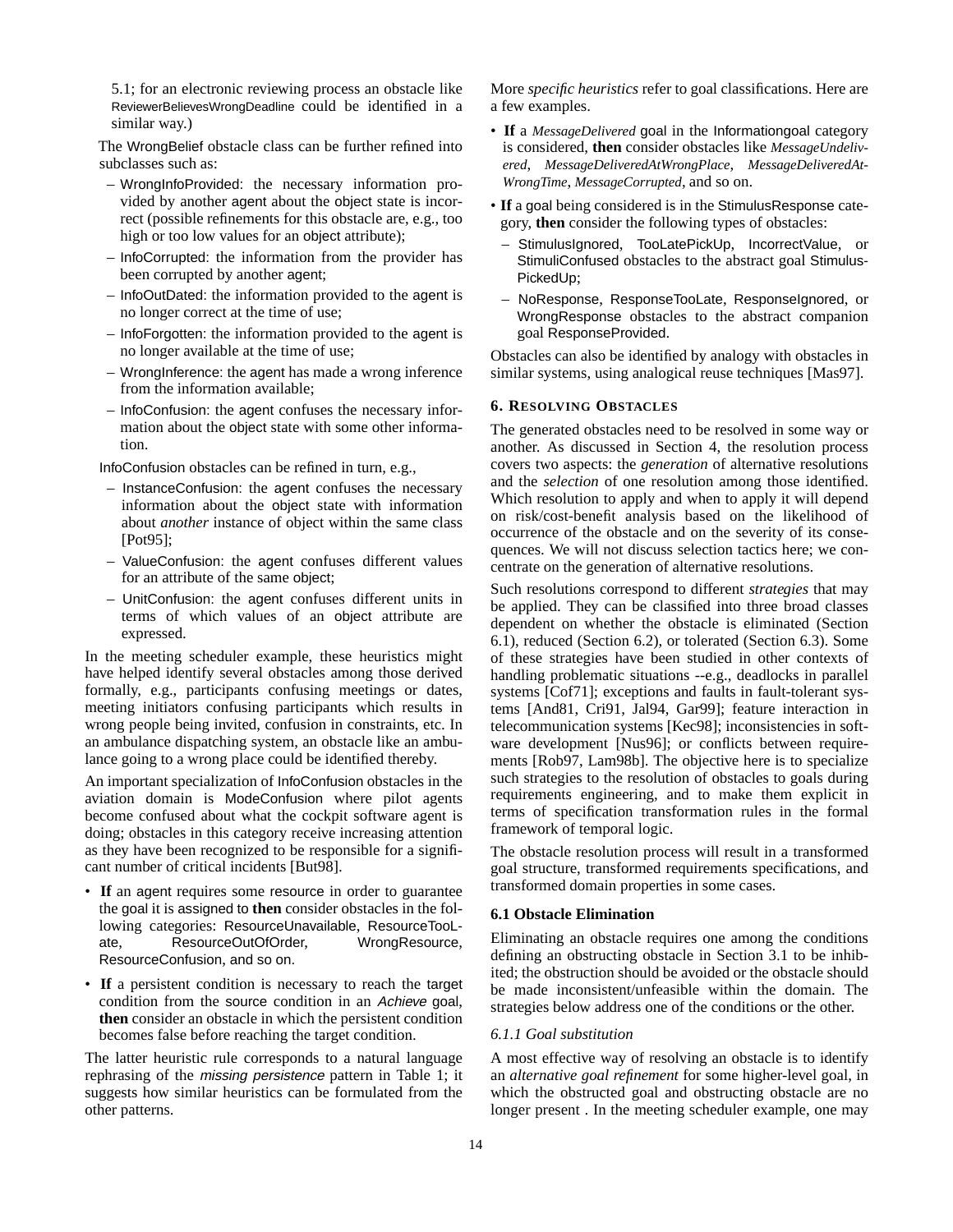eliminate the obstacle ElectronicAgendaNotMaintained that obstructs the goal ElectronicAgendaUpToDate by choosing an alternative refinement for the father goal ParticipantsConstraintsKnown (see Figure 8); the alternative goal refinement consists in introducing the two companion goals ConstraintsRequested (under responsibility of the meeting scheduling software) and ConstraintsProvided (still under joint responsibility of participants and the email system).

Choosing an alternative goal refinement will in general result in a different design for the composite system.



Fig. 8 - Goal substitution

#### *6.1.2 Agent substitution*

Another way of overcoming the obstacle is to consider *alternative agent assignments* so that the obstacle scenario may no longer occur. This will in general result in different system proposals, in which more or less functionality is automated and in which the interaction between the software and its environment may be quite different.

Back to our meeting scheduler example, one might overcome the obstacle ParticipantNotResponsive to the goal ConstraintsProvided by assigning the responsibility for that goal to the participant's Secretary instead (to overcome subobstacles such as EmailNotCheckedRegularly or ParticipantTooBusy), or by assigning the responsibility for the goal ParticipantsConstraintsRequested to the meeting initiator (rather than the meeting scheduling software) --through email, phone calls, etc.

In the electronic reviewing example, one could introduce a software agent for checking that no occurrences of the reviewer's name are found in the review (to overcome the obstacle NonAnonymousReview); a software agent for checking destination tables (to overcome the obstacle MessageSent-ToWrongPerson); and so on.

Agent substitution may entail goal substitution and viceversa.

# *6.1.3 Obstacle prevention*

This strategy resolves the obstruction by *adding a new goal* requiring that the obstacle be avoided.

Remember that a goal G has the general form  $\Box$  GC whereas an obstacle O to G has the general form  $\Diamond$  OC. To prevent O from being ever satisfied, the following Avoid goal is thus introduced:

$$
G^*:\qquad \square \to OC
$$

AND/OR refinement and obstacle analysis may then be applied to the new goal in turn.

Back to our meeting scheduler example, consider the obstacle MeetingForgotten that obstructs the goal Achieve [Informed-ParticipantsAttendance] in Figure 3. The prevention strategy yields the new goal Avoid [MeetingForgotten]. The latter may then be refined into a requirement Achieve [MeetingReminded] under responsibility of the meeting scheduling software. Another example of obstacle prevention in a train control system is the introduction of an automatic brake facility (with corresponding goals and agents) to prevent trains from exceeding their speed limit.

It may turn out, after checking with domain experts, that the assertion ❑ ¬ OC introduced for obstacle prevention is not a goal/requirement but a domain property that was missing from the domain theory Dom, making it possible to infer the obstacle O by regression. In such cases the domain theory will be updated instead of the goal structure.

*Obstacle anticipation* is a substrategy for refining obstacle prevention goals. It is applicable when some persistent condition *P* can be found such that *P* must persist during some time interval for the obstacle condition OC to become true:

$$
\mathrm{OC} \Rightarrow \blacksquare_{\leq d} \mathrm{P}
$$

In such a case, the obstacle prevention goal may be refined by introducing the subgoal

$$
G^* : P \Rightarrow \Diamond_{\leq d} \neg P
$$

For obstacles to Security goals, for example, one might have the following instantiations:

- OC: InformationCorruptedByAgent
- P: IntrusionUndetected

Obstacle anticipation patterns may be used when an event can be identified that necessarily precedes the truth of the obstacle condition.

#### *6.1.4 Goal Deidealization*

It is often the case that obstacles are found to obstruct firstsketch goal formulations because the latter are too ideal. Such goal formulations should then be deidealized so that they cover the behaviors captured by the obstacle. The principle is to *transform the goal* being obstructed in order to make the obstruction disappear.

Let us suggest the technique on an example first.

Consider the obstacle ParticipantNotInformedInTime in Figure 3 which obstructs the goal

```
Intended (p, m) \land Informed (p, m) \land Convenient (p, m)
⇒ ◊ Participates(p, m)
```
The idea is to make the obstructed goal more liberal, that is, to weaken it so that it covers the obstacle. In this case the goal weakening is achieved by strengthening its antecedent:

Intended (p, m) ∧ Informed**InTime** (p, m) ∧ Convenient (p, m)

⇒ ◊ Participates(p, m)

The predicate Informed**InTime** (p, m) is derived from the corresponding obstacle; it requires participants to be kept informed during a time period starting at least *N* days before the meeting date: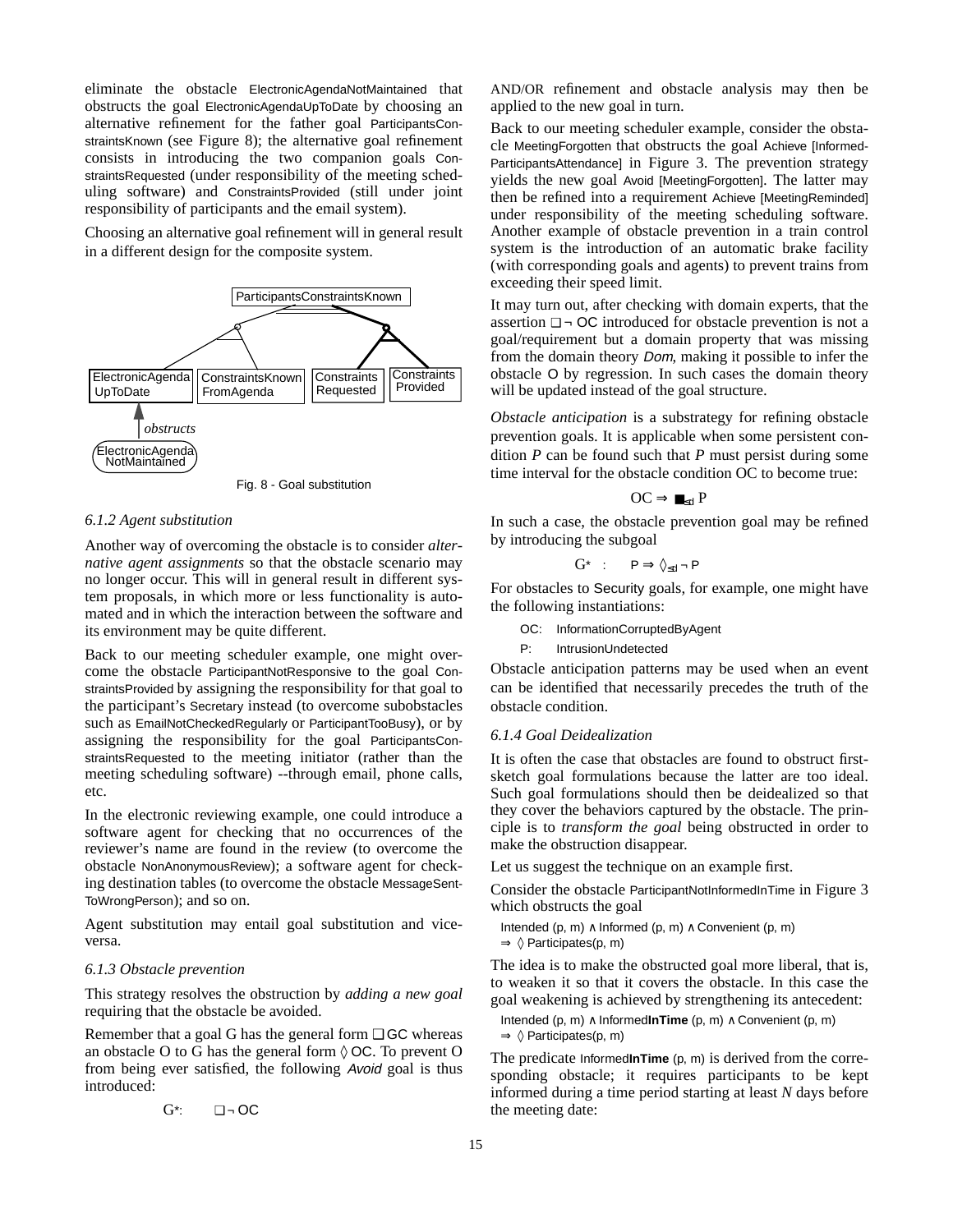Informed**InTime**(p, m) ≡ ■≤ (m.Date - Nd) Informed (p, m)

Once this more liberal goal is obtained, the predicates that were transformed to weaken the goal are to be propagated in the goal tree to replace their older version everywhere; this generally results in strengthened brother goals and weakened higher-level goals. The result of the change propagation in the tree shown in Figure 3 will produce a strengthened goal in the middle of the tree, namely,

Intended(p, m) ⇒ ◊ [ Informed**InTime**(p, m) ∧ Convenient(p, m) ]

The deidealization procedure is similar to the one used for weakening divergent goals [Lam98b]. It is simpler here as only one goal assertion has to be considered for weakening. The procedure has two steps:

- (1) Weaken the goal specification to obtain a more liberal version that covers the obstacle. Syntactic generalization operators can be used here such as adding a disjunct, removing a conjunct, or adding a conjunct in the antecedent of an implication.
- (2) Propagate the predicate changes in the goal AND-tree in which the weakened goal is involved, by replacing every occurrence of the old predicates by the new ones.

The cardinality transformations in [Fea93] may be seen as a particular form of syntactic generalization in step 1 of this simplified procedure. Step 2 can be done simply by updating the instantiations of the goal refinement patterns used to build the goal graph, when such patterns have been used [Dar96].

*Goal deidealization patterns* may also be used as formal support to the deidealization process. Given the obstructed goal and the obstructing obstacle, they yield deidealized versions of the goal. To illustrate the approach, Table 7 gives some patterns for some of the obstacles from Table 1.

| goal                       | obstacle                                              | deidealized goal                                                    |
|----------------------------|-------------------------------------------------------|---------------------------------------------------------------------|
| $R \Rightarrow \Diamond S$ | $\sqrt{[R_{\wedge} - P]}$                             | $R \wedge P \implies \Diamond S$                                    |
| $R \implies \Diamond S$    | $\Diamond$ [R $\land$ $\Box$ $\neg$ P]                | $R \wedge (PWS) \Rightarrow \Diamond S$                             |
| $R \implies \Diamond S$    | $\sqrt{[R_{\wedge}(\neg S U \neg P)]}$                | $R \wedge (PWS) \Rightarrow \Diamond S$                             |
| $R \Rightarrow \Diamond S$ | $\sqrt{[R_{\wedge} (\neg S U \Box \neg P)]}$          | $R \wedge \Box \lozenge P \Rightarrow \lozenge S$                   |
| $R \implies \Diamond S$    | $\Diamond$ [R $\land$ <b>Q</b> ( $\neg$ SU $\neg$ P)] | $R \wedge \Diamond (P W(P \wedge S))$<br>$\Rightarrow$ $\Diamond$ S |

**TABLE 7. Deidealization patterns for Achieve goals**

At the end of Section 5.3.1 we considered the resource management Achieve goal

∀ u: User, r: Resource

Requesting (u, r)  $\Rightarrow$   $\Diamond$  Allocated (r, u),

and generated the starvation obstacle

◊ ∃ u: User, r: Resource

Requesting (u, r)  $\land$  **□** [ ¬ Allocated (r, u)  $U \exists u'$  u: Allocated (r u') ]

The goal and starvation obstacle match the last row of Table 7; we thereby generate the deidealized goal specification

∀ u: User, r: Resource

Requesting (u, r)  $\land$  (¬ ∃u' u: Allocated(ru')) *W* Allocated(r,u) ⇒ ◊ Allocated (r, u)

The new goal version states that *if* the user requests the resource and the resource is subsequently kept unallocated unless allocated to her/it, *the*n the resource is eventually allocated to her/it. The new condition P*W* S that strengthens the antecedent has to be propagated into the goal AND-tree. The goals that refer to this new predicate as target condition might be operationalized through a reservation procedure.

# *6.1.5 Domain transformation*

This strategy consists in transforming the domain within which the software-to-be operates so as to make the obstruction disappear. The set of domain properties is modified so as to make the obstacle either inconsistent with the domain (see the domain-consistency condition in Section 3.1) or no longer obstructing the goal (see the obstruction condition in Section 3.1).

As an illustration of the first case, consider the goal Achieve[AllocatedAmbulanceMobilized] in an ambulance dispatching system. One obstacle to this goal corresponds to the situation where an ambulance crew decides to mobilize another ambulance than the one allocated by the system. The domain property making this possible is that mobilization orders received by crews at ambulance stations mention the incident location. The obstacle can then be eliminated by transforming the mobilization order so that it does no longer mention the incident location; the latter information would then be provided by a mobile data terminal inside the ambulance.

As an illustration of the second case, we can prevent the obstacle InconvenientLocation from obstructing the goal InformedParticipantsAttendance in the meeting scheduler system by transforming the domain so that videoconferencing is made possible; the conjunct m.Location **in** p.Constraints would then be dropped from the domain property stating necessary conditions for meetings to be convenient (see Section 5.1).

#### **6.2 Obstacle Reduction**

The difference between this class of strategies and the previous one is that here one tries to *reduce the occurrences of the obstacle* instead of eliminating them completely.

Strategies that act on the motivation of human agents are instances of this class. The principle is to reduce the situations in which an agent acts abnormally or irresponsibly either by dissuasion or by providing rewards. For instance, many library systems issue fines to dissuade borrowers from late returns; insurance systems provide premium reduction for good customers; some transportation companies issue rewards for crews arriving on time; and so on.

# **6.3 Obstacle Tolerance**

In cases where the obstacle cannot be thoroughly avoided, or where avoiding it is simply too costly or not worthy, one may specify which behaviors will be admissible or tolerated in the presence of the obstacle.

#### *6.3.1 Goal restoration*

A first strategy consists of *adding a new goal* stating that if the obstacle condition OC becomes true then the obstructed goal assertion G should be satisfied again in some reasonably near future. This new goal thus takes the Achieve form

#### $G^*$ : OC ⇒  $\Diamond G$

This strategy could be followed for the obstacle PaperLost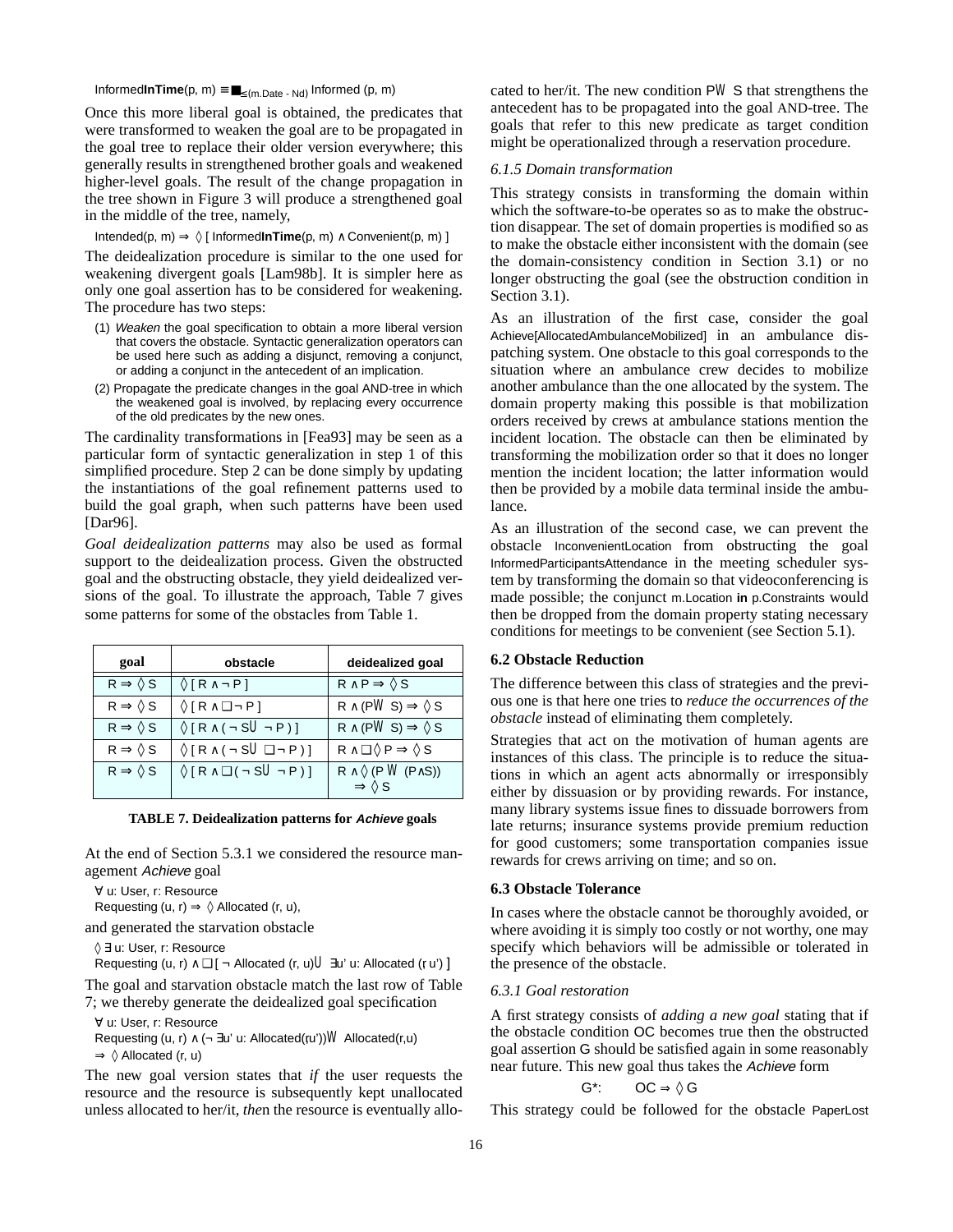that obstructs the goal Achieve[ReviewReturned]. A subgoal refining the restoration goal will be Achieve[LostPaperResent].

#### *6.3.2 Obstacle mitigation*

Another alternative strategy to obstacle elimination is to seek effective ways of mitigating the consequences of the obstacle. The principle is to *add a new goal* to attenuate the effects of obstacle occurrences. Two forms of mitigation can be distinguished.

*Weak mitigation* consists in ensuring some weakened version G' of the obstructed goal G whenever the obstacle condition OC becomes true. A weak mitigation goal thus has the form

$$
G^*\!\!:\qquad OC\Rightarrow G'\;
$$

where G' is a deidealized version of G obtained using the specification transformations described in Section 6.1.4.

To illustrate this, consider the obstacle LastMinuteImpediment generated in Section 5.1. The introduction of the weak mitigation goal

Achieve [ImpedimentNotified]

will ensure a weaker version of the goalInformedParticipantsAttendance in Section 5.1, namely,

Intended (p, m)  $\land$  Informed (p, m)  $\land$  Convenient (p, m)  $\Rightarrow$   $\Diamond$  [ Participates(p, m)  $\lor$  Excused (p, m) ]

(Note that in this case an obstacle prevention alternative to such weak mitigation would yield a goal like Achieve [MeetingReplanned].)

*Strong mitigation* consists in ensuring some parent goal G' of G whenever the obstacle condition OC becomes true, in spite of G being obstructed. A strong mitigation goal thus has the form

$$
G^*\colon O C \Rightarrow G'
$$

where the obstructed goal G is a subgoal of G'.

Figure 9 illustrates this on a mine pump system example [Jos95]. The goal Avoid[MinerInOverfloodedMine] strongly mitigates the obstacle ExcessiveWaterFlow that obstructs the goal WaterFlowLimited by guaranteeing that the parent goal Avoid[MinerDrowning] will be satisfied.



Fig. 9 - Obstacle mitigation

The distinction between strong and weak mitigation somewhat corresponds, at the requirements engineering level, to two different, sometimes confused notions of fault tolerance [Cri91]: one where the program meets its specification in spite of faults, and the other where the program meets a weaker version of the specification.

#### *6.3.3 Do-nothing*

For non-critical obstacles whose consequences have no significant impact on the performance of the system a last strategy is of course to tolerate its occurrences without any resolution action.

# **7. OBSTACLE ANALYSIS FOR A REAL SAFETY-CRITI-CAL SYSTEM**

The purpose of this section is to illustrate and assess the various techniques presented in this paper through obstacle analysis of a real safety-critical system for which failure stories have been published [LAS93, Fin96].

From the documentation available in the Inquiry Report on the London Ambulance System [LAS93], we reverse engineered the goal graph for this system. We started from the commonsense, high-level goal IncidentResolved and refined it progressively. In addition, a number of goals were elicited from explicit or implicit formulations in the Inquiry Report. Formalizing goal specifications and domain properties, and applying formal refinement patterns [Dar96] led us to find out missing goals. Objects and their relationships, operations, and domain properties emerged gradually as goals were refined. Agents were identified as active objects among them --the Computer-Aided Despatch software (CAD), the Automatic Vehicle Location System (AVLS), the resource allocator (RA), the control assistant who handles emergency calls (CA), the radio operator, the communication infrastructure, the station printer, the mobile data terminal (MDT), and the ambulance crew. Goal refinement terminated when requirements assigned to the CAD and assumptions assigned to the agents in the environment were obtained as terminal goals. Figures 10-12 in Appendix 1 provide excerpts from the goal structure. Note the importance of Accuracy goals (bottom of Figure 10 and Figure 12).

Obstacles were then derived systematically for each terminal goal. Many of them were formalized; a mix of regression, obstruction patterns and informal heuristics from Section 5 were used. We then compared the list of potential obstacles thereby obtained with the scenarios which actually occurred during the two system failures in October-November 1992. While our obstacles cover the various problems that occured during those failures (notably, Inaccuracy problems), they also cover many other problems that could (but did not) occur --see the comparison tables below. Finally we explored the space of possible resolutions by application of the strategies discussed in Section 6.

# **7.1 Obstacle generation**

Let us illustrate some of the formal derivations first. Consider the terminal goal IncidentResolvedByIntervention appearing at level 2 of the goal tree in Figure 9:

**Goal** Achieve [IncidentResolvedByIntervention] **UnderResponsibility** AmbulanceCrew **Refines** IncidentResolved **FormalDef** ∀ a: Ambulance, inc: Incident Intervention (a, inc)  $\Rightarrow$   $\Diamond$  Resolved (inc)

Applying the regression procedure, we negate this goal to produce the high-level obstacle IncidentNotResolvedByIntervention: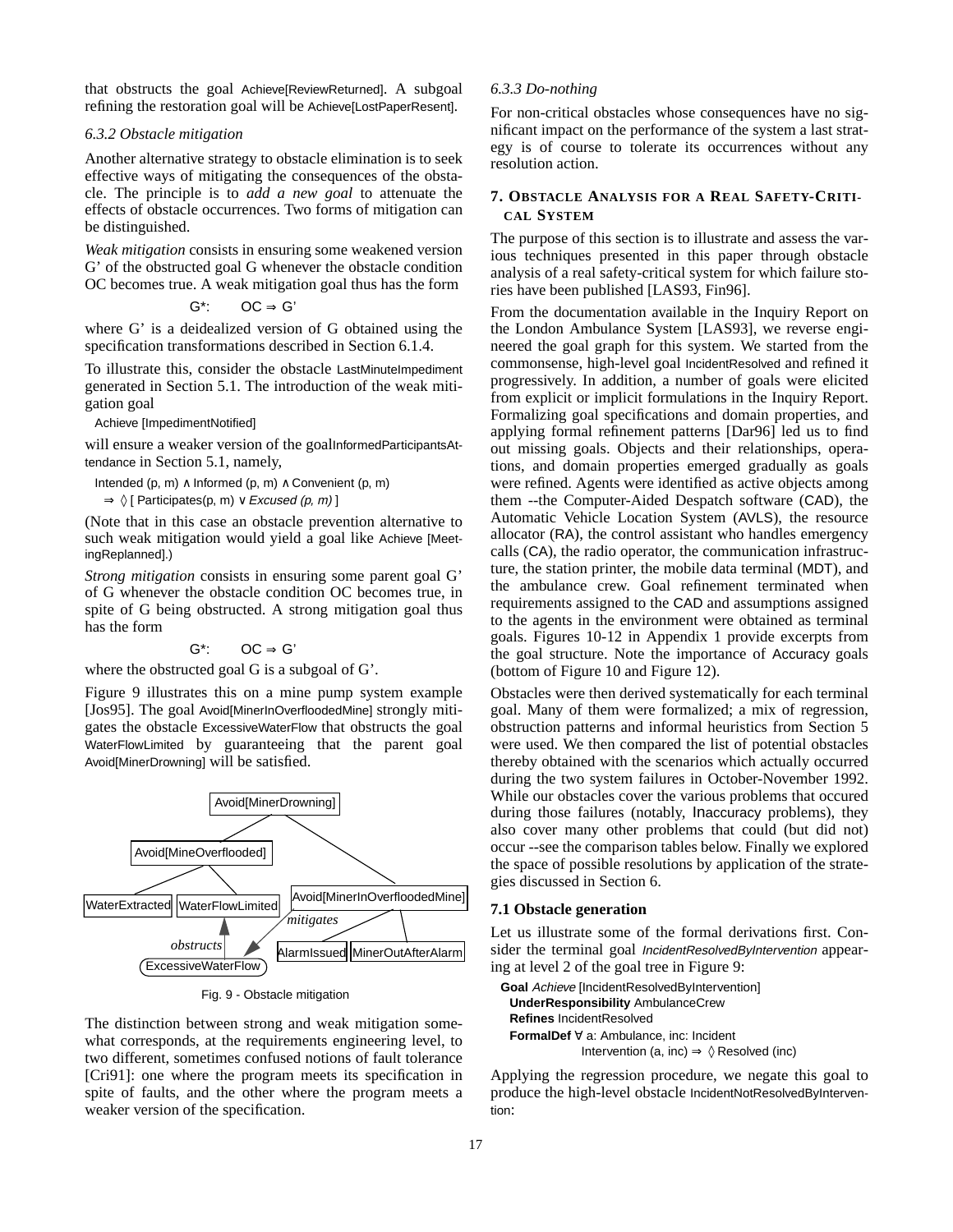◊ ∃ a: Ambulance, inc: Incident Intervention (a, inc)  $\land$   $\square$   $\neg$  Resolved (inc)

We regress this obstacle through domain properties that provides necessary conditions for incident resolution:

```
Resolved (inc) ⇒
    (\forall p: Patient) Injured (p, inc) \rightarrow(\forall r: Resource) CriticallyNeeds (p, r) \rightarrow(∃ ru: ResourceUnit) Unit (ru, r) ∧ UsedOn (ru, p)
Resolved (inc) ⇒
```
 $(\forall p:$  Patient) Injured (p, inc)  $\rightarrow$ (∃ h: Hospital) AdmittedAt (p, h)

Regressing the high-level obstacle above through these two domain properties yields the following two subobstacles:

```
Obstacle CriticalCareNotGivenToPatient
 FormalDef ◊ ∃ a: Ambulance, inc: Incident
     Intervention (a, inc)
     ∧ ❑ (∃ p: Patient, r: Resource)
              Injured (p, inc) ∧ CriticallyNeeds (p, r)
             ∧ ¬ (∃ ru: ResourceUnit) Unit (ru, r) ∧ UsedOn (ru, p)
```
and

**Obstacle** PatientNotAdmittedToHospital

**FormalDef** ◊ ∃ a: Ambulance, inc: Incident Intervention (a, inc) ∧ ❑ ∃ p: Patient Injured (p, inc)  $\land$  (¬  $\exists$  h: Hospital) AdmittedAt (p, h)

Regressing the first subobstacle CriticalCareNotGivenToPatient through the domain property

Intervention (a, inc) ∧ Injured (p, inc) ∧ UsedOn (ru, p) ⇒ InAmbulance (ru, a) ∧ ¬ ( ∃ p': Patient) p' p∧ UsedOn (ru, p')

yields the new subobstacle:

**Obstacle** InsufficientResourceInAmbulance **FormalDef** ◊ ∃ a: Ambulance, inc: Incident Intervention (a, inc) ∧ ❑ ∃ p: Patient, r: Resource Injured (p, inc) ∧ CriticallyNeeds (p, r) ∧ Intervention (a, inc) ∧ (∀ ru: ResourceUnit) Unit (ru, r) → InAmbulance (ru, a)  $\rightarrow$ (∃ p': Patient) p' p∧ UsedOn (ru, p')

By completing this refinement we obtain a new subobstacle to produce a domain-complete set of subobstacles to Critical-CareNotGivenToPatient:

```
Obstacle AvailableResourceNotUsedOnPatient
 FormalDef ◊ ∃ a: Ambulance, inc: Incident
     Intervention (a, inc)
     ∧ ❑ ∃ p: Patient, r: Resource
          Injured (p, inc) ∧ CriticallyNeeds (p, r)
          ∧ Intervention (a, inc)
          ∧ (∃ ru: ResourceUnit) Unit (ru, r) ∧ InAmbulance (ru, a)
           ∧ ¬ (∃ p': Patient) p' p∧ UsedOn (ru, p')
```
Further refinement of the latter subobstacle by, e.g., use of the heuristics in Section 5.3, yields new subobstacles such as WrongInfoAboutPatient and ResourceOutOfOrder. In the former case, one might find out that the incident form produced by the CAD has inaccurate or missing information.

The complete obstacle refinement tree derived is as follows:

IncidentNotResolvedByIntervention ← CriticalCareNotGivenToPatient ← InsufficientResourceInAmbulance ← WrongInfoAboutIncident ← ResourceUnavailable ← ResourceConfusion ← AvailableResourceNotUsedOnPatient ← WrongInfoAboutPatient ← ResourceOutOfOrder ← PatientNotAdmittedToHospital ← PatientNotTransportedToHospital ← PatientNotPutInAmbulance ← InsufficientAmbulanceCapacity ← PatientNotInAvailableAmbulance ← ... ← PatientInAmbulanceNotPortedToHospital ← PatientAtHospitalNotAdmitted ← NoBedAvailableAtHospital ← AvailableBedNotAssigned This tree amounts to a *goal-based* fault tree.

Consider now the terminal goal MobilizedAmbulanceIntervention appearing at level 3 of the goal tree in Figure 9:

**Goal** Achieve [MobilizedAmbulanceIntervention] **UnderResponsibility** AmbulanceCrew **Refines** AmbulanceIntervention **FormalDef** ∀ a: Ambulance, inc: Incident Mobilized (a, inc) ∧ TimeDist (a.Loc, inc.Loc) 11  $\Rightarrow$   $\Diamond_{\leq 11m}$  Intervention (a, inc)

This Achieve goal suggests instantiations

- R: Mobilized (a, inc)  $\land$  TimeDist (a.Loc, inc.Loc) 11
- S: Intervention (a, inc)

Negating the goal yields a high-level obstacle:

**Obstacle** MobilizedAmbulanceNotInTimeAtDestination **FormalDef** ◊ ∃ a: Ambulance, inc: Incident Mobilized (a, inc) ∧ TimeDist (a.Loc, inc.Loc) 11 ∧ ❑≤11m ¬ Intervention (a, inc)

The non-persistence obstruction patterns in Table 1 suggest looking for domain properties taking the form

```
R \wedge \theta S \Rightarrow P W (P \wedge S)
```
which involves a persistent condition *P* that must continuously hold, from the time of *R* to the time of *S*, for *R* to lead to *S*. Given the instantiations for *R* and *S*, two candidates *P* are suggested from *R* to satisfy the above persistence condition:

P1: Mobilized (a, inc)

P2: TimeDist (a.Loc, inc.Loc) < TimeDist (a.Loc, inc.Loc)

(The overline notation is used to denote the previous state.) These candidates produce two persistence conditions that are domain properties indeed: the former says that if a sufficiently close ambulance is mobilized and intervenes at the location within 11 minutes, then it remains mobilized for that location unless it intervenes at the location; the latter says that the time distance between the mobilized ambulance and the destination keeps decreasing unless the ambulance intervenes at the location. We may therefore apply the second non-persistence pattern in Table 1 to generate the two following obstacles (one for each persistent condition):

**Obstacle** AmbulanceMobilizationRetracted

**FormalDef** ◊ ∃ a: Ambulance, inc: Incident Mobilized (a, inc) ∧ TimeDist (a.Loc, inc.Loc) 11  $\wedge$  (¬ Intervention(a, inc)  $U_{\leq 11m}$  ¬ Mobilized (a, inc))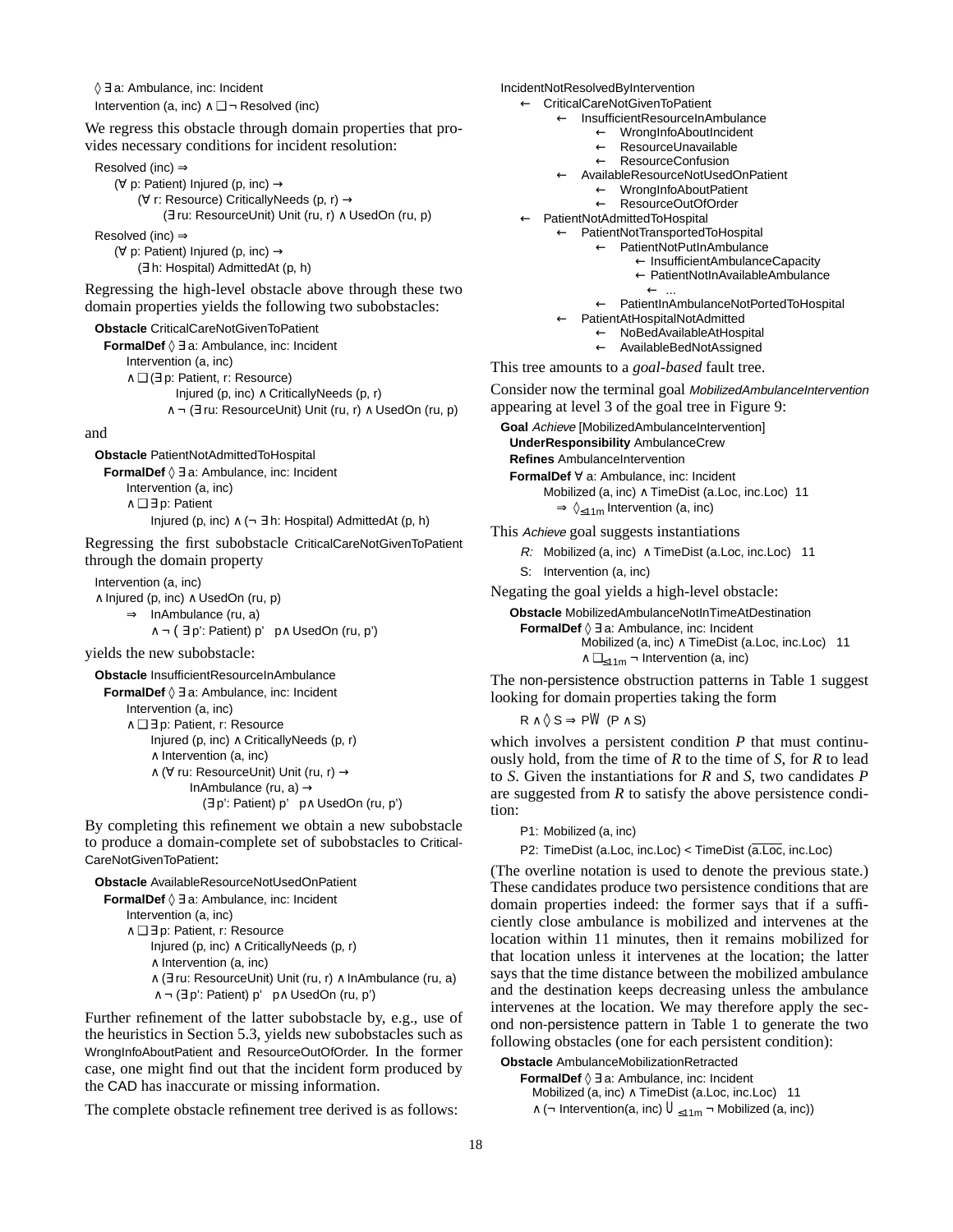and

```
Obstacle MobilizedAmbulanceStoppedOrInWrongDirection
   FormalDef ◊ ∃ a: Ambulance, inc: Incident
     Mobilized (a, inc) ∧ TimeDist (a.Loc, inc.loc) 11
     ∧ ( ¬ Intervention(a, inc) U≤11m
            TimeDist (a.Loc, inc.Loc) TimeDist (a.Loc, inc.Loc))
```
(In the above assertions, P $U_{\leq d}Q$  stands for for PUQ  $\land \Diamond_{\leq d}P$ .)

Further refinement of these formal obstacles based on regression, patterns, and heuristics from Section 5 yield the following obstacle OR-refinement tree:

MobilizedAmbulanceNotInTimeAtDestination

- ← AmbulanceMobilization Retracted
	- ← MobilizedAmbulanceDestinationChanged
	- ← LocationConfusedByCrew
	- ← MobilizedAmbulanceDestinationForgotten
	- ← AmbulanceMobilizationCancelled
	- ← MobilizedAmbulanceStoppedOrInWrongDirection ← AmbulanceStopped
		- ← AmbulanceBreakdownOrAccident
		- ← AmbulanceStoppedInTraffic
	- ← AmbulanceInWrongDirection
		- ← AmbulanceLost
			- ← CrewInUnfamiliarTerritorry
			- ← TrafficDeviation

For the terminal goal AmbulanceMobilizedFromPrintedMobOrder appearing as subgoal of the root goal AmbulanceMobilized in Figure 10, the obstacle OR-refinement tree generated using our techniques is

MobOrderNotTakenByAmbulance

- ← MobOrderIntendedForUnavailableAmbulance
- ← MobOrderIgnored
- ← MobOrderTakenByOtherAmbulance

Many reported failures were in fact caused by inappropriate resolution of the latter subobstacle [LAS93].

We have compared the set of obstacles generated systematically using our techniques, for the goal structure in Figures 10-12, with the scenarios which actually occurred during the two major system failures in October-November 1992 as reported in [LAS93]. While our obstacles cover the various problems that occured during those failures, they also cover many other potential problems that could (but did not) occur. Tables 8-9 in Appendix 2 summarize the obstacles generated for the various terminal goals in Figure 10. The tables provide, for each requirement/assumption, the responsible agent assigned to it, the (sub)obstacles derived, and features of the satisfying scenarios that occurred during the reported system failures. Handling those obstacles during goal-oriented requirements elaboration would have forced requirements engineers to raise issues whose resolution hopefully would have resulted in making such scenarios (*and others*) unfeasible.

# **7.2 Obstacle resolution**

We now discuss various resolution strategies from Section 6 for some of the obstacles generated.

Let us first consider the obstacle MobOrderTakenByOtherAmbulance seen at the end of Section 7.1 to obstruct the goal AmbulanceMobilizedFromPrintedMobOrder.

The *obstacle mitigation* strategy would result in letting the system know that the mobilization order has been taken by the other ambulance. A mitigation goal is thus introduced to resolve this obstacle, say,

MobilizationByOtherAmbulanceKnown.

This new goal may be refined into two subgoals, namely, MobilizationByOtherAmbulanceSignalledToRadioOperator ,

assigned to AmbulanceCrew, and

MobilizationStatusUpdated,

assigned to RadioOperator. (An alternative refinement/assignment would consist in letting the change be signalled to the MDT instead).

The *obstacle prevention* strategy would result here in the introduction of the new goal

#### Avoid [AmbulanceMobilizedWithoutOrder]

A benefit of applying this strategy here is that the latter subgoal would also contribute to the other goal

Avoid [DuplicateAmbulanceMobilization]

The new prevention goal might be under responsibility of a human agent at the station or might be operationalized through an automatic system preventing ambulance departure from station if the MDT is not mobilized. Such alternatives have of course to be evaluated by the stakeholders involved.

As suggested in Section 6.1.5, the *domain transformation* strategy to resolve the same obstacle would result here in transforming the MobOrder object so that it does not mention the incident location anymore; the latter information would only be given by the MDT inside the ambulance. (Such resolution would however be quite risky if MDT's are likely to break down.)

The *goal substitution* strategy would result in an alternative operationalization in which mobilization orders sent to stations do not prescribe which particular ambulance to mobilize but instead leave that decision to ambulance crews. In this case, this goes together with an agent substitution and a domain transformation (as MobOrder objects no longer have an attribute indicating the target ambulance).

Finally, the *obstacle reduction* strategy might consist here in trying to change ambulance crew practice by a reward/dissuasion system.

Another interesting example of obstacle reduction concerns the obstacle CrewInUnfamiliarTerritorry refining AmbulanceLost (see Section 7.1). The obstacle reduction consists in dividing the city into geographic divisions and allocating ambulances to incidents within the same division. This policy was found in the original system, abandoned in the "PanLondon" system that failed, and restored in the newly designed system. This corresponds to goal substitution as well; the goal DivisionalAmbulanceAllocated is chosen as an alternative to the goal (PanLondon)AmbulanceAllocated in Figure 9.

We now illustrate the *goal restoration* strategy. Consider the obstacle

MDTMobOrderIgnored

that appears at the bottom of Table 8 in Appendix 2. A lowlevel restoration goal would be to generate an audible signal to make crews aware of the mobilization order. An alternative, higher-level resolution would consist in introducing a higher-level restoration goal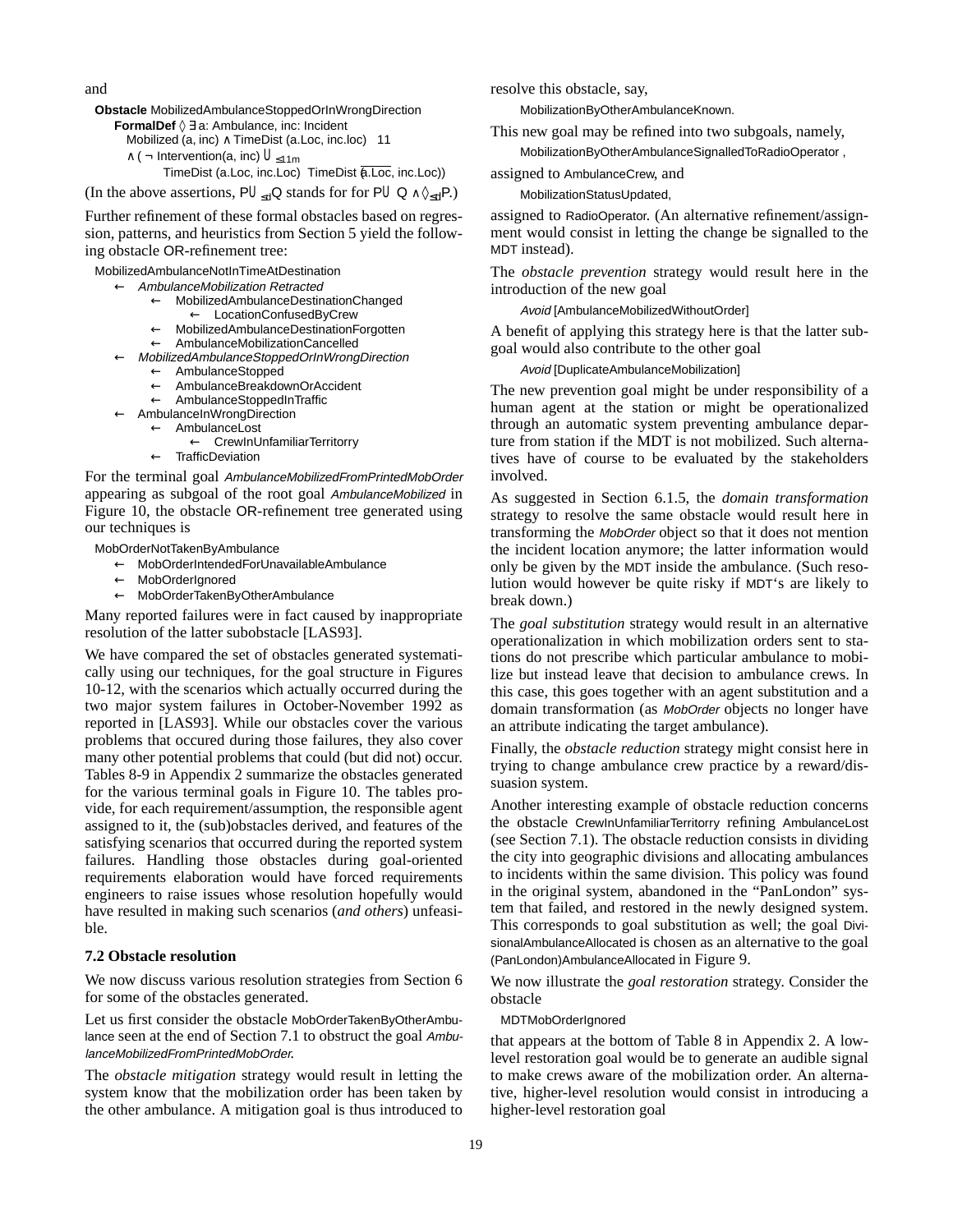FailedMobilizationRecovered

to resolve the higher-level obstacle

AllocatedAmbulanceNotMobilized

This goal would restore the higher-level goal AllocatedAmbulanceMobilized through the following goal refinement tree:

```
FailedMobilizationRecovered
   ← AmbulanceMobilizationKnown
         ← ...
```
← UnrespondedAllocationRestored ← UnrespondedAllocationSignalled ← SignalledUnrespondedAllocReallocated

For the CrewPushWrongButton subobstacle in Table 9, a restoration goal under responsibility of MDT might be to signal an error if the pushed button is not the one expected.

Finally, we illustrate the *goal deidealization* strategy on the overideal goal

∀ a: Ambulance, inc: Incident

Mobilized (a, inc)  $\Rightarrow$   $\Diamond$  Intervention (a, inc)

The following obstacle was generated by a non-persistence pattern from Table 1:

```
◊ ∃ a: Ambulance, inc: Incident
Mobilized (a, inc)
∧ ( ¬ Intervention (a, inc) U Breakdown (a) )
```
Using the third deidealization pattern in Table 7 we obtain

the weakened version for that goal: ∀ a: Ambulance, inc: Incident

```
Mobilized (a, inc)
∧ ( ¬ Breakdown(a) W Intervention (a, inc) )
      ⇒ ◊ Intervention (a, inc)
```
The propagation will result in strengthened companion goals like

```
∀ inc: Incident, p: Person
Reported (inc, p) \Rightarrow◊ ∃ a: Ambulance, inc: Incident
   Mobilized (a, inc)
    ∧ ( ¬ Breakdown(a) W Intervention (a, inc) )
```
to be refined and deidealized in turn.

# **7.3 Discussion**

Many of the technical problems with the LAS were caused by incomplete identification and resolution of obstacles. These problems have to be identified and resolved at requirements engineering time, not at programming time when it is too late. The techniques presented in this paper provide formal and heuristic support for generating high-level exceptions and their resolutions in a systematic way. Requirements engineers can then concentrate their efforts on assessing with stakeholders which resolution is the most appropriate for their domain.

Regression and formal patterns were seen to help identifying not only obstacles, but also the companion domain properties that are necessary to derive them.

Our experience in using these techniques for the LAS and other systems revealed a number of issues that are worth pointing out.

• For a number of goals, obstacle identification only involved a small number of regression steps --sometimes it did not go further than just negating the goal. For example,

the obstacle to the goal AccurateAmbulanceLocationInfo under responsibility of the AVLS agent was obtained just by negation; regressing this negation further would have required detailed knowledge about properties of this agent which were unavailable to us. In this case, further regression was anyway not necessary for obstacle resolution since it is not necessary to know why the AVLS might fail to locate ambulances accurately.

- Finer agent granularity requires goals to be refined further and thus allows more detailed obstacles to be derived. There is a trade-off here between the level of abstraction of the specification and the level of detail of obstacle analysis; the finer-grained the agents are, the more RE work is required, but the more detailed obstacle analysis will be.
- Deciding when to stop obstacle refinement is not always easy. The refinement process may be stopped when an adequate resolution can be selected among those generated; the risk and impact of the obstacle should become acceptable with respect to the cost for resolving it. More knowledge about the causes of the obstacle, that is, its subobstacles, may result in the generation of better resolutions.
- Domain-complete OR-refinement of obstacles as discussed in this paper allows one to stop looking for alternative obstacles.
- It is often the case that a new goal is introduced to resolve *several* obstacles simultaneously; the new goal actually resolves an obstacle to some higher-level goal which might be obstructed by the many obstacles to its subgoals. For example, the new goal Avoid[InaccurateAmbAvailability-Info] may resolve both obstacles InaccurateAmbAvailabilityOn-MDT and EncodedMDTAvailabilityNotTransmitted.

This suggests an heuristics for resolution selection: favor resolution *R1* over *R2* if at similar cost *R1* resolves more obstacles than *R2*.

- It is often the case that an obstacle is resolved by the introduction of *several* new goals --e.g., a combination of reduction, mitigation, and restoration goals.
- Identifying all the goals obstructed by the same obstacle is necessary for assessing the impact of this obstacle and thereby for deciding on an appropriate resolution. To support this, a cause-effect graph could be built from the goal refinement graph, the obstacle refinement graph, and the obstruction relation.
- A specific combination of multiple obstacles may sometimes increase their individual effects. This was clearly the case during the two LAS failures. In such cases one should clearly favor resolutions that address such combinations.
- Identifying the implications of an obstacle resolution is a serious issue. A new goal introduced for resolution may resolve critical obstacle combinations; but it may also interfere with other goals in the goal graph. A new cycle of conflict analysis [Myl92, Lam98b] may therefore be required.

# **8. RELATED WORK**

In order to get high-quality software, it is of upmost impor-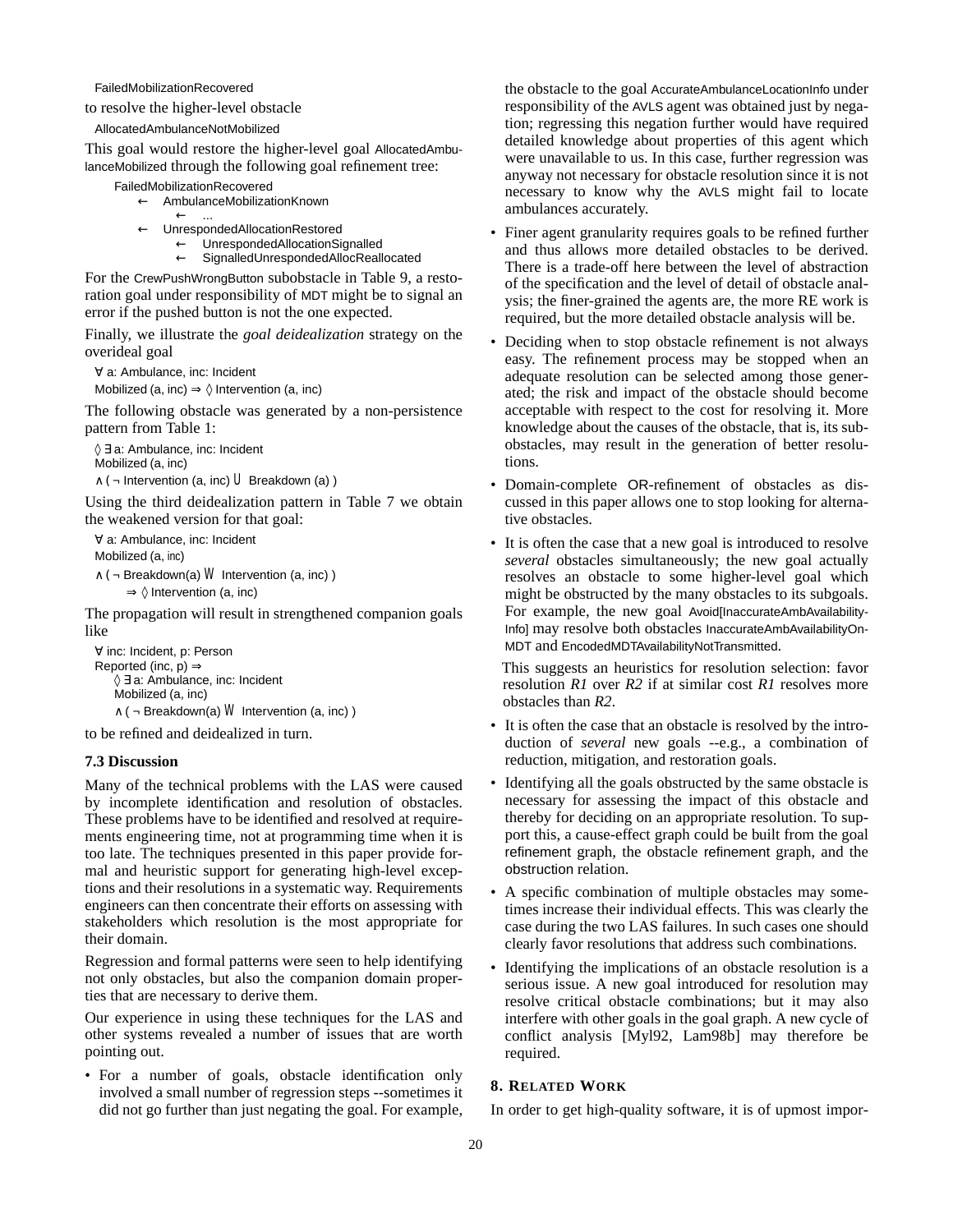tance to reason about exceptions and faults during software development. There has been a lot of software engineering research to address this for the later stages of architectural design or implementation.

Rigorous definitions of various concepts underlying exception handling can be found in [Cri95, Gar99] --such as specification, program correctness, exception, robustness, failure, error, fault, fault tolerance, and redundancy. Exception handling for modular programs structured as hierarchies of data abstractions is also discussed in [Cri95], including the issues of exception detection and propagation, consistent state recovery, and masking. A failure is defined as a deviation between the actual behavior of the system and that required by its specification [And81, Gar99]. An error is a part of the system state which leads to failure. The cause of an error is a fault. The objective of fault-tolerance is to avoid system failures, even in the presence of faults [Jal94], or to precisely define the acceptable level of system behavior degradation when faults occur, if the former objective is not realizable [Cri91].

The notion of ideal fault-tolerant component provides a basis for structuring software systems [And81, Ran95]. A system is viewed as a set of interacting components that receive requests for services and produce responses. An idealized fault-tolerant component should in general provide both normal and exceptional responses. Three classes of exceptional situations are identified: interface exception, local exception and failure exception. Different parts of the system are responsible for handling each class of exception.

The concepts involved in fault tolerance are put on more formal grounds in [Aro93, Gar99]. What is meant for a program to tolerate a certain class of fault is formally defined in [Aro93]. This paper also illustrates how fault-tolerant programs can be systematically verified and designed. A compositional method for designing programs that tolerate multiple fault classes is described in [Aro98]. The method is based on the principle of adding detector and corrector components to intolerant programs in a stepwise and non-interfering manner. Various forms of fault-tolerance are discussed in [Gar99]; they are based on whether a program still satisfies its safety properties, liveness properties, or both. Detection and correction are also discussed there as the two main phases in achieving fault-tolerance.

In the database area, [Bor85] describes language mechanisms for handling violations of assumptions in a database. Using such mechanisms, programs can be designed to detect and handle exeptional facts, or the database can adjust its constraints to tolerate the violation.

All the work reviewed above addresses the later phases of architectural design or programming. At those stages, the boundary between the software and its environment has been decided and cannot be reconsidered; the requirements specifications are postulated realistic, correct and complete - which is rarely the case in practice. Empirical studies have suggested that the problem should be tackled much earlier in the software lifecycle [Lut93]. Our work follows that recommendation by addressing the problem of handling abnormal behaviors at requirements engineering time. Reasoning at this stage, in a goal-oriented way, provides much more freedom on adequate ways of handling abnormal behaviors - like, e.g., producing more realistic and more complete requirements, and/or considering alternative requirements or alternative agent assignments that achieve the same goals but result in different system proposals.

There are however clear analogies between exception handling at program level and obstacle analysis at requirements level. The objective of fault-tolerance is to satisfy the program specification despite the presence of faults whereas the objective of obstacle analysis is to satisfy goals despite agent failures. Some of the obstacle resolution strategies are conceptually close to fault-tolerant techniques lifted and adapted to the earlier phase of requirements engineering. The obstacle prevention strategy introduces a form of redundancy where a new goal is introduced to prevent an obstacle from occurring. The obstacle anticipation substrategy is reminiscent of the fault detection and resolution phases for fault-tolerance. (Note, however, that one should not confuse obstacle identification, which is performed at specification time and takes an "external" view on the system, with obstacle detection which is performed at run-time by agents "inside" the system [Fea98].) The goal restoration and obstacle mitigation strategies also introduce new redundant goals to ensure higher-level goals in spite of the occurrence of obstacles. On the other hand, there are important obstacle resolution strategies, such as goal substitution and agent substitution, that are specific to requirements engineering because of the freedom still left.

In their work, de Lemos et al have alsorecognized the need for moving towards the requirement analysis phase many of the concerns that may arise during later phases of software development --particularly, the possibility of system faults and human errors [Lem95, And95]. They propose an approach based on an incremental and iterative analysis of requirements for safety-critical systems in the context of system faults and human errors. Their scheme is similar to ours in that it consists of incrementally and iteratively identifying the defects of a requirement specification being elaborated; they use the identified defects to guide the modification of the specification. However, no systematic techniques are provided there for generating the possible faults from the elaborated requirement specification, and for transforming the requirement specification so as to resolve the identified faults. Another difference is that their scheme is based on the progressive decomposition of system entities while we favor goal refinement. (See also [Ber98] for a comparison of this work with ours.)

Some work has also been done at specification level. The JSD method [Jack83] already recognized the need to anticipate and handle errors at that level. JSD provides techniques for handling inputs which are not valid for a given specification (such as meaningless inputs or inputs arriving in an unexpected order). Jackson also recognized that mistaken valid inputs cannot be handled by the proposed techniques, as they may require transformation of the whole specification, and that such errors should be taken into account in the earlier steps of the specification elaboration process. However, no techniques are provided there to anticipate and resolve such errors. Our techniques for generating and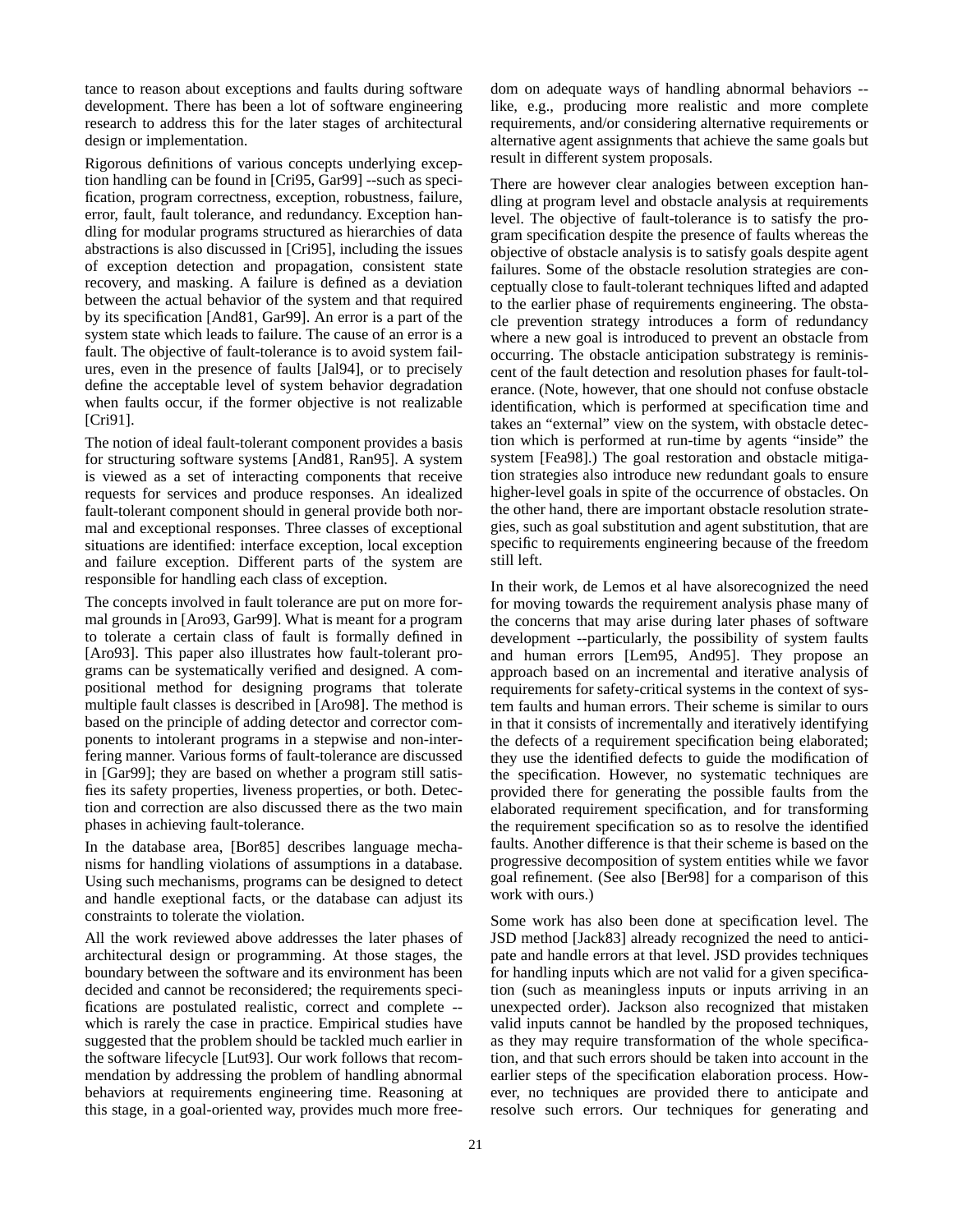resolving obstacles at the goal level are intended to fill that void.

Many specification languages provide constructs for specifying software functionalities separately for normal and abnormal cases, and then in combination. The Z logical schema combination constructs are typical examples of this [Pot96].

Throughout this paper we have tried to convince the reader about the importance of exception handling at the requirements engineering level and, more specifically, at the goal level. Although there are no other formal techniques at the goal level that we are aware of, there has been a lot of work addressing the later stages of RE where a detailed operational model of the software is already available (typically under the form of state machine specifications).

For example, the completeness techniques in [Heim96, Heit96] are aimed at checking whether the set of conditions guarding transitions in a state machine covers all possible cases.

Model checking techniques generate counterexamples showing that a temporal logic specification is violated by a finite state machine specification [Hol97, McM93]. In the same vein, planning techniques can be used to exhibit scenarios showing the inconsistency between an abstract property and an operational model [And89, Fic92, Hal98]. One might expect such techniques to be able to generate the scenarios satisfying our obstacles as traces that refute a goal assertion conjoined with the domain theory. However, we currently envision two problems in applying these techniques directly for our purpose. On one hand, we want to conduct the analysis at the goal level for reasons explained throughout the paper; model checking requires the availability of an operational description of the target system, or of relational specifications [Jac96] that do not fit our higher-level formulation of goals in terms of temporal patterns of behaviour. On the other hand, for the purpose of resolution we need to obtain a formal specification of the obstacle rather than an instancelevel scenario satisfying it. A derivation calculus on more abstract specifications seems therefore more appropriate, even though instance scenarios generated by a tool like Nitpick [Jac96] could provide concrete insights for identifying obstacles to relational specifications.

Another important stream of work at the operational specification level concerns the generation of fault trees from a detailed operational model of the system. The technique in [Lev87] generates fault trees from a Petri-net model. This technique has been adapted to generate fault trees from a state machine model expressed in RSML [Rat96, Mod98]. Several other techniques have also been proposed to generate other standard hazard analysis models from RSML specifications [Rat96, Mod98]. Those techniques can however be applied only once a complete operational specification of the system has been obtained. Furthermore, a very detailed operational specification of the environment of the system would be needed to identify faults caused in the environment (e.g., a detailed model of the behavior of human operators). In contrast, our techniques are intended to be used earlier in the requirements engineering process when a complete specification of the system is not yet available and alternative system boundaries are still being explored. It allows obstacles to

be generated from partial declarative specifications that may be gradually elicited during the obstacle identification process. (Note that the generation of fault trees from a state machine model is similar to a recursive application of our 1 state-back obstacle refinement pattern.) Furthermore, goals provide a precise entry point for starting hazard analysis.

The heuristics proposed in this paper for identifying obstacles are somewhat related in spirit to safety requirements checklists [Lev95], in that they embed experience about known forms of obstruction. General criteria correponding to such checklists have been identified in [Jaf91]. These criteria cover exceptional circumstances such as unexpected inputs, computer error, environmental disturbances, etc. Good RE practices also consider checklists that cover unexpected inputs, operators errors, and other faults or exceptional circunstances [Som97]. Our heuristics are in fact closer to HAZOP-like guidewords that can be used to elicit hazards [Lev95]; such guidewords are made more specific here thanks to our requirements meta-model and specific goal classifications. More formal HAZOP-based techniques have been proposed for forward propagation of perturbations from input variables to output variables in operational specifications [Ree97].

Our work builds on Potts' paper which was the first to introduce the notion of obstacle as a dual notion to goals [Pot95]. Obstacles are identified there by exploration of scenarios of interaction between software and human agents. This exploration is informal and based on heuristics (some of these have been transposed to this paper, see Section 5.4). Obstacle resolution is not studied there.

[Sut98] also builds on Potts' work by proposing additional heuristics for identifying possible exceptions and errors in such interaction scenarios --e.g., scenarios in which events happens in the wrong order, or in which incorrect information is transmitted. Influencing factors such as agent motivation and workload are also used to help anticipate when exceptions may occur and assign probabilities to abnormal events. Generic requirements are attached to exceptions to suggest possible ways of dealing with the problem encountered. The heuristics proposed in [Sut98] are close in spirit to ours; their generic exception handling requirements share the same general objective as our obstacle resolution strategies. Their work is largely informal and centered around the concept of scenario. This provides little systematic guidance compared with the range of obstacle generation/resolution techniques that can be precisely defined through rigorous reasoning on declarative specifications of goals.

Deontic logics are formalisms that allow one to specify and reason about normal and abnormal situations by means of modal operators such as permission and obligation [Mey93]. Such logics have been proposed for system specification, allowing one to specify what should happen if an abnormal situation occurs [Mai93, Ken93]. However such approaches do not provide any guidance for elaborating the requirements, in particular the requirements dealing with the abnormal situations. In contrast, our approach for resolving obstacles is based on goals which serve as a rationale for introducing new requirements to deal with the abnormal situations.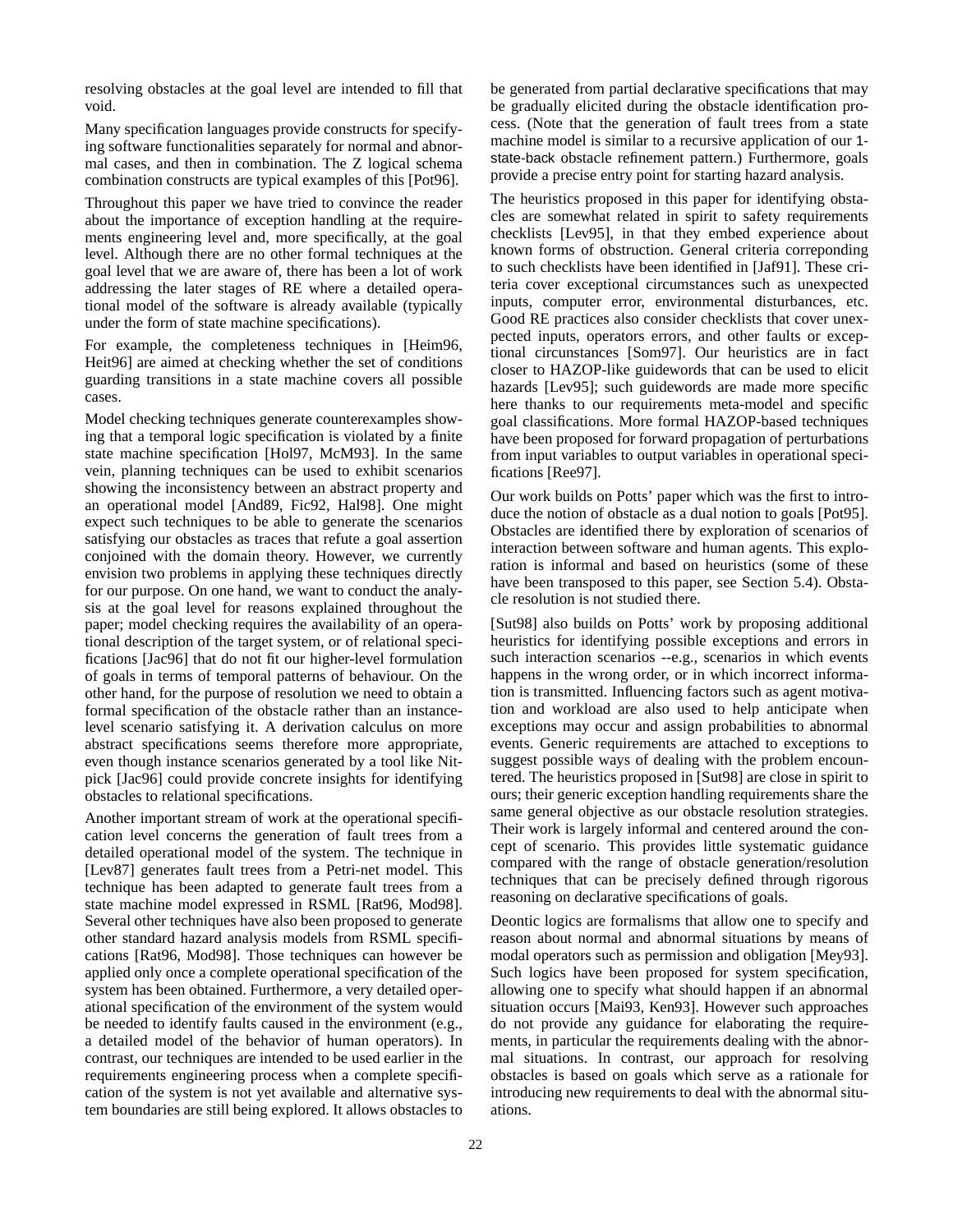The principle of pattern-directed specification and reasoning, as we applied it in [Dar96] for formal goal refinement and in this paper for obstacle refinement, has gained recent interest in the research community. For example, Dwyer et al discuss their experience in building and reusing a rich library of temporal patterns that codify in high-level terms property specifications to be input to analysis tools such as model checkers [Dwy99].

Our initial ideas were presented in [Lam98a] which this paper significantly expands on --notably, by a full treatment of obstacle completeness and AND/OR refinement, a much more extensive set of patterns, many more heuristics, more resolution strategies, and the application to a real safet-critical system. We are also investigating an alternative, dynamic approach in which system deviations from requirements/ assumptions are monitored and reconciled at runtime [Fea98].

# **9. CONCLUSION**

In order to get high-quality software, it is of upmost importance to reason about agent behavior during requirements elaboration --not only software agents, but also the agents in the environment like devices, operators, users, etc. This point has been recently reempahsized in the context of requirements engineering [Rya96].

The key principle underlying this paper is that obstacle analysis needs to be done as early as possible in the requirements engineering process, that is, at the *goal* level. The earlier such analysis is started, the more freedom is left for resolving the obstacles. Moreover, goals provide a precise entry point for starting analysis in a more focussed way like, e.g., the construction of fault-trees or threat-trees from negated goals.

Another important message is our preference for a constructive approach to requirements elaboration, over a posteriori analysis of possibly poor requirements. It is better to construct hopefully complete, realistic and achievable requirements than to correct poor ones. In the process discussed in this paper, goal-oriented elaboration of requirements and systematic obstacle analysis proceed hand-in-hand.

Various formal and heuristic techniques were presented for obstacle generation and refinement from goal specifications and domain properties; the generation of obstacle resolutions is achieved through various strategies to eliminate, reduce, or tolerate the obstacle. Domain knowledge was seen to play an important role in some of these techniques; however, as we pointed out, such knowledge can be elicited gradually during obstacle analysis.

The techniques were applied to a significant safety-critical system for which failures have been reported; this provided some basis for assessing them and raising important questions and open issues. Our techniques also allowed us to formally generate the 17 obstacles informally identified in [Pot95] for the meeting scheduler benchmark [Fea97], plus a dozen more. The space of resolutions was even broader. Within a potentially large space of obstacles and resolutions, the requirements engineer has to decide which ones are meaningful to the system considered and need to receive

careful attention.

When to apply such or such identification/resolution technique may depend on the domain, on the application in this domain, on the kind of obstacle, on the severity of its consequences, on the likelihood of its occurrence, and on the cost of its resolution. Much exciting work remains to be done with those respects.

We hope to have convinced the reader through the variety of examples given that the techniques proposed are general, systematic, and effective in generating and resolving subtle obstacles. Our plan is to integrate these techniques in the KAOS/GRAIL environment [Dar98] in the near future so that large-scale experimentation on industrial projects from our tech transfer institute can take place.

#### A**CKNOWLEDGEMENT**

The work reported herein was partially supported by the "Communauté Française de Belgique" (FRISCO project, Actions de Recherche Concertées Nr. 95/00-187 - Direction générale de la Recherche). Warmest thanks are due to Colin Potts for insightful discussions and suggestions that originally triggered this work. Alessandra Russo pointed out an error in a regression for the London Ambulance System. We are grateful to the reviewers for helpful comments and feedback.

# **REFERENCES**

- [Amo94][And89] E.J. Amoroso, Fundamentals of Computer Security. Prentice Hall, 1994.
- [And81]T. Anderson and P.A. Lee, *Fault Tolerance: Principles and Practice. Prentice Hall*, 1981.
- [Ant94] A.I. Anton, W.M. McCracken, and C. Potts, "Goal Decomposition and Scenario Analysis in Business Process Reengineering, *Proc. CAISE'94*, LNCS 811, Springer-Verlag, 1994, 94-104.
- [And89] J.S. Anderson and S. Fickas, "A Proposed Perspective Shift: Viewing Specification Design as a Planning Problem", *Proc. IWSSD-5 - 5th Intl. Workshop on Software Specification and Design*, IEEE, 1989, 177-184.
- [And95] T. Anderson, R. de Lemos, and A. Saeed, "Analysis of Safety Requirements for Process Control Systems", in *Predictably Dependable Computing Systems*, B. Randell, J.C. Laprie, B. Littlewood and H. Kopetz (ds.), Springer-Verlag, 1995.
- [Aro93]A. Arora and M.G. Gouda, "Closure and Convergence: A Foundation of Fault-Tolerant Computing", *IEEE Trans. Software Eng.*, vol. 19, no. 11, pp. 1015- 1027, 1993.
- [Aro98] A. Arora and S. Kulkarni, "Component Based Design of Multitolerant Systems", *IEEE Trans. Software Eng.*, vol. 24, no. 1, pp. 63 - 78, Jan 1998.
- [Ber98] D.M. Berry, "The Safety Requirements Engineering Dilemma", *Proc. IWSSD'98 - 9th International Workshop on Software Specification and Design*, Isobe, IEEE CS Press, April 1998.
- [Bor85] A. Borgida, "Language Features for Flexible Handling of Exceptions in Information Systems", ACM Transactions on Database Systems Vol. 10 No. 4, Dec. 1985, 565-603.
- [Bra85] R.J. Brachman and H.J. Levesque (eds.), *Readings in Knowledge Representation*, Morgan Kaufmann, 1985.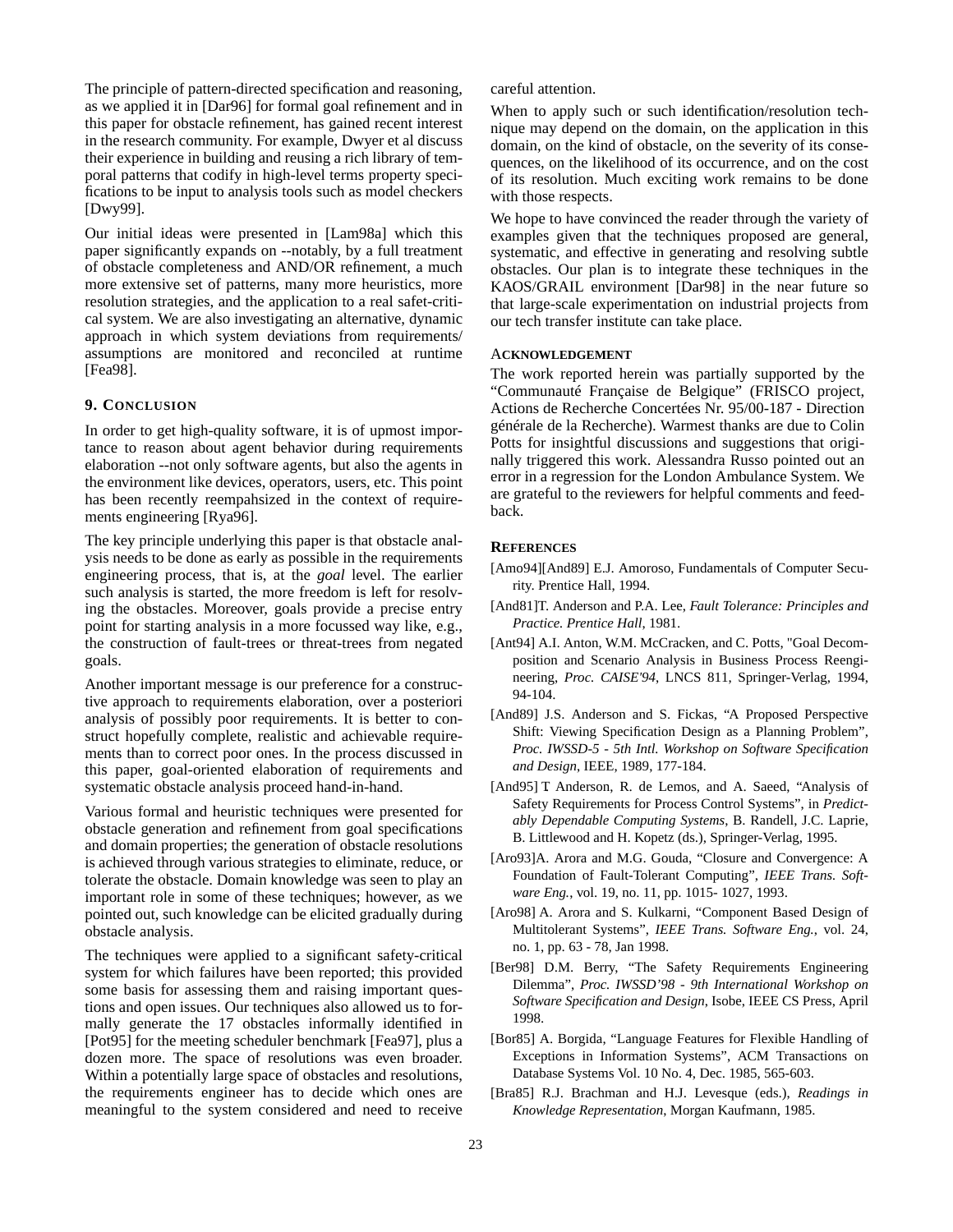- [But98] R.W. Butler, S.P. Miller, J.N. Potts and V.A. Carreno, "A Formal Methods Approach to the Analysis of Mode Confusion", *Proceedings DASC'98 - 17th Digital Avionics Systems Conference*, Seattle, November 1998. See also http:// shemesh.larc.nasa.gov/fm/fm-now-mode-confusion.html.
- [Cof71] E.C. Coffman, M.J. Elphick and J. Shoshani, "System Deadlocks", *ACM Computing Surveys*, Vol. 3, No. 2, June 1971. pp 67-68.
- [Cri91] F. Cristian, "Understanding Fault-Tolerant Distributed Systems", *Comm. of the ACM*, February 1991.
- [Cri95] F. Cristian, "Exception Handling", in: *Software Fault Tolerance*, M.R. Lyu (Ed.), Wiley, 1995.
- [Dar91] A. Dardenne, S. Fickas and A. van Lamsweerde, "Goal-Directed Concept Acquisition in Requirements Elicitation", *Proc. IWSSD-6 - 6th Intl. Workshop on Software Specification and Design*, Como, 1991, 14-21.
- [Dar93] A. Dardenne, A. van Lamsweerde and S. Fickas, "Goal-Directed Requirements Acquisition", *Science of Computer Programming*, Vol. 20, 1993, 3-50.
- [Dar96] R. Darimont and A. van Lamsweerde, *"*Formal Refinement Patterns for Goal-Driven Requirements Elaboration*"*, *Proc. FSE'4 - Fourth ACM SIGSOFT Symp. on the Foundations of Software Engineering*, San Francisco, October 1996, 179-190.
- [Dar98] R. Darimont, E. Delor, P. Massonet and A. van Lamsweerde, "GRAIL/KAOS: An Environment for Goal-Driven Requirements Engineering", *Proc. ICSE'98 - 20th Intl. Conference on Software Engineering*, Kyoto, April 1998, Vol. 2, 58- 62.
- [Dij71] E.W. Dijkstra, "Hierarchical Ordering of Sequential Processes," *Acta Informatica* 1, 1971, pp. 115-138.
- [Dwy99] M.B. Dwyer, G. S. Avrunin and J.C. Corbett, "Patterns in Property Specifications for Finite-State Verification", *Proc. ICSE'99 - 21st Intl. Conference on Software Engineering*, Los Angeles, May 1999.
- [Eas94] S. Easterbrook, "Resolving Requirements Conflicts with Computer-Supported Negotiation". In *Requirements Engineering: Social and Tchnical Issues*, M. Jirotka and J. Goguen (Eds.), Academic Press, 1994, 41-65.
- [Fea87] M. Feather, "Language Support for the Specification and Development of Composite Systems", *ACM Trans. on Programming Languages and Systems* 9(2), Apr. 87, 198-234.
- [Fea93] M. Feather, "Cardinality Evolution in Specifications", *Proc. KBSE'93 - 8th Knowledge-Based Software Engineering Conference*, Chicago, September 1993.
- [Fea95] M. Feather, "Towards a Derivational Style of Distributed System Design", *Automated Software Engineering* 1(1), 1995, 31-60.
- [Fea97] M. Feather, S. Fickas, A. Finkelstein and A. van Lamsweerde , "Requirements and Specification Exemplars", *Automated Software Engineering* Vol. 4 No. 4, October 1997.
- [Fea98] M. Feather, S. Fickas, A. van Lamsweerde, and C. Ponsard, "Reconciling System Requirements and Runtime Behavior", *Proc. IWSSD'98 - 9th International Workshop on Software Specification and Design*, Isobe, IEEE CS Press, April 1998.
- [Fic92] S. Fickas and R. Helm, "Knowledge Representation and Reasoning in the Design of Composite Systems", *IEEE Trans. on Software Engineering*, June 1992, 470-482.
- [Fin96] A. Finkelstein, "The London Ambulance System Case Study", Succeedings of *IWSSD8 - 8th Intl. Workshop on Software Specification and Design*, *ACM Software Engineering Notes,* September 1996.
- [Gar99]F.C. Gartner, "Fundamentals of Fault-Tolerant Distributed Computing in Asynchronous Environment", *ACM Computing Surveys*, Vol. 31, No. 1, March 1999. pp 1-26.
- [Gri81] D. Gries, *The Science of Programming*. Springer-Verlag, 1981.
- [Hal98] R.J. Hall, "Explanation-Based Scenario Generation for Reactive System Models", *Proc. ASE'98*, Hawaii, Oct. 1998.
- [Heim96] M.P. Heimdahl and N.G. Leveson, "Completeness and Consistency in Hierarchical State-Based Requirements", *IEEE Transactions on Software Engineering* Vol. 22 No. 6, June 1996, 363-377.
- [Heit96] C. Heitmeyer, R. Jeffords and B. Labaw, "Automated Consistency Checking of Requirements Specificatons", *ACM Transactions on Software Engineering and Methodology* Vol. 5 No. 3, July 1996, 231-261.
- [Hol97] G. Holtzman, "The Model Checker SPIN", *IEEE Trans. on Software Engineering* Vol. 23 No. 5, May 1997, 279-295.
- [Jac83] M.A. Jackson, *System Development*. Prentice Hall, 1983.
- [Jac93] M. Jackson and P. Zave, "Domain Descriptions", *Proc. RE'93 - 1st Intl. IEEE Symp. on Requirements Engineering*, Jan. 1993, 56-64.
- [Jac95] M. Jackson, *Software Requirements & Specifications A Lexicon of Practice, Principles and Pejudices*. ACM Press, Addison-Wesley, 1995.
- [Jac96] D. Jackson and C.A. Damon, "Elements of Style: Analyzing a Software Design Feature with a Counterexample Detector", *Proc. ISTA '96 - Intl. Symp. on Software Testing and Analysis*, ACM Softw. Eng. Notes Vol. 21 No. 3, 1996, 239- 249.
- [Jaf91] M.S. Jaffe et al., "Software Requirements Analysis for Real-Time Process-Control Systems", *IEEE Transactions on Software Engineering*, vol. 17, no. 3, March 1991, pp. 241-258.
- [Jal94] P. Jalote, *Fault Tolerance in Distributed Systems*, Prentice Hall, 1994.
- [Jos95] M. Joseph (ed.), *Real-Time Systems: Specification, Verification and Analysis*, Prentice Hall, 1995.
- [Kec98] D.O. Keck and P.J. Kuehn, "The Feature and Service Interaction Problem in Telecommunication Systems: A Survey", *IEEE Trans. on Sofware. Engineering,* Special Issue on Managing Feature Interactions in Telecommunication Software Systems, Vol. 24 No. 10, October 1998, 779-796.
- [Kel90] S.E. Keller, L.G. Kahn and R.B. Panara, "Specifying Software Quality Requirements with Metrics", in Tutorial: System and Software Requirements Enginering, R.H. Thayer and M. Dorfman, Eds., IEEE Computer Society Press, 1990, 145-163.
- [Ken93] S.J.H. Kent, T.S.E. Maibaum and W.J. Quirk, "Formally Specifying Temporal Constraints and Error Recovery", *Proc. RE93 - 1st Int. Symp. on Requirements Engineering*, San Diego, California, Jan. 1996, pp. 208-215.
- [Koy92] R. Koymans, *Specifying message passing and time-critical systems with temporal logic,* LNCS 651, Springer-Verlag, 1992.
- [Lam91] A. van Lamsweerde, "Learning Machine Learning", in: *Introducing a Logic Based Approach to Artificial Intelligence*,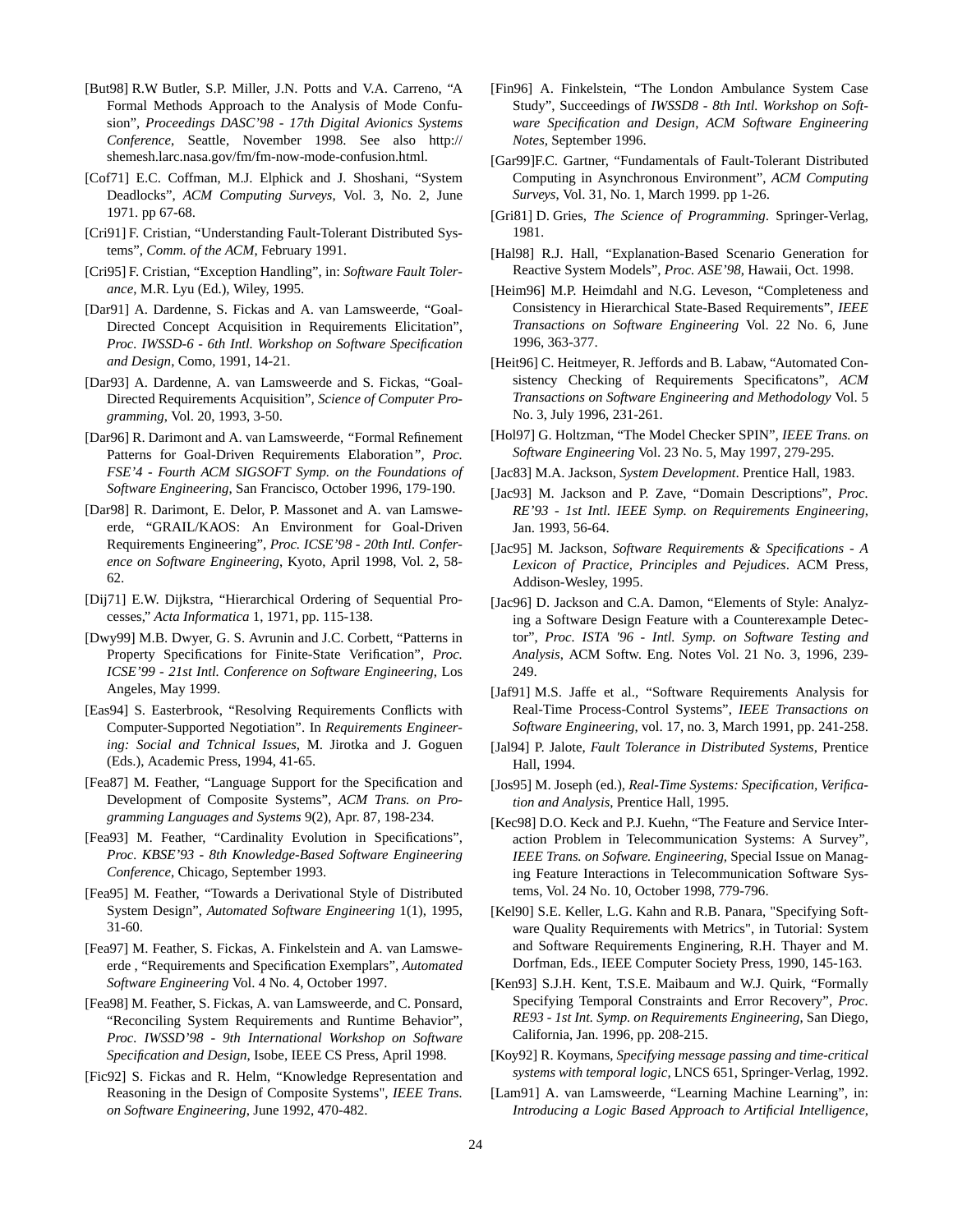A. Thayse (Ed.), Vol. 3, Wiley, 1991, 263-356.

- [Lam95] A. van Lamsweerde, R. Darimont and P. Massonet, "Goal-Directed Elaboration of Requirements for a Meeting Scheduler: Problems and Lessons Learned", *Proc. RE'95 - 2nd Int. Symp. on Requirements Engineering*, York, IEEE, 1995*.*
- [Lam98a] A. van Lamsweerde and E. Letier, "Integrating Obstacles in Goal-Driven Requirements Engineering", *Proc. ICSE'98 - 20th Intl. Conference on Software Engineering*, Kyoto, April 1998, Vol. 1, 53-63.
- [Lam98b] A. van Lamsweerde, R. Darimont and E. Letier, "Managing Conflicts in Goal-Driven Requirements Engineering", *IEEE Trans. on Sofware. Engineering,* Special Issue on Inconsistency Management in Software Development, Vol. 24 No. 11, November 1998, 908-926.
- [Lam98c] A. van Lamsweerde and L. Willemet, "Inferring Declarative Requirements Specifications from Operational Scenarios", *IEEE Trans. on Sofware. Engineering,* Special Issue on Scenario Management, Vol. 24 No. 12, December 1998, 1089- 1114.
- [LAS93] Report of the Inquiry Into the London Ambulance Service, February 1993. The Communications Directorate, South West Thames Regional Authority, ISBN 0-905133-70-6. *See also* the London Ambulance System home page, http:// hsn.lond-amb.sthames.nhs.uk/http.dir/service/organisation/featurs/info.html.
- [Lem95] R. de Lemos, B. Fields and A. Saeed, "Analysis of Safety Requirements in the Context of System Faults and Human Errors", *Proceedings of the IEEE International Symposium and Workshop on Systems Engineering of Computer Based Systems*. Tucson, Arizona. March 1995. pp. 374-381.
- [Lev87] N.G. Leveson and J.L. Stolzy, "Safety Analysis using Petri Nets", *IEEE Trans. Software Eng*. Vol. 13 No. 3, March 1987, 386-397.
- [Lev95] N. Leveson, *Safeware System Safety and Computers*. Addison-Wesley, 1995.
- [Lut93] R. Lutz, "Analyzing Software Requirements Errors in Safety-Critical, Embedded Systems", *Proc. RE93 - 1st Int. Symp. on Requirements Engineering*, San Diego, California, Jan. 1996, pp. 126-133.
- [Mai93] T. Maibaum, "Temporal Reasoning over Deontic Specifications", in J. Ch. Meyer and R.J. Wieringa (Eds.), *Deontic Logic in Computer Science - Normative System Specification*, Wiley, 1993.
- [Man92] Z. Manna and A. Pnueli, *The Temporal Logic of Reactive and Concurrent Systems,* Springer-Verlag, 1992.
- [Man96] Z. Manna and the STep Group, "STeP: Deductive-Algorithmic Verification of Reactive and Real-Time Systems", *Proc. CAV'96 - 8th Intl. Conf. on Computer-Aided Verification*, LNCS 1102, Springer-Verlag, July 1996, 415-418.
- [Mas97] P. Massonet and A. van Lamsweerde, "Analogical Reuse of Requirements Frameworks", Proc. RE-97 - *3rd Int. Symp. on Requirements Engineering*, Annapolis, 1997, 26-37.
- [McM93] K.L. McMillan, *Symbolic Model Checking: An Approach to the State Explosion Problem*, Kluwer, 1993.
- [Mey85] B. Meyer, "On Formalism in Specifications", *IEEE Software*, Vol. 2 No. 1, January 1985, 6-26.
- [Mei93] J. Ch. Meyer and R.J. Wieringa (Eds.), *Deontic Logic in*

*Computer Science - Normative System Specification*, Wiley, 1993.

- [Mod97] F. Modugno, N.G. Leveson, J.D. Reese, K. Partridge, and S.D. Sandys, "Integrated Safety Analysis of Requirements Specifications", Proc. RE-97 - *3rd Int. Symp. on Requirements Engineering*, Annapolis, 1997.
- [Myl92] J. Mylopoulos, L. Chung and B. Nixon, "Representing and Using Nonfunctional Requirements: A Process-Oriented Approach", *IEEE Trans. on Sofware. Engineering*, Vol. 18 No. 6, June 1992, pp. 483-497.
- [Myl99] J. Mylopoulos, L. Chung and E. Yu, "From Object-Oriented to Goal-Oriented Requirements Analysis", *Communications of the ACM*, Vol. 42 No. 1, January 1999, 31-37.
- [Nil71] N.J. Nilsson, *Problem-Solving Methods in AI*, McGraw-Hill, 1971.
- [Nus96] B. Nuseibeh "To Be and Not to Be: On Managing Inconsistency in Software Development", *Proc. IWSSD-8 -8th Intl. Workshop on Software Specification and Design*, Schloss Velen, 1996, 164-169.
- [Owr95] S. Owre, J. Rushby, and N. Shankar, "Formal Verification for Fault-Tolerant Architectures: Prolegomena to the Design of PVS", IEEE Transactions on Software Engineering Vol. 21 No. 2, Feb. 95, 107-125.
- [Par95] D.L. Parnas and J. Madey, "Functional Documents for Computer Systems", *Science of Computer Programming,* Vol. 25, 1995, 41-61.
- [Per89] D.E. Perry, "The Inscape Environment", *Proc. ICSE-11, 11th Intl. Conf. on Software Engineering*, 1989, pp. 2-12.
- [Pot95] C. Potts, "Using Schematic Scenarios to Understand User Needs", *Proc. DIS'95 - ACM Symposium on Designing interactive Systems: Processes, Practices and Techniques*, University of Michigan, August 1995.
- [Pot96] B. Potter, J. Sinclair and D. Till, *An Introduction to Formal Specification and Z*. Second edition, Prentice Hall, 1996.
- [Ran95]B. Randel and J. Xu, "The evolution of the recovery block concept", in: *Software Fault Tolerance*, M.R. Lyu (Ed.), Wiley, 1995.
- [Rat96] V. Ratan, K. Partridge, J.D. Reese and N.G. Leveson, "Safety Analysis Tools for Requirements Specifications", *Proc. Compass 96*, Gaithersburg, Maryland, June1996.
- [Ree97] J.D. Reese and N. Leveson, "Software Deviation Analysis", *Proc. ICSE'97 - 19th Intl. Conference on Software Engineering*, Boston, May 1997, 250-260
- [Rob89] W. N. Robinson, "Integrating Multiple Specifications Using Domain Goals", *Proc. IWSSD-5 - 5th Intl. Workshop on Software Specification and Design*, IEEE, 1989, 219-225.
- [Rob97] W.N. Robinson and S. Volkov, "A Meta-Model for Restructuring Stakeholder Requirements", *Proc. ICSE19 - 19th International Conference on Software Engineering*, Boston, May 1997, 140-149.
- [Ros77] D.T. Ross and K.E. Schoman, "Structured Analysis for Requirements Definition", IEEE Transactions on Software Engineering, Vol. 3, No. 1, 1977, 6-15.
- [Ros92] D.S. Rosenblum, "Towards a Method of Programming with Assertions", *Proc. ICSE-14, 14th Intl. Conf. on Software Engineering*, 1992, pp. 92-104.
- [Rub92] K.S. Rubin and A. Goldberg, "Object Behavior Analysis",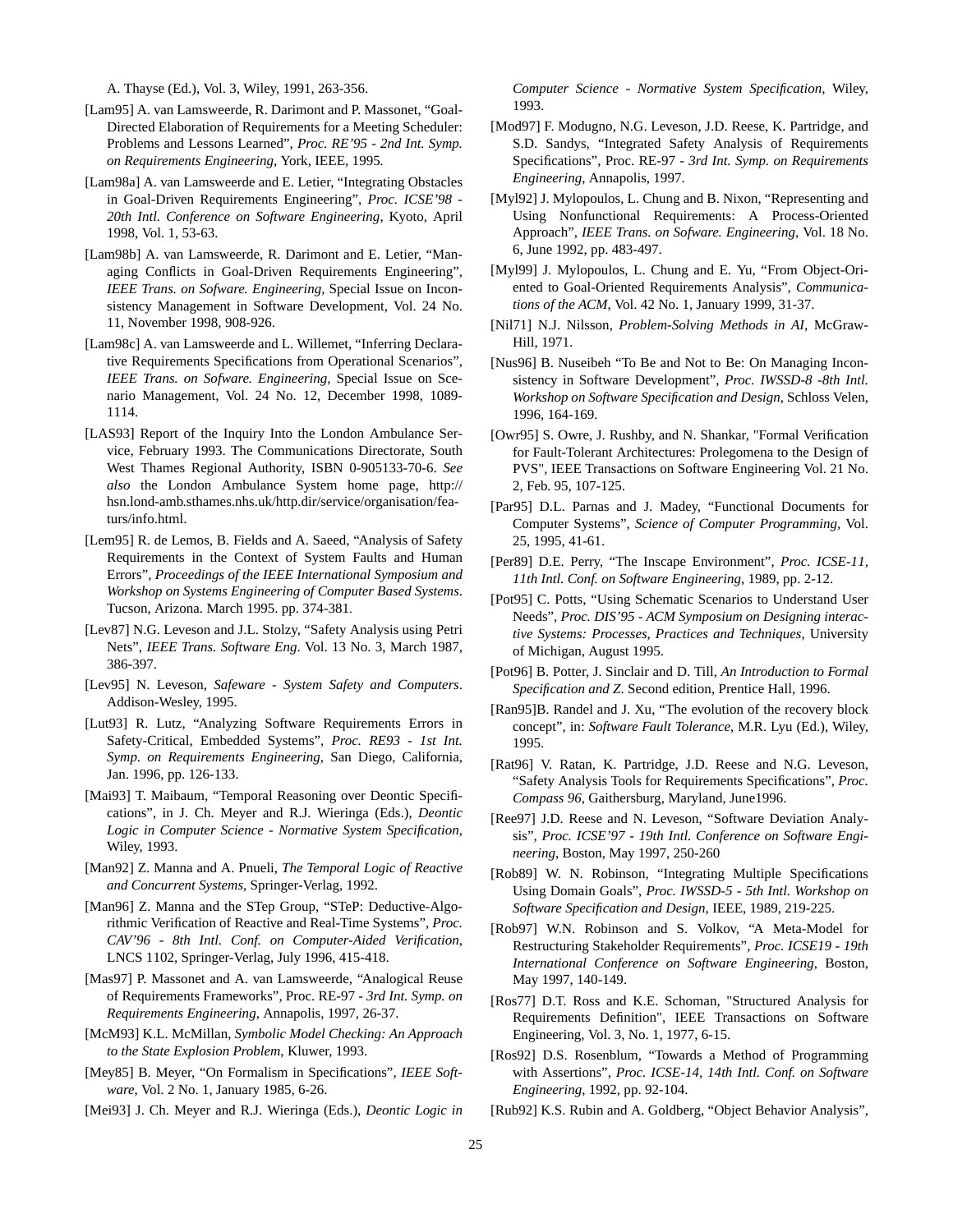Communications of the ACM Vol. 35 No. 9, September 1992, 48-62.

- [Rya96] K. Ryan and S. Greenspan, "Requirements Engineering Group Report", Succeedings of *IWSSD8 - 8th Intl. Workshop on Software Specification and Design*, *ACM Software Engineering Notes, Sept. 1996, 22-25.*
- [Sae93] A. Saed, R. de Lemos and T. Anderson, "Robust Requirements Specifications for Safety-Critical Systems", *Proc. SAFE-COMP'93 - 12th Intl. Conf. on Safety, Reliability and Security*, Springer-Verlag, 1993.
- [Som97] I.Sommerville and P. Sawyer, *Requirements Engineering: A Good Practice Guide*. Wiley, 1997.
- [Sut98] A.G. Sutcliffe, N.A. Maiden, S. Minocha and D. Manuel, "Supporting Scenario-Based Requirements Engineering", *IEEE Trans. Software Eng*. vol. 24, no. 12, Dec.1998, 1072-1088.
- [Wal77] R. Waldinger, "Achieving Several Goals Simultaneously", in *Machine Intelligence*, Vol. 8, E. Elcock and D. Michie (Eds.), Ellis Horwood, 1977.
- [Yue87] K. Yue, "What Does It Mean to Say that a Specification is Complete?", *Proc. IWSSD-4, Fourth International Workshop on Software Specification and Design*, Monterey, 1987.
- [Zav97a] P. Zave, "Classification of Research Efforts in Requirements Engineering", *ACM Computing Surveys*, Vol. 29 No. 4, 1997, 315-321.
- [Zav97b] P. Zave and M. Jackson, "Four Dark Corners of Requirements Engineering", *ACM Transactions on Software Engineering and Methodology*, 1997, 1-30.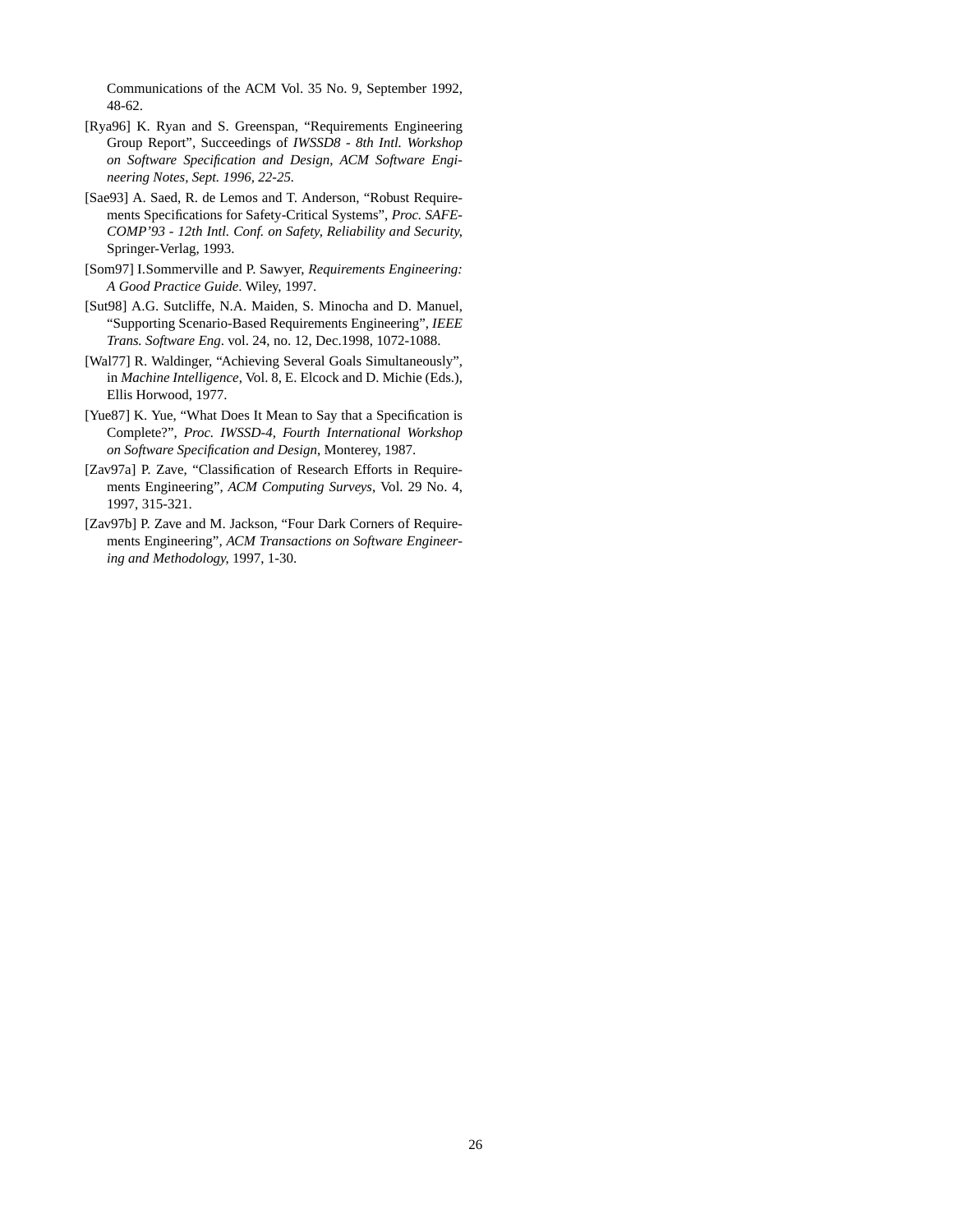# **APPENDIX 1: GOAL STRUCTURE FOR THE LAS SYSTEM**



Figure 10: Refinement of the LAS root goal







Figure 12: Refinement of the goal AccurateAmbulanceAvailabilityInfo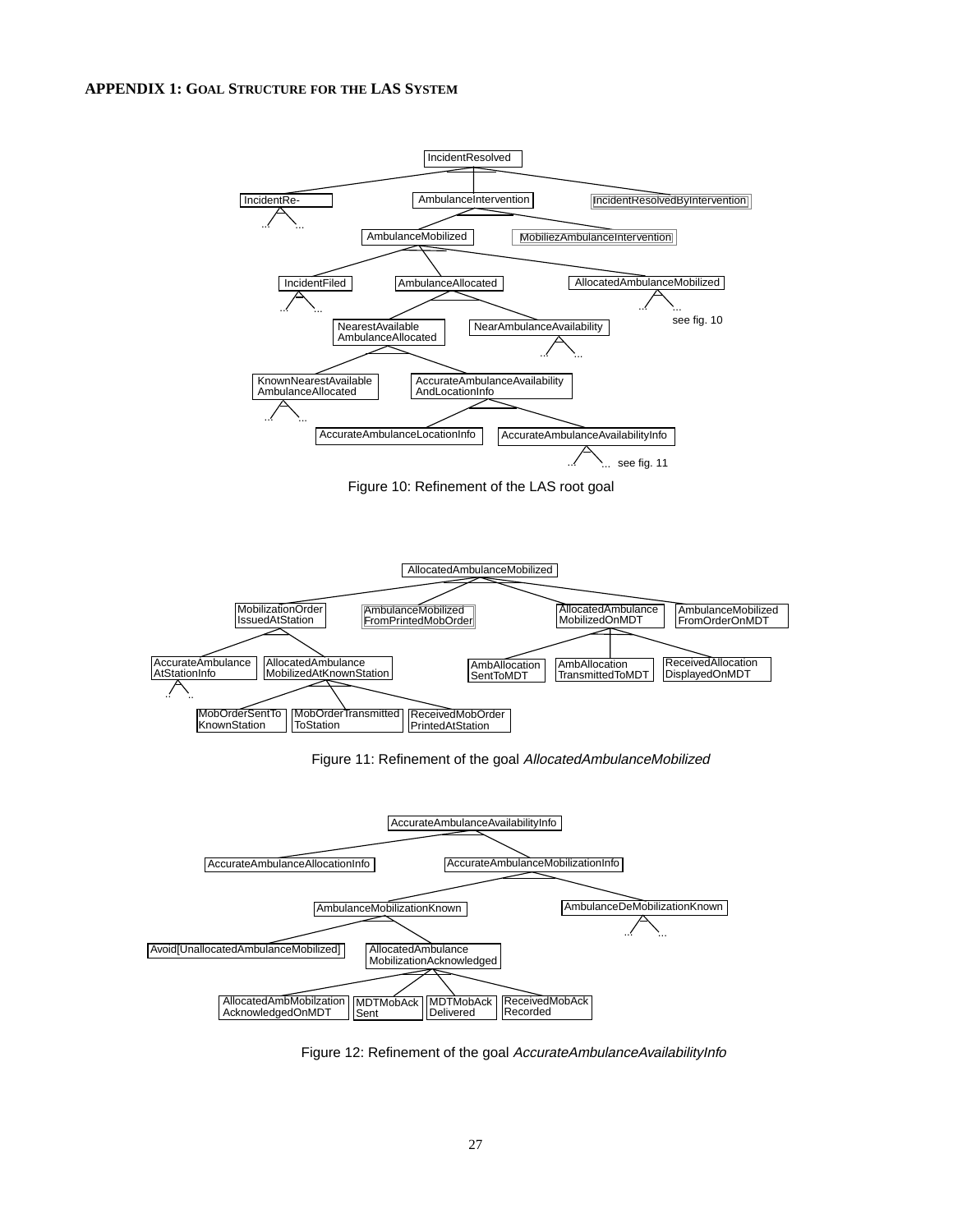# **APPENDIX 2: DERIVED OBSTACLES AND ACTUAL FAILURE SCENARIOS**

| agent                       | goal                                           | obstacle                                                                                                                                                                   | Oct/Nov'92 scenario                                            |
|-----------------------------|------------------------------------------------|----------------------------------------------------------------------------------------------------------------------------------------------------------------------------|----------------------------------------------------------------|
| CAD                         | <b>MobOrderSentTo</b><br>KnownStation          | <b>MobOrderNotSent</b>                                                                                                                                                     | no PSTN line free                                              |
|                             |                                                | MobOrderSentToWrongStation                                                                                                                                                 |                                                                |
|                             |                                                | MobOrderSentToWrongAmbulance                                                                                                                                               |                                                                |
|                             |                                                | MobOrderSentWith<br>WrongDestination                                                                                                                                       |                                                                |
|                             |                                                | InvalidMobOrderSent                                                                                                                                                        |                                                                |
|                             | AmbAllocationSentTo<br>MDT                     | AmbAllocationNotSentToMDT                                                                                                                                                  |                                                                |
|                             |                                                | AmbAllocationSentToWrongMDT                                                                                                                                                |                                                                |
|                             |                                                | AmbAllocatioSentWith<br>WrongDestination                                                                                                                                   |                                                                |
|                             |                                                | InvalidAmbAllocationSentToMDT                                                                                                                                              |                                                                |
| Communic.<br>Infrastructure | <b>MobOrderTransmitted</b><br><b>ToStation</b> | <b>MobOrderNotTransmitted</b>                                                                                                                                              | radio congestion,<br>radio blackspot                           |
|                             |                                                | MobOrderDeliveredAtWrongStation                                                                                                                                            |                                                                |
|                             |                                                | MobOrderCorruptedDuring<br>Transmission<br>$\rightarrow$ WrongDestination<br>$\rightarrow$ WrongAmbulance<br>$\rightarrow$ InvalidMobOrder                                 |                                                                |
|                             | AmbAllocation<br><b>TransmittedToMDT</b>       | AmbAllocationNotTransittedToMDT                                                                                                                                            |                                                                |
|                             |                                                | AmbAllocationTransmittedAt<br>WrongMDT                                                                                                                                     |                                                                |
|                             |                                                | AmbAllocationCorruptedDuring<br>Transmission<br>$\rightarrow$ WrongDestination<br>$\rightarrow$ OtherValidMsgDelivered<br>$\rightarrow$ InvalidMsgDelivered                |                                                                |
| Station<br>Printer          | ReceivedMobOrder<br>PrintedAtStation           | ReceivedMobOrderNotPrinted                                                                                                                                                 |                                                                |
|                             |                                                | PrintedMobOrderUnreadable                                                                                                                                                  |                                                                |
| <b>MDT</b>                  | ReceivedAllocation<br>DisplayedOnMDT           | ReceivedAllocationNotDisplayed<br>OnMDT                                                                                                                                    |                                                                |
|                             |                                                | IncorrectDestinationDisplayed                                                                                                                                              |                                                                |
| Ambulance<br>Crew           | AmbulaceMobilized<br>FromPrintedMobOrder       | AmbNotMobilizedFromMobOrder<br>AtStation<br>← MobOrderIgnored<br>← AmbNotAt Station<br>← AmbNotAvailable                                                                   |                                                                |
|                             |                                                | MobOrderTakenByOtherAmbulance<br>← MobOrderConfuision<br>← AllocatedAmbNotAvailable<br>← AllocatedAmbNotAtStation<br>← established work practice<br>LocationConfusedByCrew | crews take different<br>vehicle from those<br>allocated by CAD |
|                             |                                                |                                                                                                                                                                            |                                                                |

# Table 8: Obstacles to subgoals of the goal Achieve [AllocatedAmbulanceMobilized]